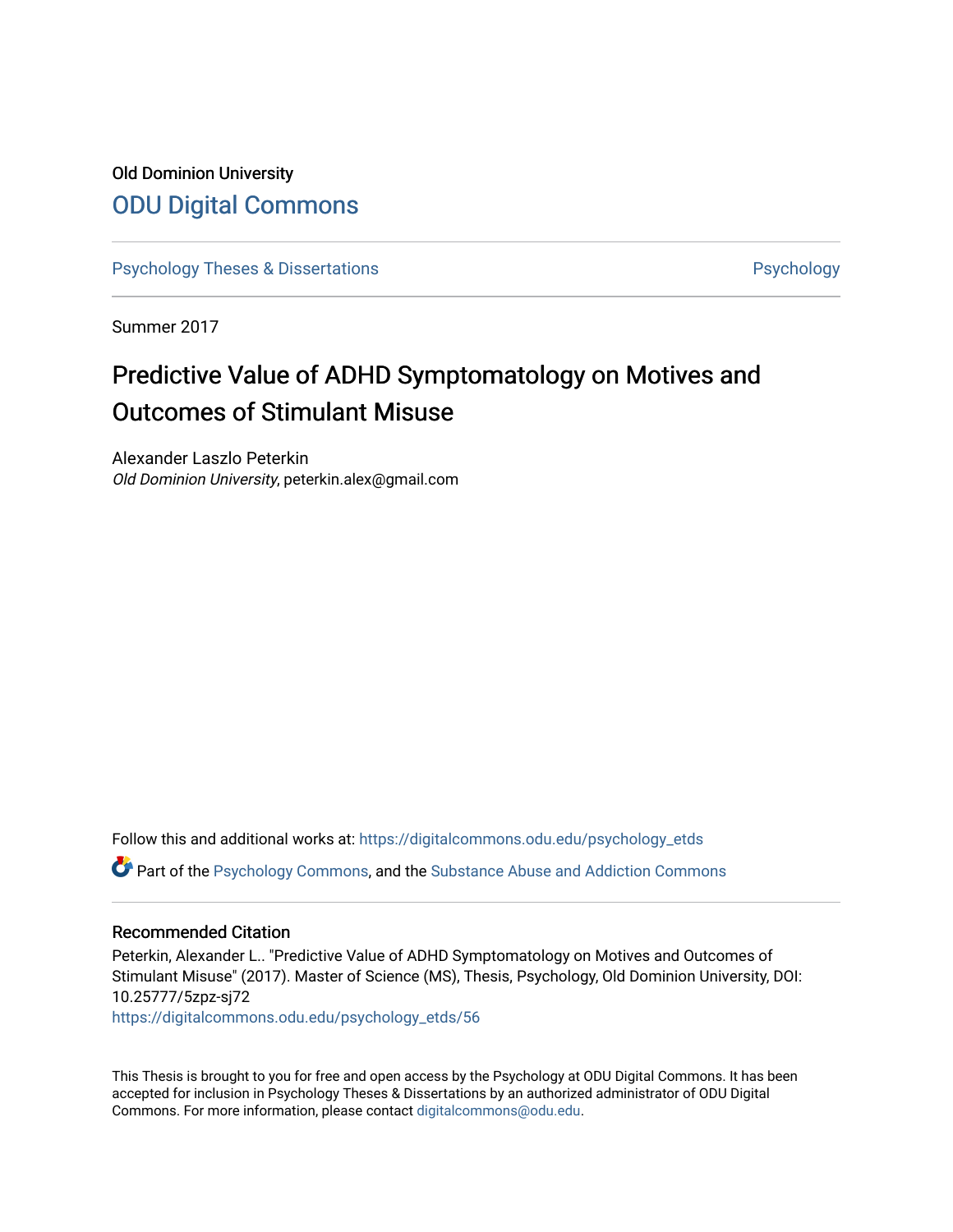## **PREDICTIVE VALUE OF ADHD SYMPTOMATOLOGY ON**

## **MOTIVES AND OUTCOMES OF STIMULANT MISUSE**

by

Alexander Laszlo Peterkin B.A. May 2013, University of Virginia M.S. May 2014, Eastern Virginia Medical School

A Thesis Submitted to the Faculty of Old Dominion University in Partial Fulfillment of the Requirements for the Degree of

## MASTER OF SCIENCE

## **PSYCHOLOGY**

## OLD DOMINION UNIVERSITY August 2017

Approved by:

Valerian J. Derlega (Director)

John D. Ball (Member)

Debra A. Major (Member)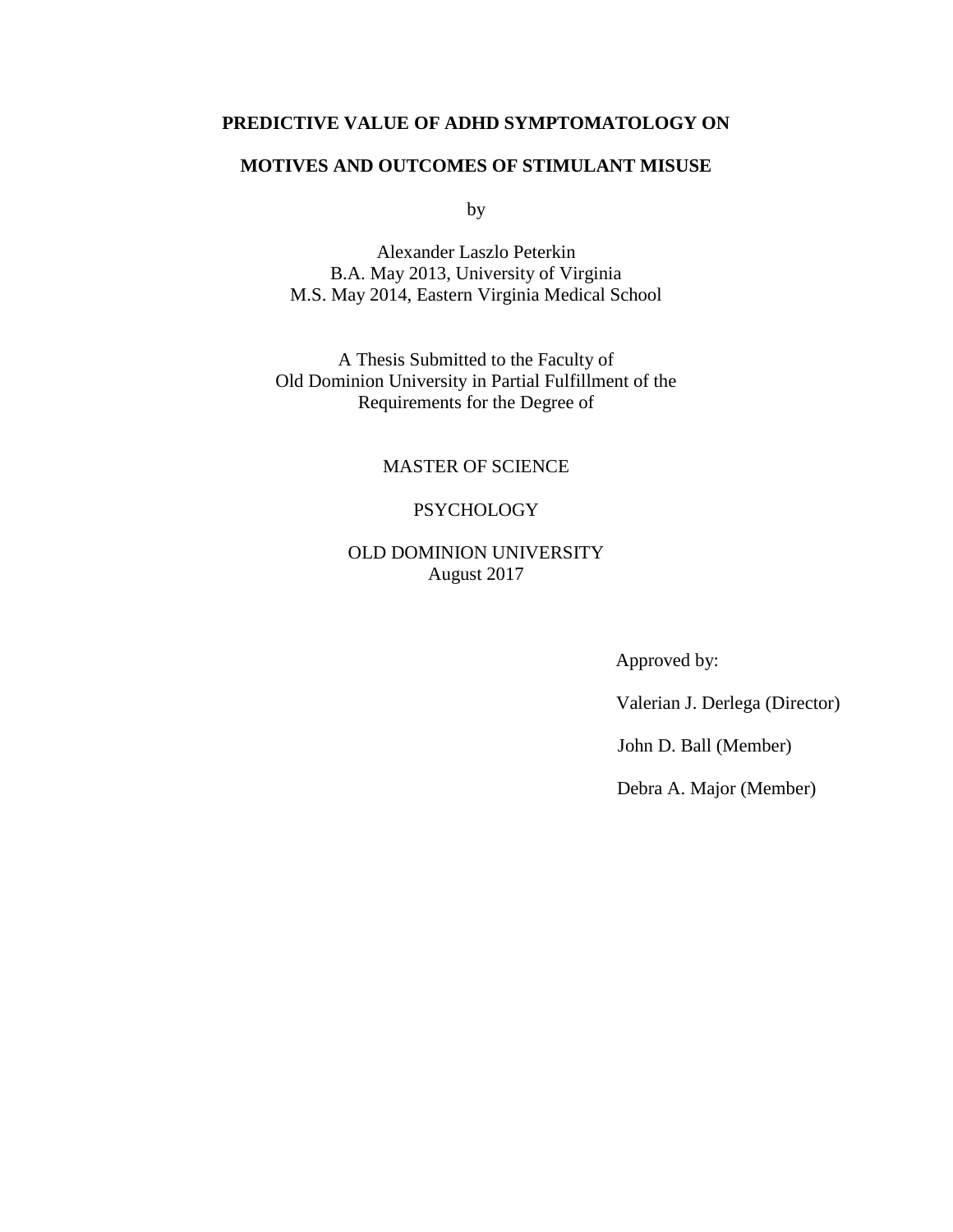#### **ABSTRACT**

## PREDICTIVE VALUE OF ADHD SYMPTOMATOLOGY ON MOTIVES AND OUTCOMES OF STIMULANT MISUSE

Alexander Laszlo Peterkin Old Dominion University, 2017 Director: Dr. Valerain J. Derlega

ADHD stimulant misuse is defined as taking a stimulant used to treat ADHD either without having a prescription for that stimulant or in a manner that deviates from the prescription's instructions. This has been a growing trend among undergraduate students over recent years. Prior research has found that misusers are likely to have severe symptoms of ADHD, misuse for primarily academic reasons, and display problems associated with substance abuse. The current study aimed to determine the predictive value of ADHD symptomatology on frequency of ADHD stimulant misuse, mediated by academic motives for misuse and substance abuse problems. The survey for this study was completed by 1,082 students at a state university in southeastern Virginia. Data from 184 misusers were analyzed using SEM path analysis. A significant direct effect was found with ADHD symptomatology on frequency of misuse, and this effect was mediated by academic motives for misuse, but not by substance abuse problems. The results suggest that undergraduate students with undiagnosed problems with attention and hyperactivity might have academic difficulties for which they would turn to ADHD stimulant misuse as a solution. While not analyzed in this study, such a student, who may already be using other substances for non-academic reasons, could later develop medical, social, and family problems associated with substance abuse.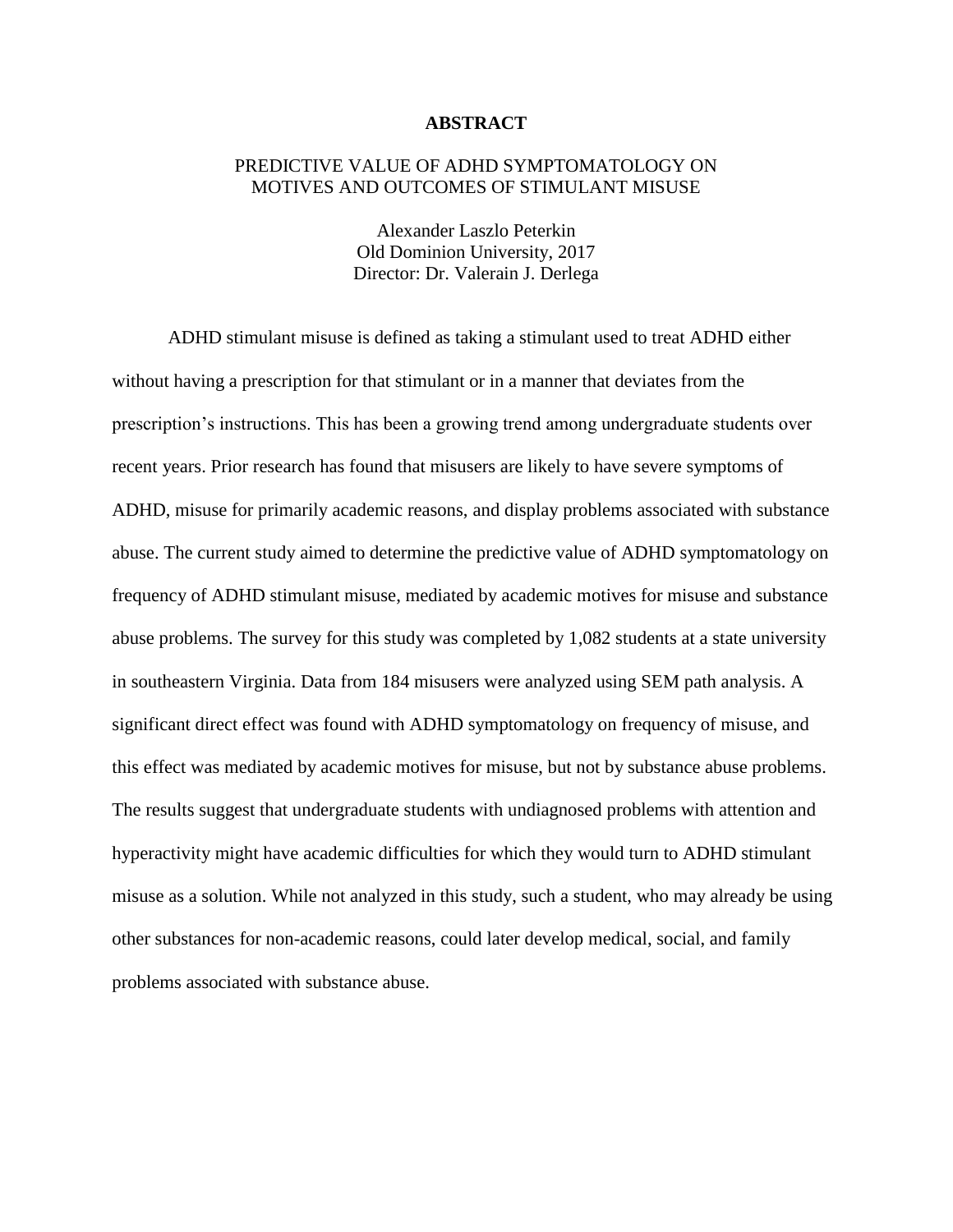Copyright, 2017, by Alexander Laszlo Peterkin and Old Dominion University, All Rights Reserved.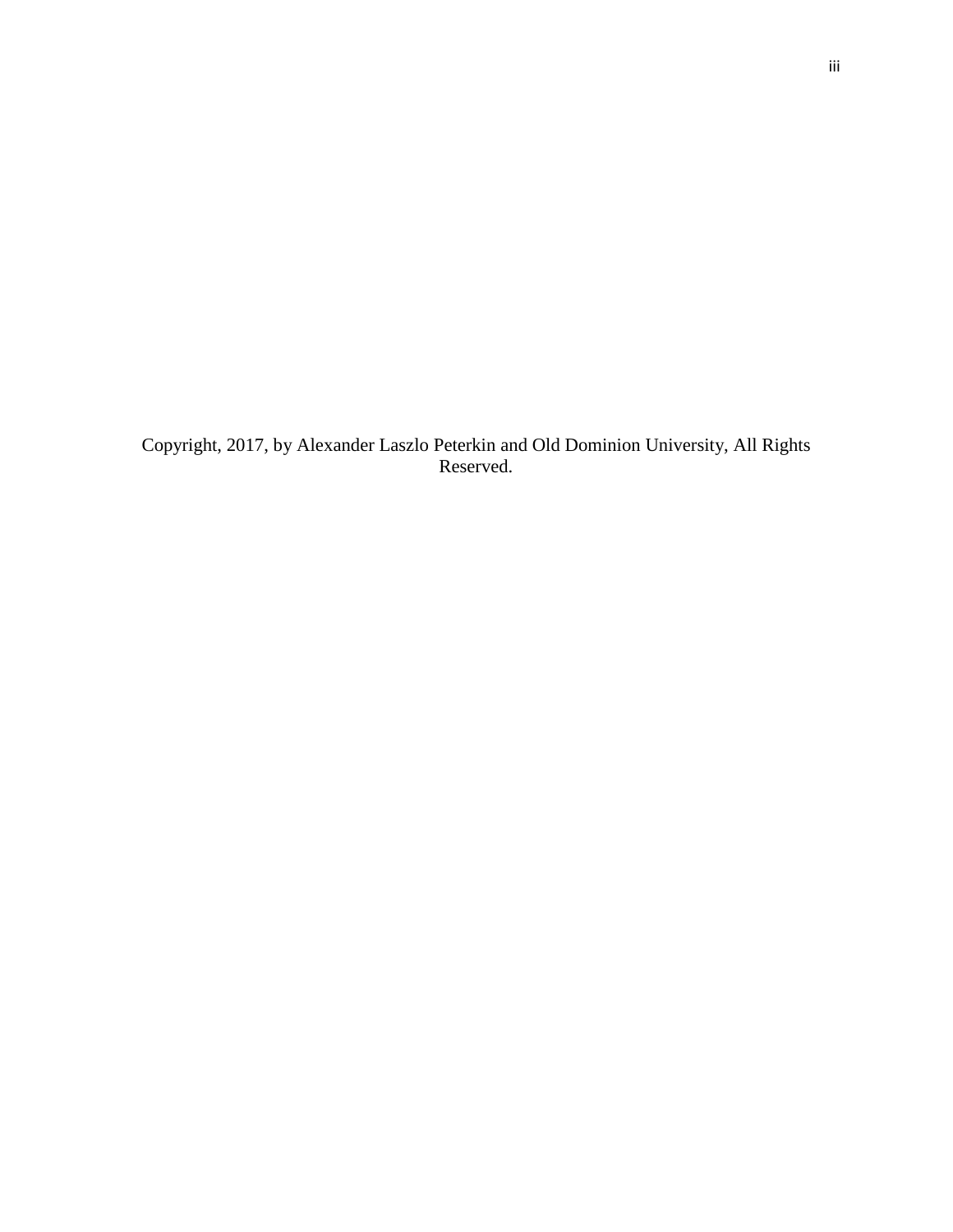This thesis is dedicated to my fiancée, Michelle Odette.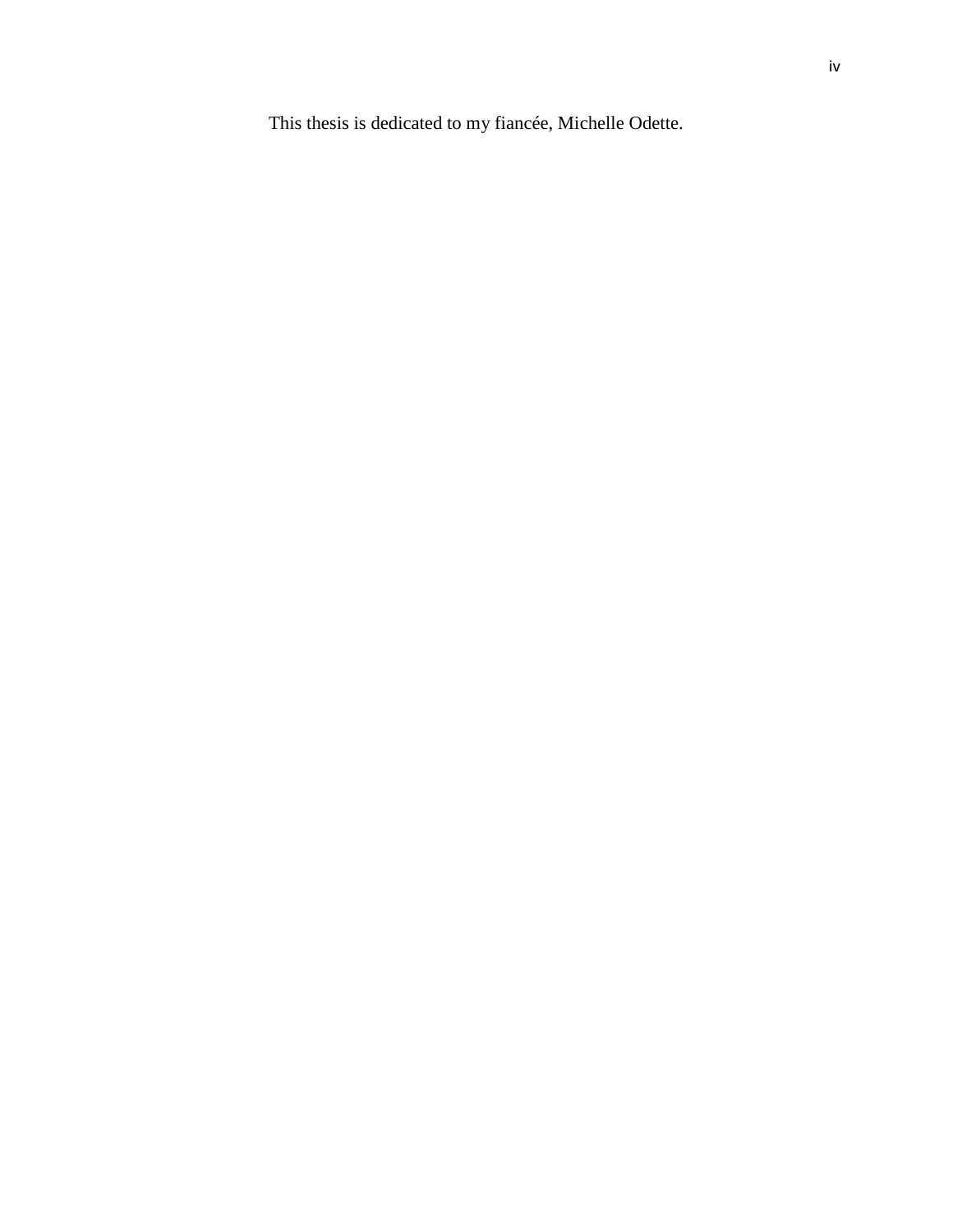#### **ACKNOWLEDGEMENTS**

I would like to thank my advisor, Dr. Valerian Derlega, as well as Dr. J.D. Ball for all the feedback and guidance they have provided since the very beginning of this study. I would also like to thank Dr. Debra Major for her time and insight towards this study. Finally, I would like to thank Peggy Kinard for her assistance with distributing the survey as well as Dr. Abby Braitman, Ralitsa Maduro, and Dr. Matt Henson for their statistical feedback.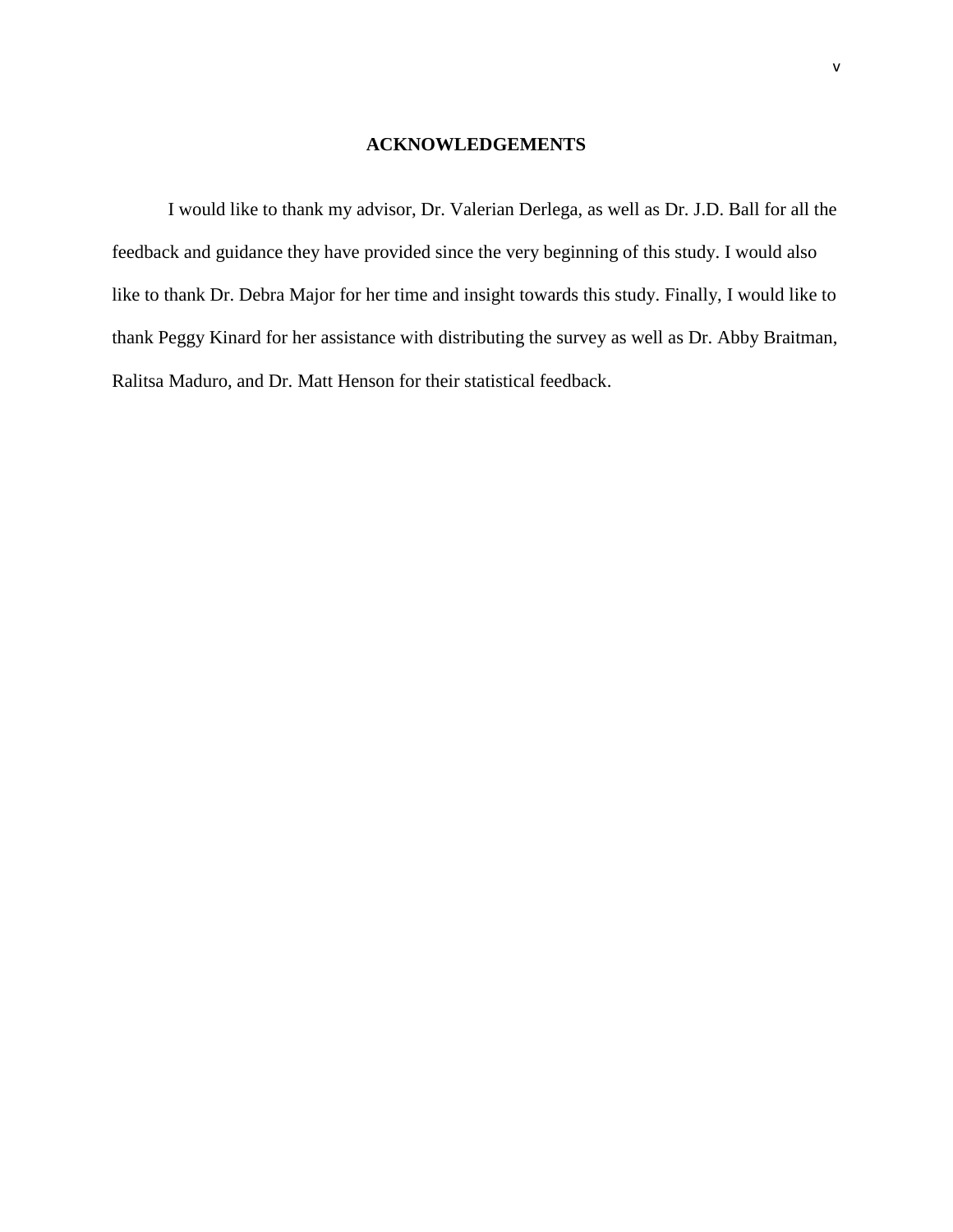## **TABLE OF CONTENTS**

|                                                                                                                                    | Page |
|------------------------------------------------------------------------------------------------------------------------------------|------|
|                                                                                                                                    |      |
|                                                                                                                                    |      |
| Chapter                                                                                                                            |      |
|                                                                                                                                    |      |
|                                                                                                                                    |      |
|                                                                                                                                    |      |
|                                                                                                                                    |      |
|                                                                                                                                    |      |
| <b>APPENDICES</b><br>E. CAFFEINE MOTIVES QUESTIONNAIRE, COGNITIVE ENHANCEMENT42<br>F. DRUG ABUSE SCREENING TEST, 10-ITEM VERSION44 |      |
|                                                                                                                                    |      |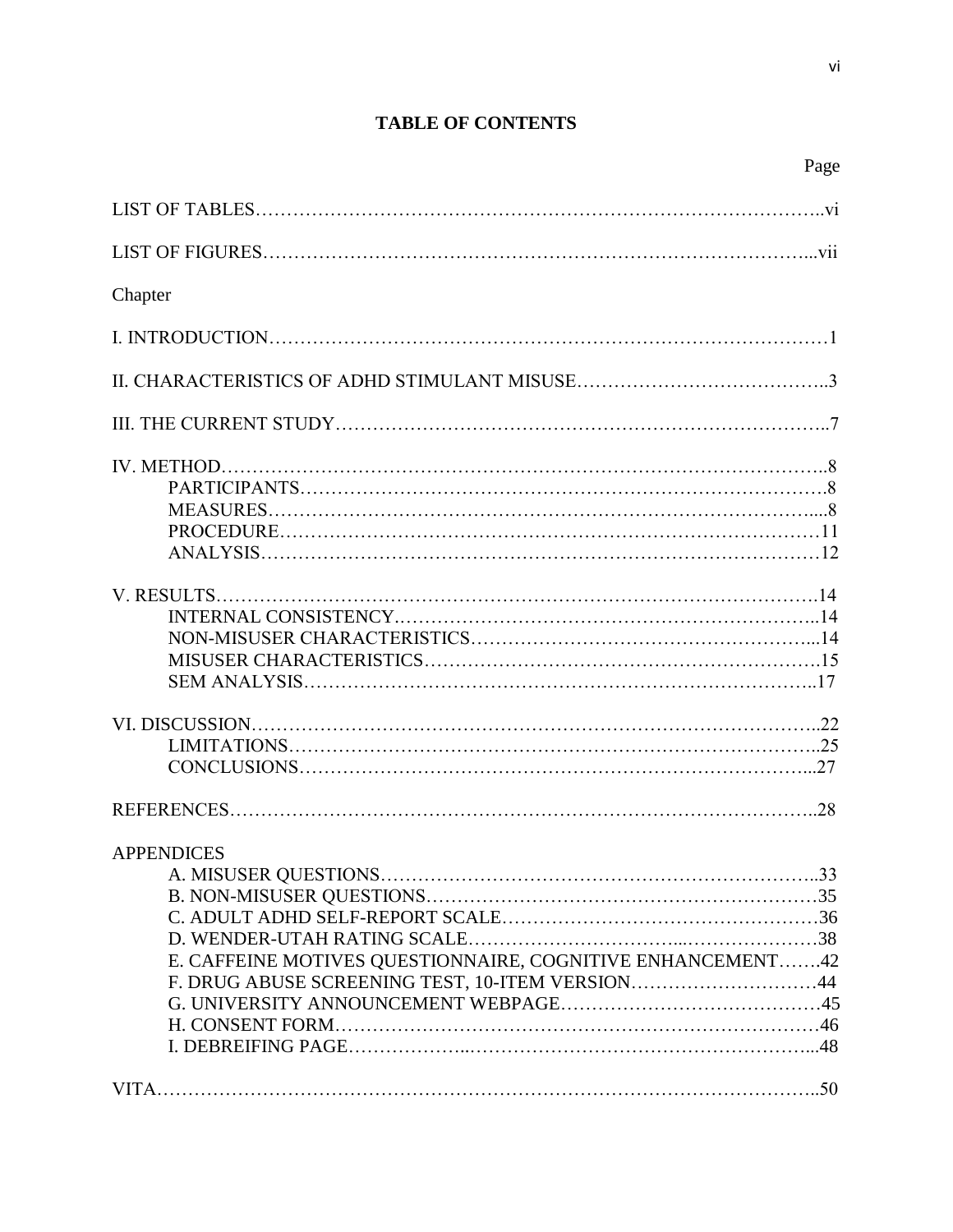## **LIST OF TABLES**

| Table            | Page                                                                         |  |
|------------------|------------------------------------------------------------------------------|--|
| 1.               |                                                                              |  |
| 2.               |                                                                              |  |
| 3.               | Mean, SDs, and Correlations between Predictor, Outcome, and Demographic      |  |
| $\overline{4}$ . | Factor Loadings onto ADHD Symptomatology Latent Variable18                   |  |
| 5.               |                                                                              |  |
| 6.               | Direct and Indirect Effects for the Model Without Substance Abuse Problems21 |  |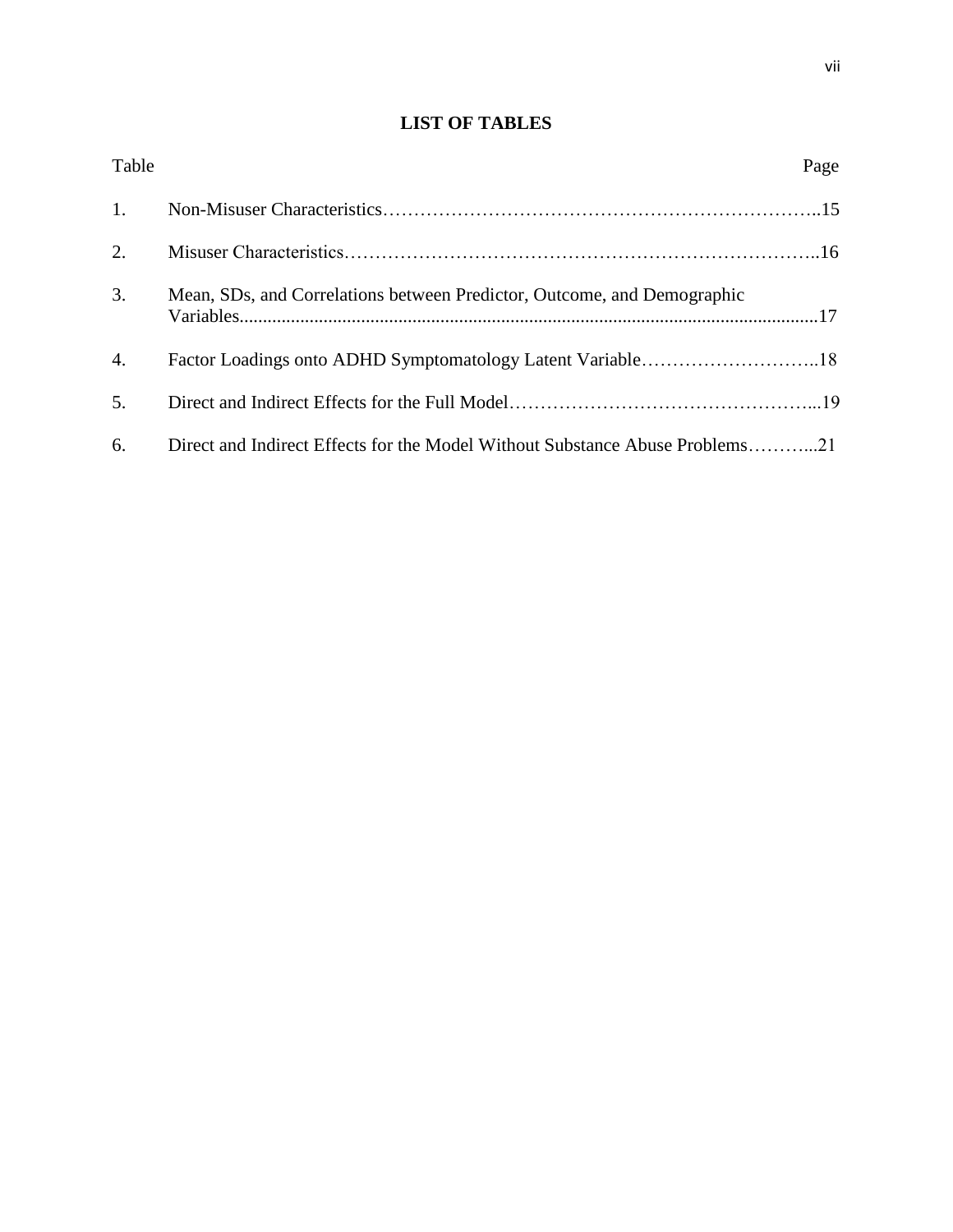## **LIST OF FIGURES**

| Figure | Page                                                                                  |
|--------|---------------------------------------------------------------------------------------|
| 1.     | Predicted model for direct and indirect effects of ADHD symptom severity on frequency |
| 2.     |                                                                                       |
| 3.     | Standardized path coefficients for model without substance abuse problems20           |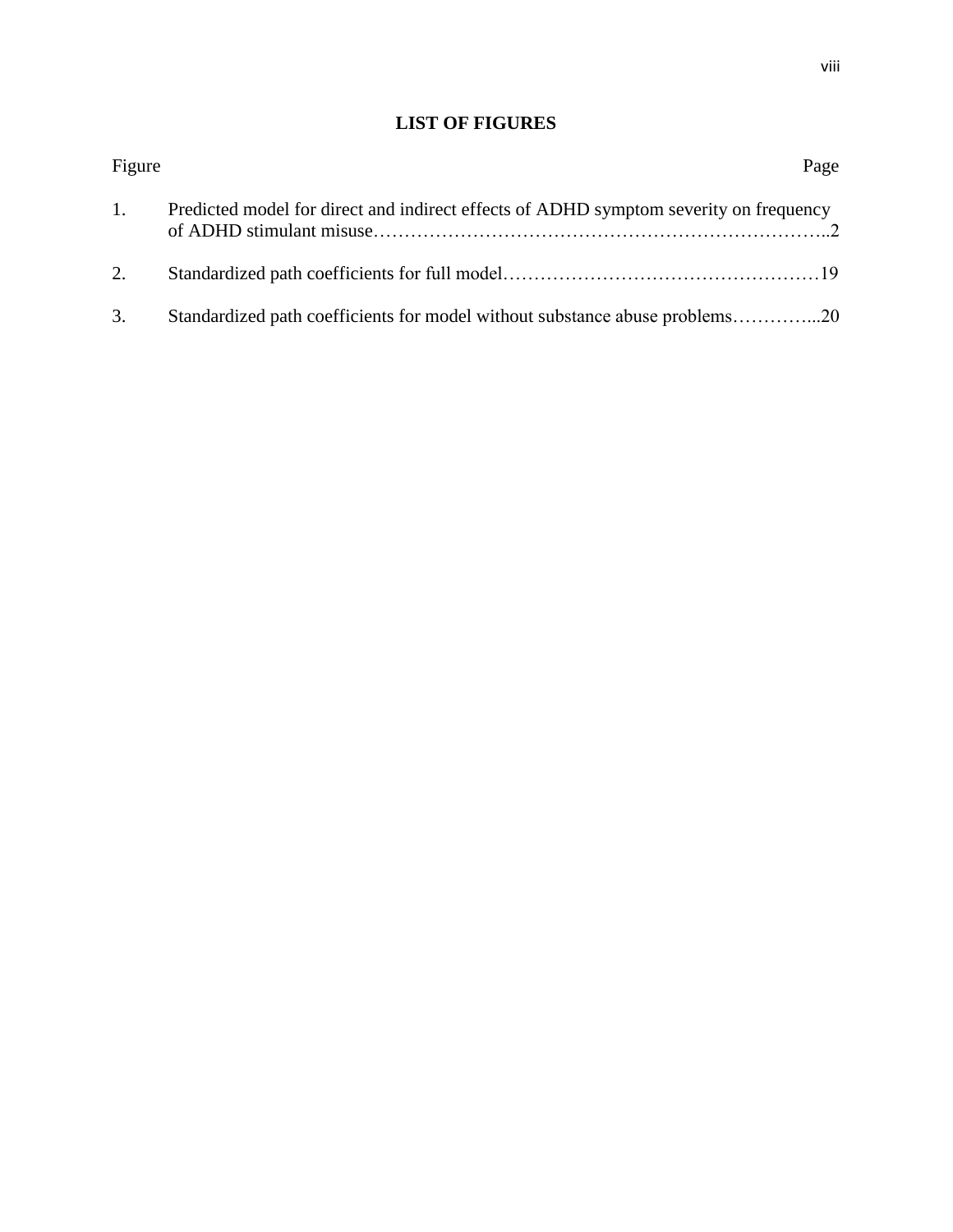#### **CHAPTER I**

### **INTRODUCTION**

Prescription stimulant medications, such as Ritalin, Adderall, Focalin, Vyvanse, and Concerta, are typically used to treat attention-deficit/hyperactivity disorder (ADHD; Lakhan & Kirchgessner, 2012). Recently, however, studies report that undergraduate students nationwide have sometimes used these medications either without a physician prescription or in a manner that deviates from prescription instructions, constituting ADHD stimulant misuse (Teter, McCabe, Cranford, & Boyd, 2005).

Previous work has suggested that ADHD stimulant misuse may represent self-treatment for undiagnosed ADHD. Peterkin, Crone, Sheridan, and Wise (2011) surveyed 184 students at a large university in Northern Virginia. The students responded to questions regarding ADHD symptomatology as measured by the World Health Organization (WHO) Adult ADHD Self-Report Scale (ASRS), ADHD stimulant misuse, motives for misuse, and perceived impact on grades. Misusers were identified as students who reported taking ADHD medications that had not been prescribed to them. The researchers found that misusers were seven times more likely to report severe symptoms of ADHD compared to non-misusers. Additionally, they found that 87% of misusers cited academic reasons for misuse and 76% indicated that the misuse was improving their grades (Peterkin et al., 2011). The authors argued for the need to better understand the role ADHD symptomatology plays in characteristics and outcomes of ADHD stimulant misuse among undergraduates.

The current study further investigated the notion that ADHD stimulant misuse may be explained by self-treatment for undiagnosed ADHD using self-reported ADHD symptomatology to predict the frequency of ADHD stimulant misuse through the mediating mechanisms of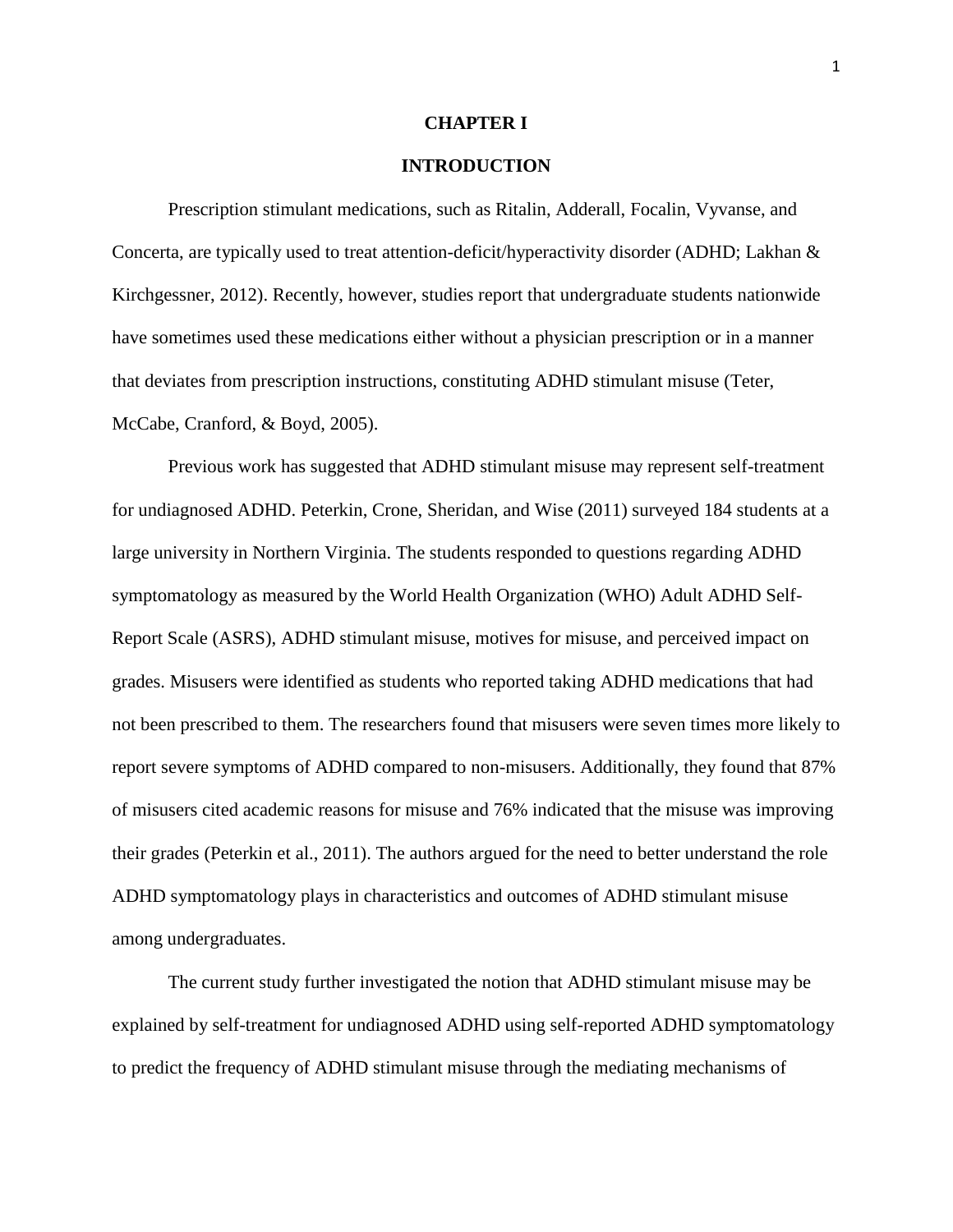academic motives of misuse and substance abuse problems. The proposed model for this study can be seen in Figure 1.



*Figure 1*. Predicted model for direct and indirect effects of ADHD symptom severity on frequency of ADHD stimulant misuse.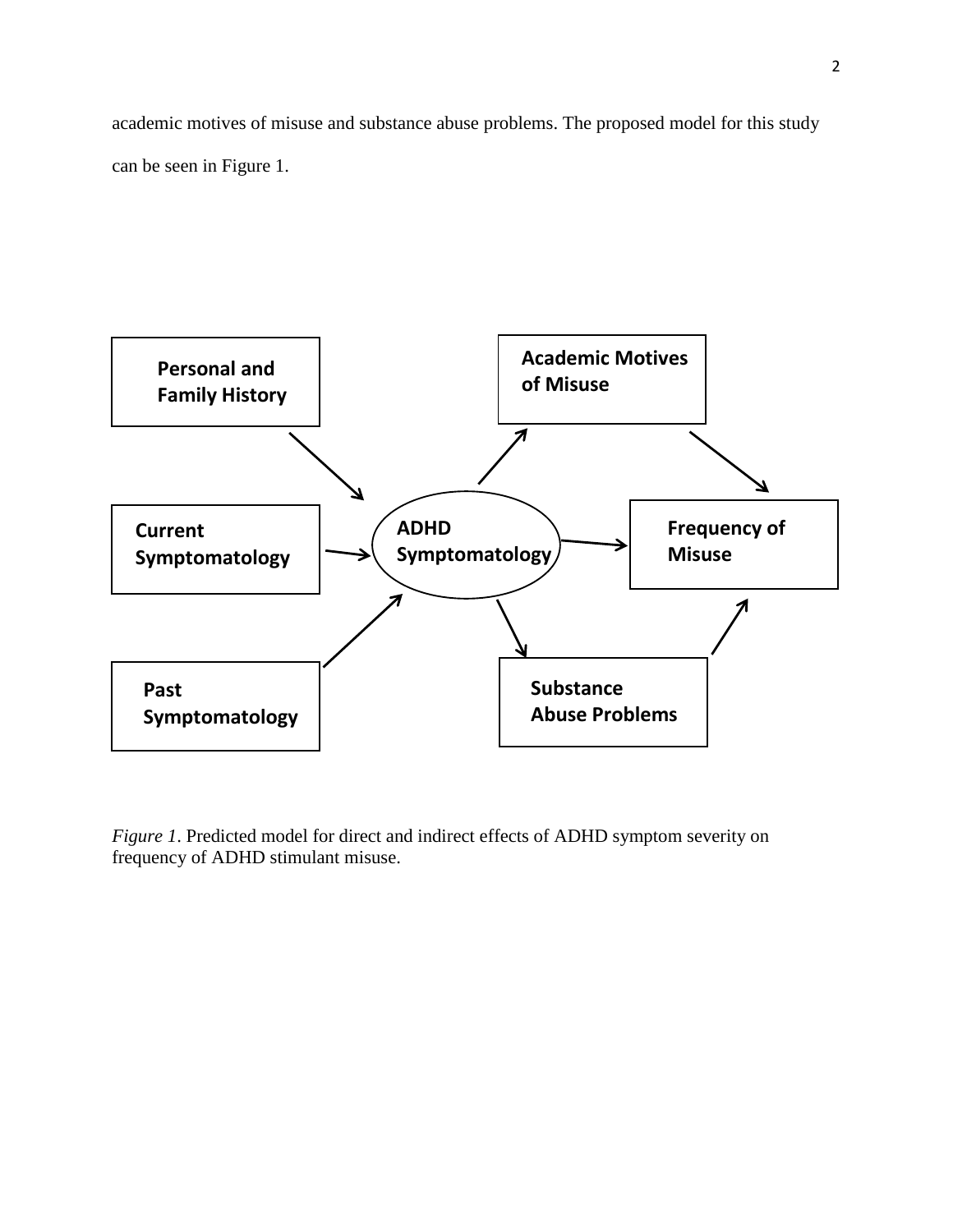#### **CHAPTER II**

#### **CHARACTERISTICS OF ADHD STIMULANT MISUSE**

ADHD is a neurodevelopmental disorder characterized by problems with inattention, hyperactivity, distractibility, and impulsivity interfering with daily functioning (Matte et al., 2015). These problems are particularly detrimental in a workplace or school setting, especially among those who are untreated (Fried et al., 2012). While this disorder is typically perceived to be a childhood problem and its diagnosis requires childhood onset, approximately half of those diagnosed continue to display symptoms through adulthood (Lakhan & Kirchgessner, 2012). Though prevalence rates for ADHD are difficult to interpret due to the nature of sampling and variability in its diagnosis (Cuffe, Moore, & McKeown, 2005), current national estimates suggest an adult ADHD prevalence rate of 3-5% (Faraone & Bierderman, 2005; Matte et al., 2015).

Precise rates of undergraduate ADHD stimulant misuse are also hard to obtain. Reports have documented undergraduate misuse prevalence rates ranging from 8% (Teter et al., 2005) to 48% (Ilieva & Farah, 2015). There are no definitive explanations for these variations, but they are likely to be due to variability in sampling and how separate researchers identify misusers. Despite this, it is clear that ADHD stimulant misuse is a significant occurrence within the undergraduate population. Among undergraduate stimulant misusers, students have reported an average of 6-9 incidents of stimulant misuse during the span of their undergraduate studies (Ilieva & Farah, 2015).

A particular characteristic of interest for the current study is the role that ADHD symptoms play in motivating misuse. Because the stimulants taken by misusers are traditionally used to treat ADHD, it seems likely that some relationship exists between the decision to misuse and the experience of ADHD symptoms. In fact, several studies have documented that misusers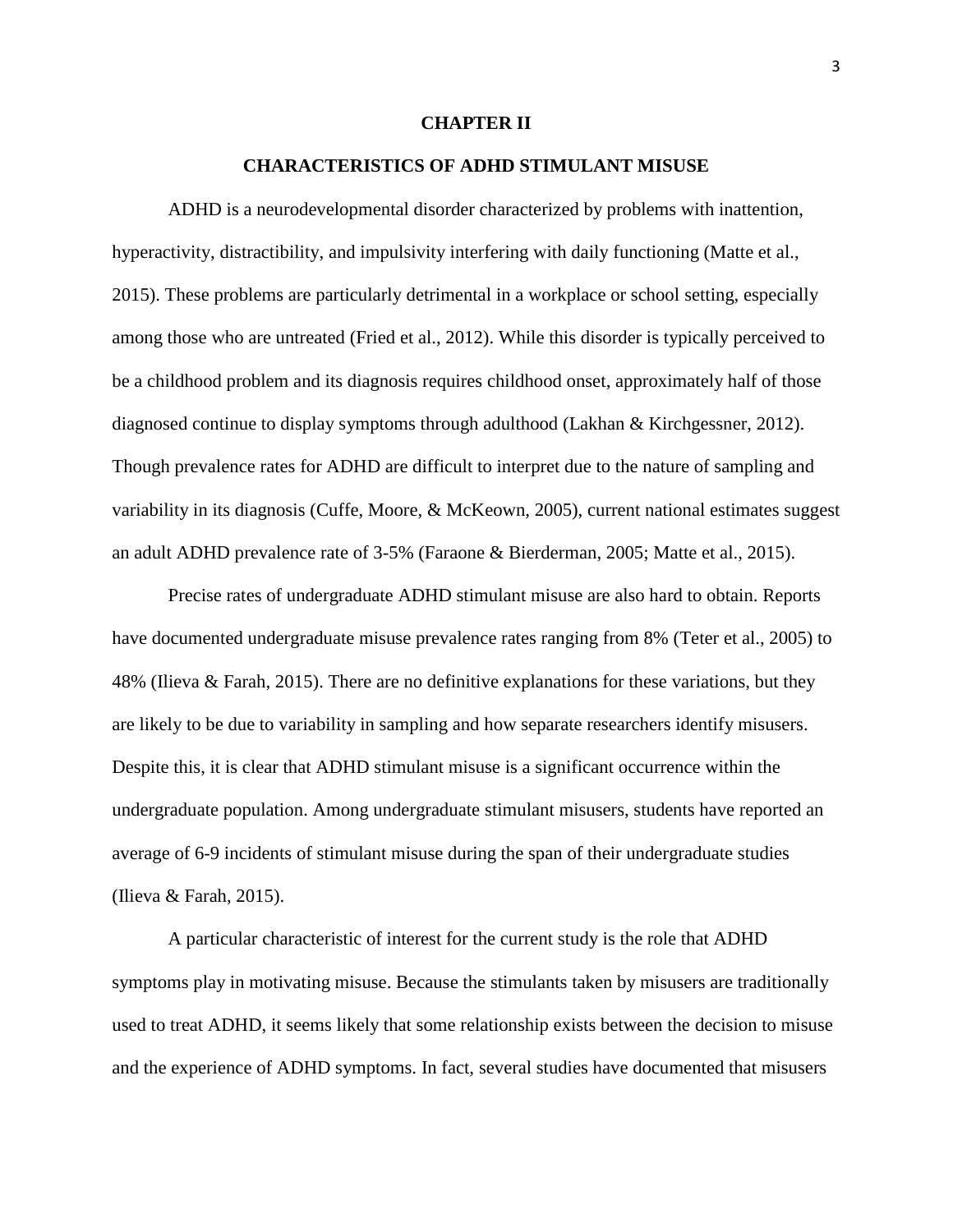are more likely to report more severe ADHD symptoms than non-misusers (Hartung et al., 2013; Ilieva & Farah, 2015; Peterkin et al., 2011; Rabiner, Anastopoulos, Costello, Hoyle, & Swartzwelder, 2010). Additionally, Rabiner and colleagues (2010) found that self-reported attention difficulties significantly predicted incidents of new onset misuse among college students over a five week period. However, the relationship between ADHD symptoms and medication misuse is made more difficult to investigate by problems associated with self-report data. For example, misusers may self-perceive ADHD symptoms when no attention problems are actually present. In a study conducted by Ilieva and Farah (2015), self-reported attention problems and objectively measured attention problems were compared between misusers and non-misusers. While misusers had significantly higher self-reported attention problems compared to non-misusers, misusers did not show significantly different problems with omission errors, reaction time, or commission errors on an objective attention and impulsivity test compared to non-misusers.

Collectively, prior research literature highlights a fundamental limitation in the accuracy of self-report determined ADHD diagnoses and symptomatology. A proper clinical diagnosis of ADHD requires a combination of self-reported symptoms, peer- or family-reported symptoms, family history, neurological testing, clinical assessment, and diagnostic judgment from a licensed health care provider with the skills to make this assessment (Barkley, 2014). So while previous research has found that self-reported attention problems may be related to ADHD stimulant misuse, self-report alone is insufficient to diagnose ADHD. This is, in fact, a limitation of the current study as well. However, the current study improves upon this self-report process by inquiring about a childhood and family history of these symptoms. This study acknowledges the diagnostic limitation and does not purport to show a causal mechanism between ADHD and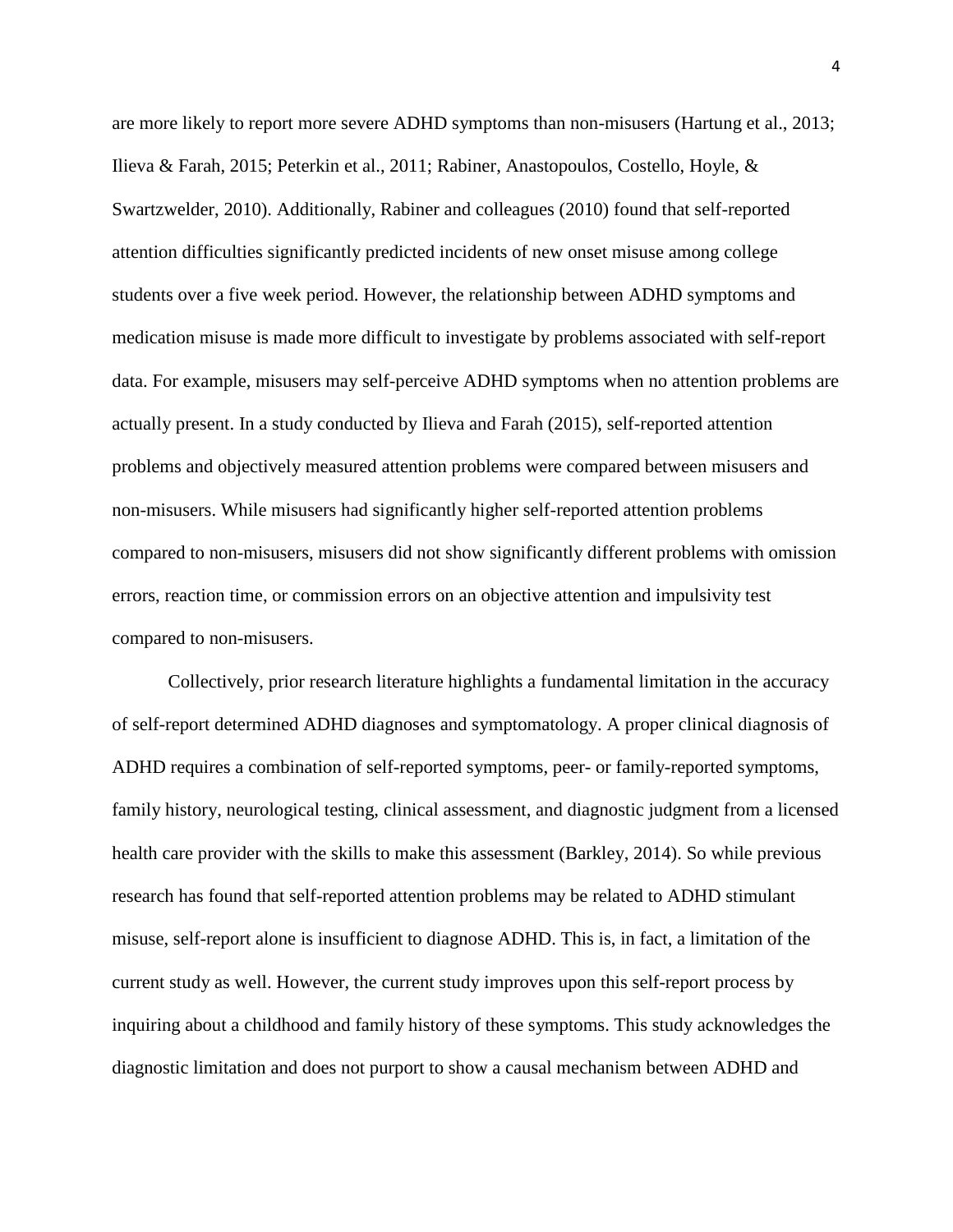characteristics of misuse, but limits this investigation to a preliminary assessment of the predictive value of self-reported attention problems for the decision to misuse stimulant drugs. In this study, personal and family history, current ADHD symptomatology, and past ADHD symptomatology, which are all components of a clinical assessment of ADHD, will serve as formative indicators for the latent variable called "ADHD symptomatology" (Figure 1). This latent variable is meant to theoretically represent a preliminary assessment of ADHD symptoms whereby scores on the formative indicators (personal and family history, current ADHD symptomatology, past ADHD symptomatology) are the root cause for a participant's outcomes on the latent variables (ADHD symptomatology; Bollen & Diamantopoulos, 2015).

Another variable and uncertain characteristic of ADHD stimulant misuse is how it affects academic performance. Studies have shown that students who misuse ADHD stimulants tend to have lower GPA and poorer study habits compared to non-misusers (Ilieva & Farah, 2015; Rabiner et al., 2010). However, the majority of misusers report a belief that their misuse of ADHD stimulants improves their grades (Peterkin et al., 2011). While it is likely that these variables are measuring different constructs, the results of these studies bring into question the exact academic benefit of misuse. On the other hand, proper use of stimulants for persons with ADHD is very strongly associated with an improved prognosis, with as much as 80% treatment efficacy (Barkley, 2014). Additionally, there has been research suggesting some cognitive benefit to stimulant medications even when someone does not have a diagnosis of ADHD (Lakhan & Kirchgessner, 2012). If ADHD stimulant misuse represents self-treatment for undiagnosed ADHD, then misusers may actually be deriving a cognitive benefit from misuse that improves their academic performance.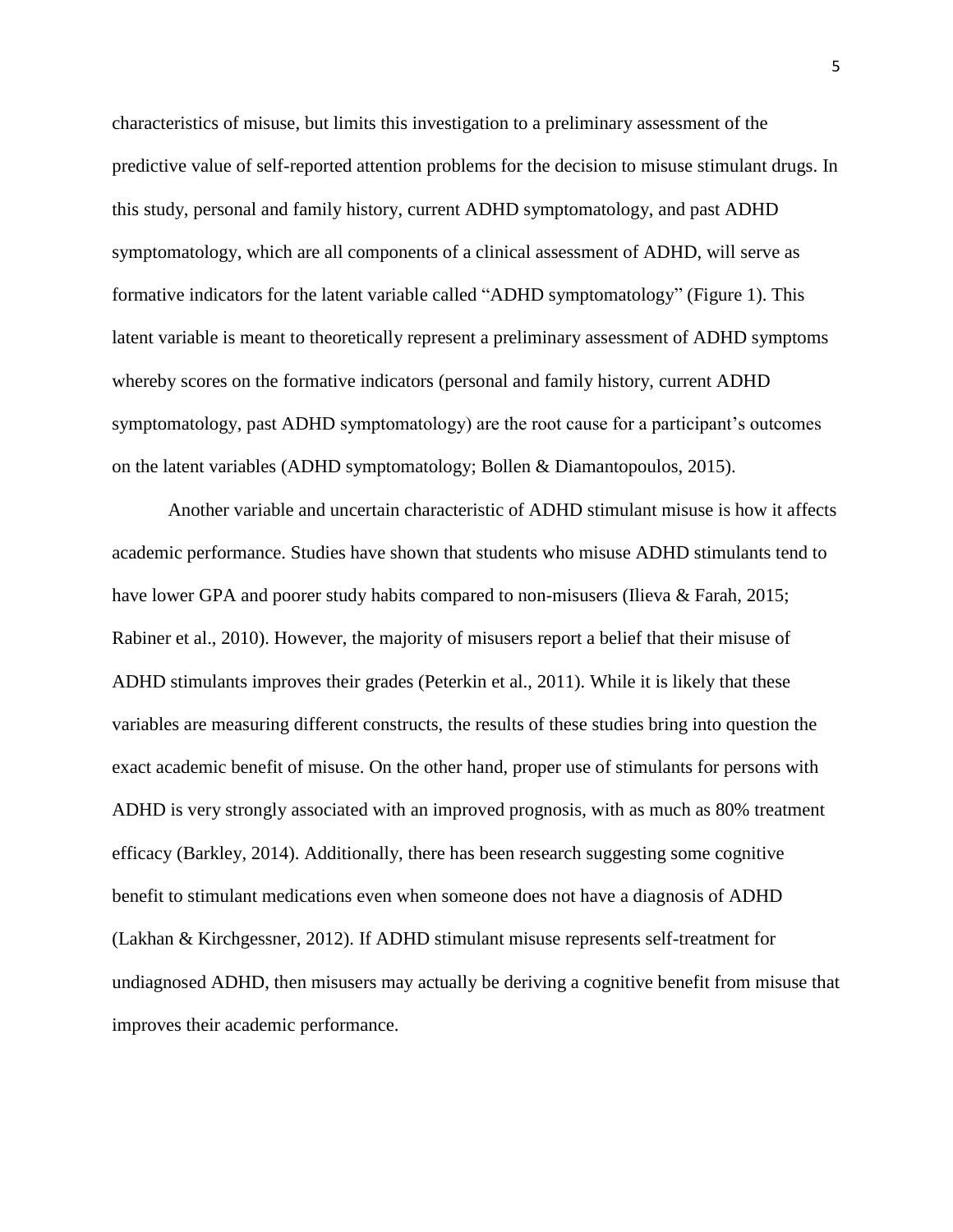Understanding the nature of any academic benefits of misuse is particularly important for research because perceived academic benefit may be the major reason for misuse in the first place. A large body of evidence shows that misusers report academic reasons as their primary basis for misuse (Hartung et al., 2013; Peterkin et al., 2011; Rabiner et al., 2009; Teter et al., 2005). Typically, these include "help concentrate," "study for an exam," or "improve grades." Other common motives for misuse include social reasons, such as "socialize better" and "get energized," and personal enhancement reasons, such as "get high" and "lose weight" (Hartung et al., 2013; Peterkin et al., 2011; Rabiner et al., 2009; Teter et al., 2005). However, these alternative motives have all been reported significantly less often than academic enhancement reasons. Thus, there is a clear need to better understand how students perceive these stimulant medications to be affecting them.

Substance abuse is also often assumed and studied in the context of ADHD stimulant misuse, since prescription stimulants are considered Schedule II regulated drugs under the Controlled Substances Act (CSA; Lakhan & Kirchgessner, 2012). Many studies have found that misusers are more likely than non-misusers to experience problems with general substance abuse (Hartung et al., 2013; Rabiner et al., 2010; Sepúlveda et al., 2011; Teter et al., 2005). Additionally, a study conducted on those who distribute ADHD medications to misusers found that distributors are also more likely to experience substance abuse problems compared to nondistributors (DeSantis, Anthony, & Cohen, 2013). Rabiner et al. (2010) also found that substance abuse was a significant predictor of new incidents of ADHD stimulant misuse. Thus, substance abuse, as well as problems typically associated with it, may mediate the predictive value of ADHD symptomatology on stimulant medication misuse.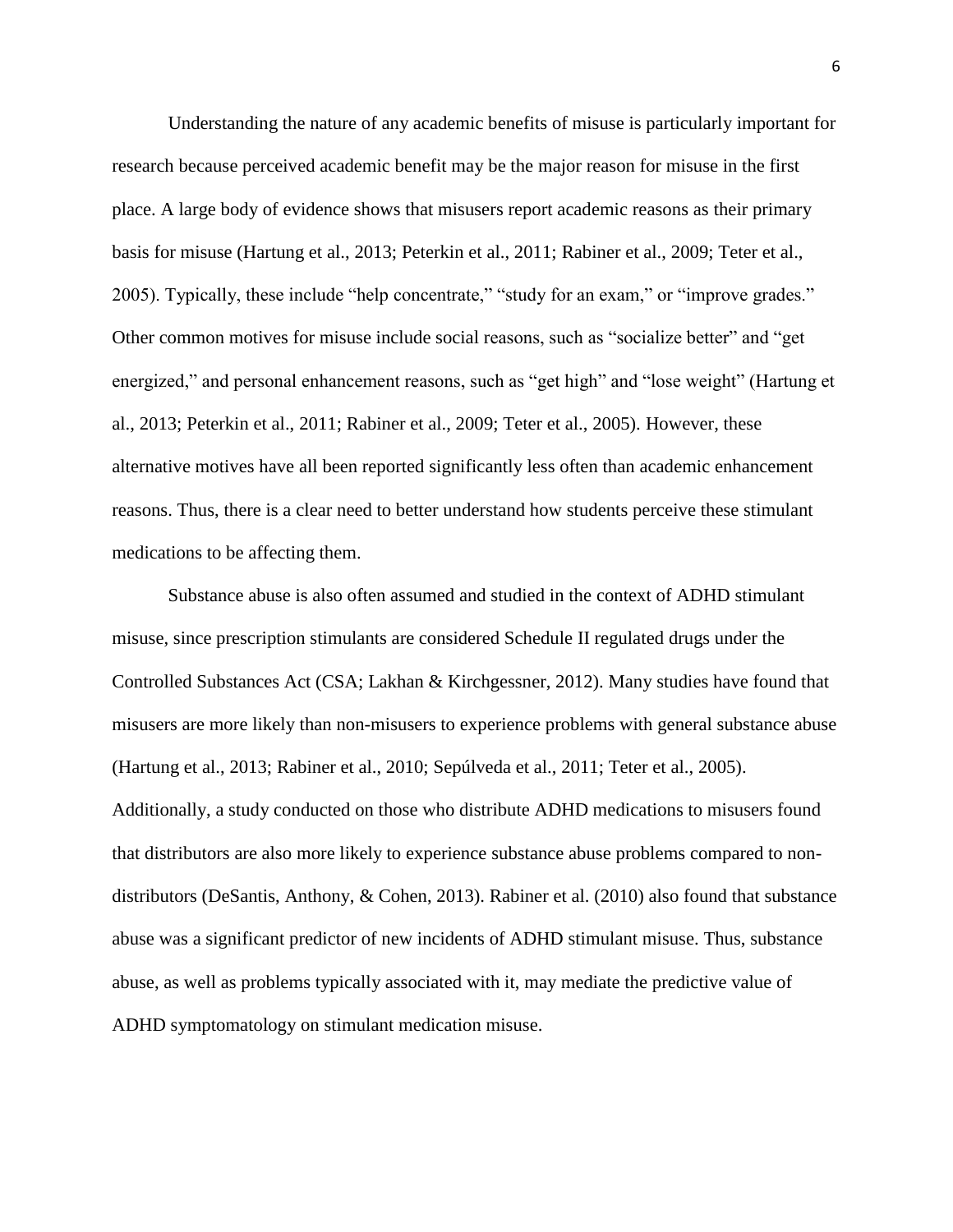#### **CHAPTER III**

## **THE CURRENT STUDY**

While many studies have been conducted that describe the characteristics of misusers, few have attempted to predict the frequency of ADHD stimulant misuse using these characteristics. The purpose of the current study is to identify the predictive value ADHD symptomatology has on several characteristics of ADHD stimulant misuse. This will be assessed using an online survey incorporating several validated measures. We hypothesize that as ADHD symptomatology increases, the frequency of ADHD stimulant misuse will also increase. This relationship will occur both directly and indirectly through academic motives of misuse and substance abuse problems mediators (Figure 1).

We propose that an undergraduate student suffering from unexplained problems with inattention and impulsivity would desire to find an easy solution for overcoming these problems. ADHD stimulant misuse may be perceived as one such simple solution. Additionally, students experiencing these problems will likely encounter academic difficulties as well. This would likely motivate them to address these problems and find a solution to improve their academic performance. ADHD stimulant misuse could be viewed as a solution to these academic difficulties. Finally, a student with undiagnosed ADHD symptoms may already be impulsively turning to substance abuse and be experiencing consequences associated with substance abuse. This may explain why such a student would turn to an illegal behavior as a solution to their academic problems.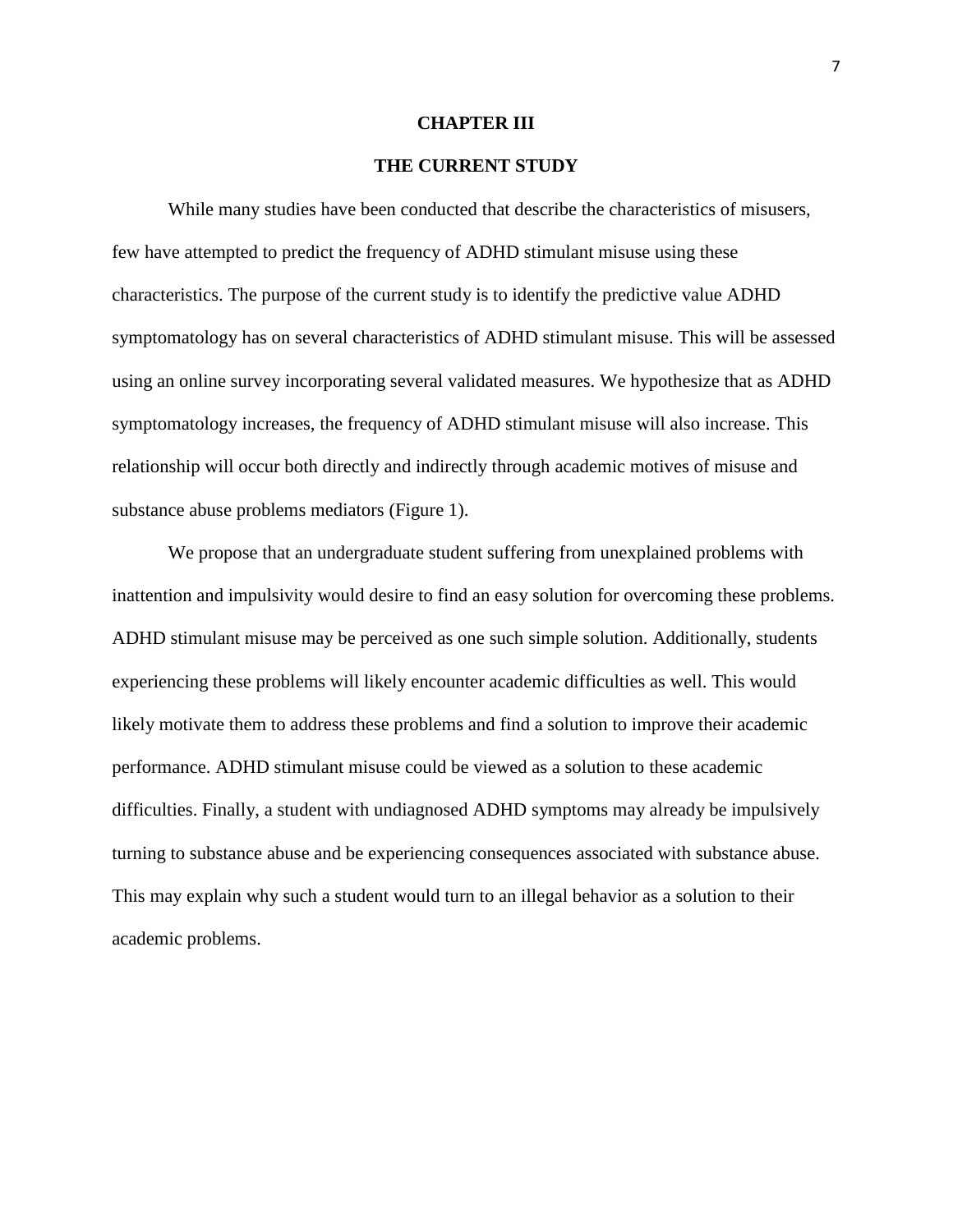#### **CHAPTER IV**

#### **METHOD**

#### **PARTICIPANTS**

A total of 1,082 students from a large university in southeastern Virginia completed the survey. Among these participants, 206 (19.04%) indicated that they had misused ADHD stimulants over the past six months. Twenty-two misusers were removed from analysis because they either were not undergraduate students, did not complete the survey as instructed, or had outliers, leaving 184 misusers for the final analyses. The mean age of the misusers was 22.31 years  $(SD = 5.55)$ . The majority of misusers was female (65.80%), Caucasian (62.50%), and in their senior year of undergraduate studies (31.00%).

#### **MEASURES**

**ADHD stimulant misuse.** One question separated participants into two groups. Answering "Yes" to the question "During the past 6 months, have you ever taken an ADHD stimulant medication (ex: Ritalin, Adderall, Concerta, Focalin, Vyvanse) without having a prescription for that medication or in a manner not recommended by the prescription's instructions (ex: taking more pills than suggested, taking pills at times not suggested)?" placed participants into the "Misuser" group. Answering "No" to this question placed participants into the "Non-Misuser" group.

Participants in the misuser group were asked seven questions regarding characteristics of their misuse (Appendix A). These included the name and dosage of their most often used stimulant, whether or not they were currently prescribed the stimulant, the frequency of misuse over the past six months, how they perceived the misuse had affected their grades, and the time of the day and day of the week they most often misuse stimulants. The dosage question also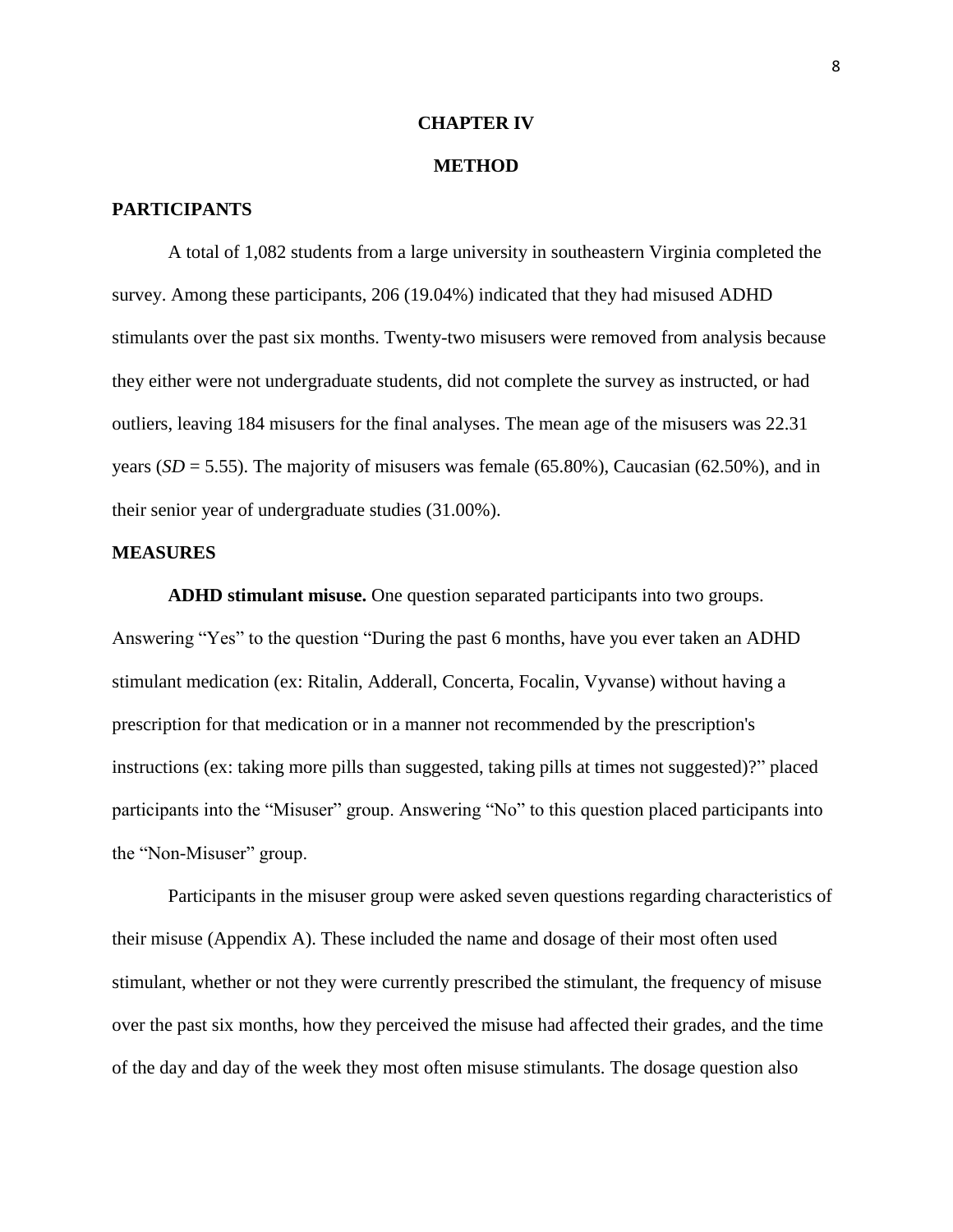served as an attention check as participants must write "Don't know" if they did not know the dosage of their most often used stimulant.

Non-misuser participants were asked four questions regarding their knowledge of ADHD stimulant misuse (Appendix B). These included their awareness of misuse and whether they personally knew anyone who has misused or has distributed stimulant medications to other students. Additionally, non-misusers were asked to list any drug, medication, or substance they had used in the past six months for the purpose of academic improvement. This question was designed to catch any false negatives who may not have realized they were engaging in ADHD stimulant misuse. Additionally, this question served as an attention check as participants must write "N/A" if they have not used any substances for academic improvement in the past six months.

**ADHD symptomatology.** Three sets of questions were asked to determine the severity of ADHD symptomatology among participants.

*Personal and family history.* Four questions were asked regarding current and past diagnoses of ADHD, as well as a family history of ADHD. These included if the participant was ever diagnosed with ADHD by a healthcare professional, if the participant was currently diagnosed with ADHD, and whether their biological parents and siblings were ever diagnosed with ADHD. These were all yes or no questions.

*Current symptomatology.* The six screening questions from the WHO ASRS were used to assess current ADHD symptom severity (Appendix C). These six questions had the highest sensitivity (68.7%) and specificity (99.5%) of all the questions in the ASRS (Kessler et al., 2007). An example question from this scale was "How often do you have problems remembering appointments or obligations?" These questions were measured on a 5-point Likert scale ranging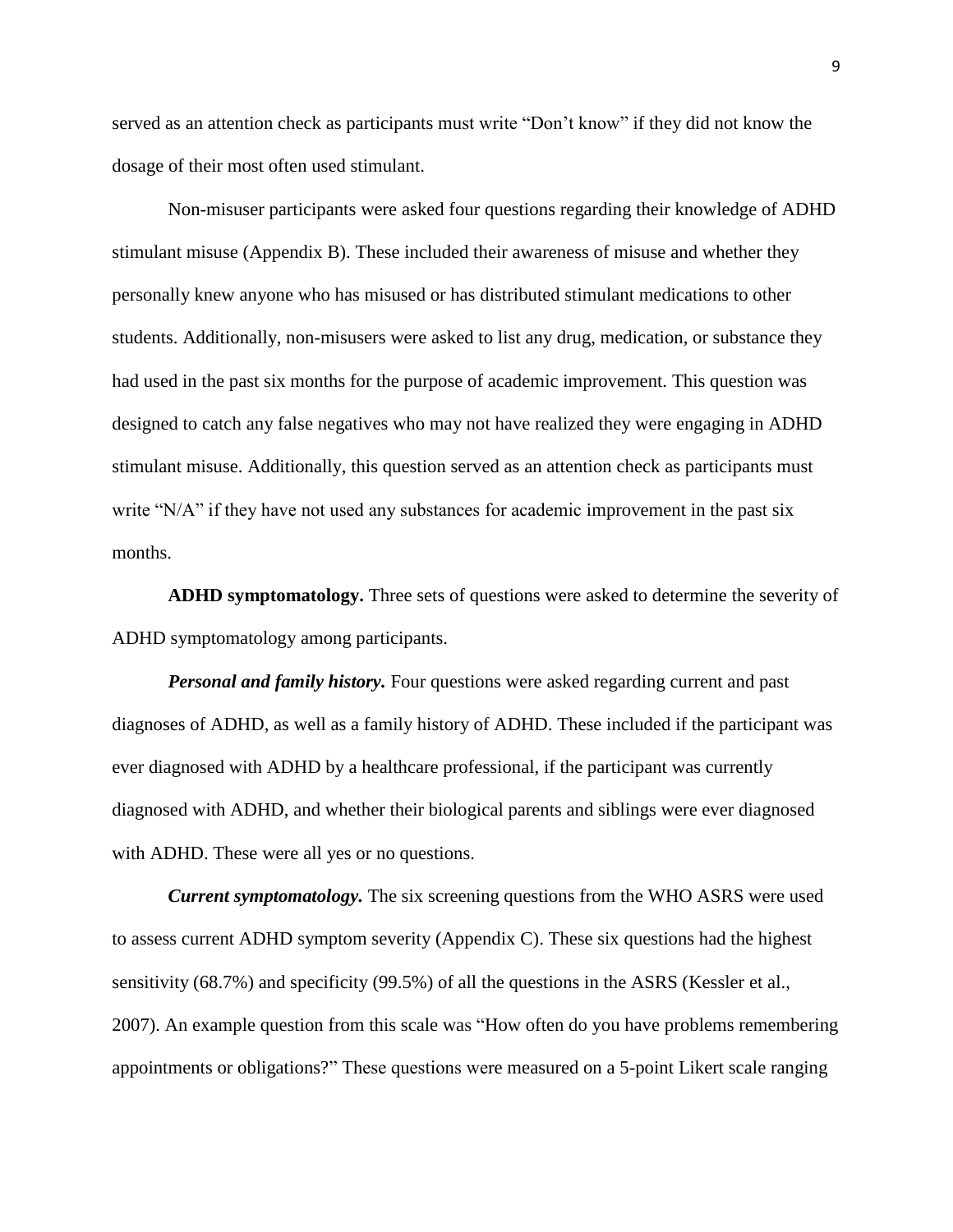from 1 (*Never*) to 5 (*Very Often*). The Cronbach's alpha for this scale was .63-.72. This was expected to be low because the methods used to develop the scale intentionally selected the least number of questions possible to capture the symptoms on two different dimensions: inattention and hyperactivity (Kessler et al., 2007). Test-retest reliability was found to be between .58-.77. Predictive validity, measured as the screener's ability to predict new cases of adult ADHD diagnosed by clinicians who did not use the scale, was .82 (Kessler et al., 2007).

*Past symptomatology.* Twenty-five questions from the Wender Utah Rating Scale (WURS) were used to measure past ADHD symptom severity (Appendix D). This was important to measure because proper clinical assessment of ADHD in adults is significantly improved by investigating symptoms retrospectively (Ward, Wender, & Reimherr, 1993). An example question from this scale was "As a child, I was (or had): concentration problems, easily distracted." These questions were measured on a 5-point Likert scale ranging from 1 (*Not at all*) to 5 (*Very much*). Cronbach's alpha for this measure was .78-.91. Split-half reliability was found to be .9. Convergent validity, as measured by correlating the scores from the WURS to scores from the Conners Abbreviated Rating Scale, a short measure of childhood ADHD symptoms, was .41-.49 (Ward et al., 1993).

**Academic motives of misuse.** The six cognitive enhancement questions from the Caffeine Motives Questionnaire (CMQ-CE) were used to assess academic motives for ADHD stimulant misuse (Appendix E; Irons et al., 2014). This questionnaire was selected because the motives represented by these questions were analogous to the academic motives assessed in previous ADHD stimulant misuse research (Hartung et al., 2013; Peterkin et al., 2011; Rabiner et al., 2009; Teter et al., 2005). An example motive from the CMQ-CE was "to feel more alert." These questions were measured on a 5-point Likert scale ranging from 1 (*Never*) to 5 (*Almost*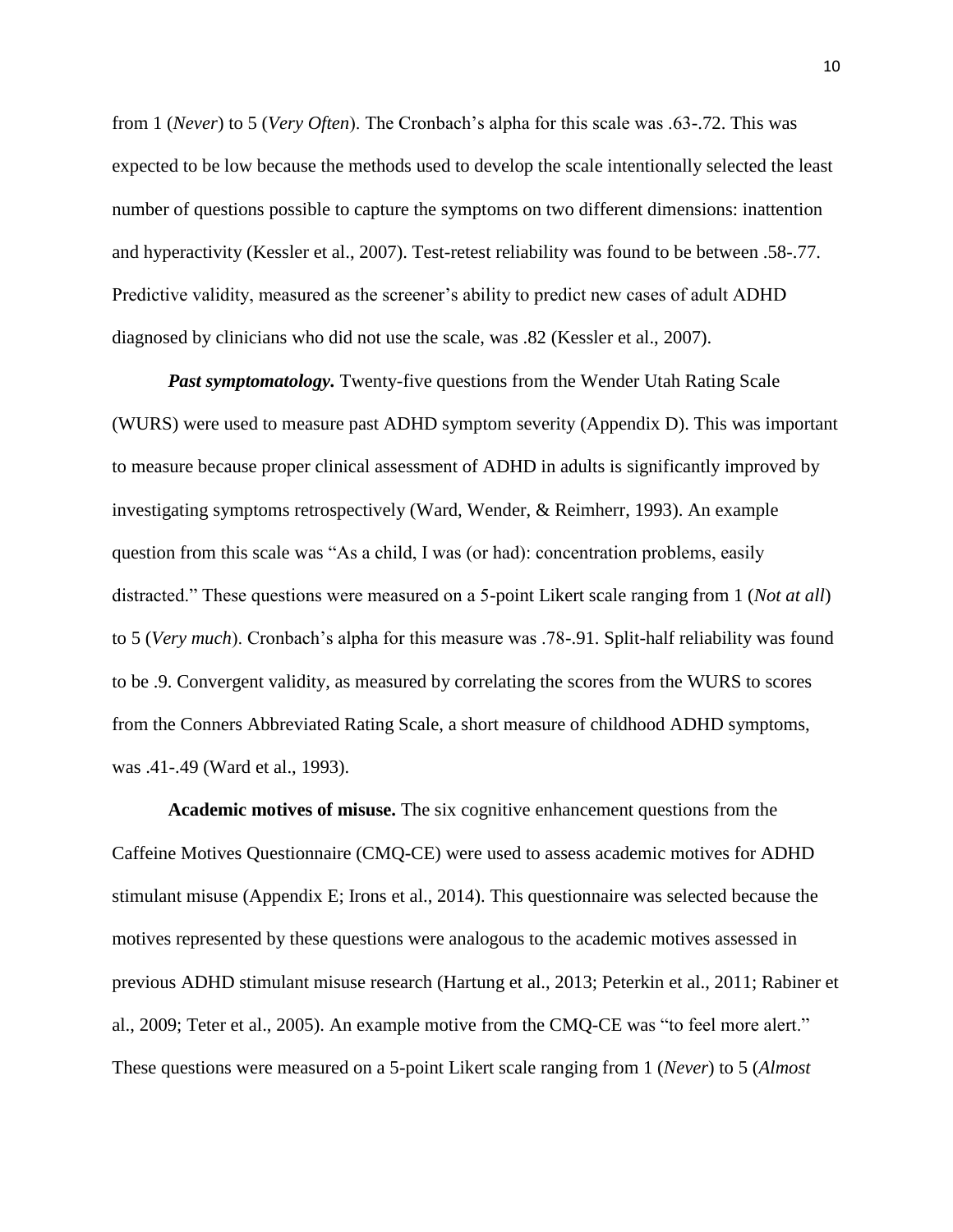*always*). Cronbach's alpha for the CMQ-CE was .92. Construct validity, measured as the correlation between CMQ-CE and frequency of caffeine consumption, was .2-.25. Discriminant validity, measured as the correlation between CMQ-CE and the three other motives used in the full CMQ (negative affect relief, reinforcing effects, and weight control), was .26-.58 (Irons et al., 2014).

**Substance abuse problems.** The Drug Abuse Screening Test, 10-item version (DAST-10) was used to assess problems with general substance abuse, excluding the use of ADHD stimulants (Appendix F). This was a short measure that has been shown to accurately capture substance abuse problems in diverse populations, including patients with ADHD (Yudko, Lozhkina, & Fouts, 2007). An example question from the DAST-10 was "Have you used drugs other than those required for medical reasons?" All of these were yes or no questions. The Cronbach's alpha for the DAST-10 was .86-.94. Concurrent validity, measured as the correlation between the DAST-10 and the longer DAST-20, was .97. Construct validity, measured as the correlation between the DAST-10 and the Addiction Severity Index, was .31-.4 (Yudko et al., 2007).

**Demographics.** Four demographic questions were included regarding the participants' age, gender, year in school, and race.

#### **PROCEDURE**

The online survey was developed using Qualtrics. After obtaining approval from the ODU IRB, an announcement webpage was created that included the link to the survey (Appendix G). This webpage was posted on the university's announcements website and a link to the webpage was incorporated into the university's student announcements email. This email was sent to all students every day around 12:20 am. A statement was included on the webpage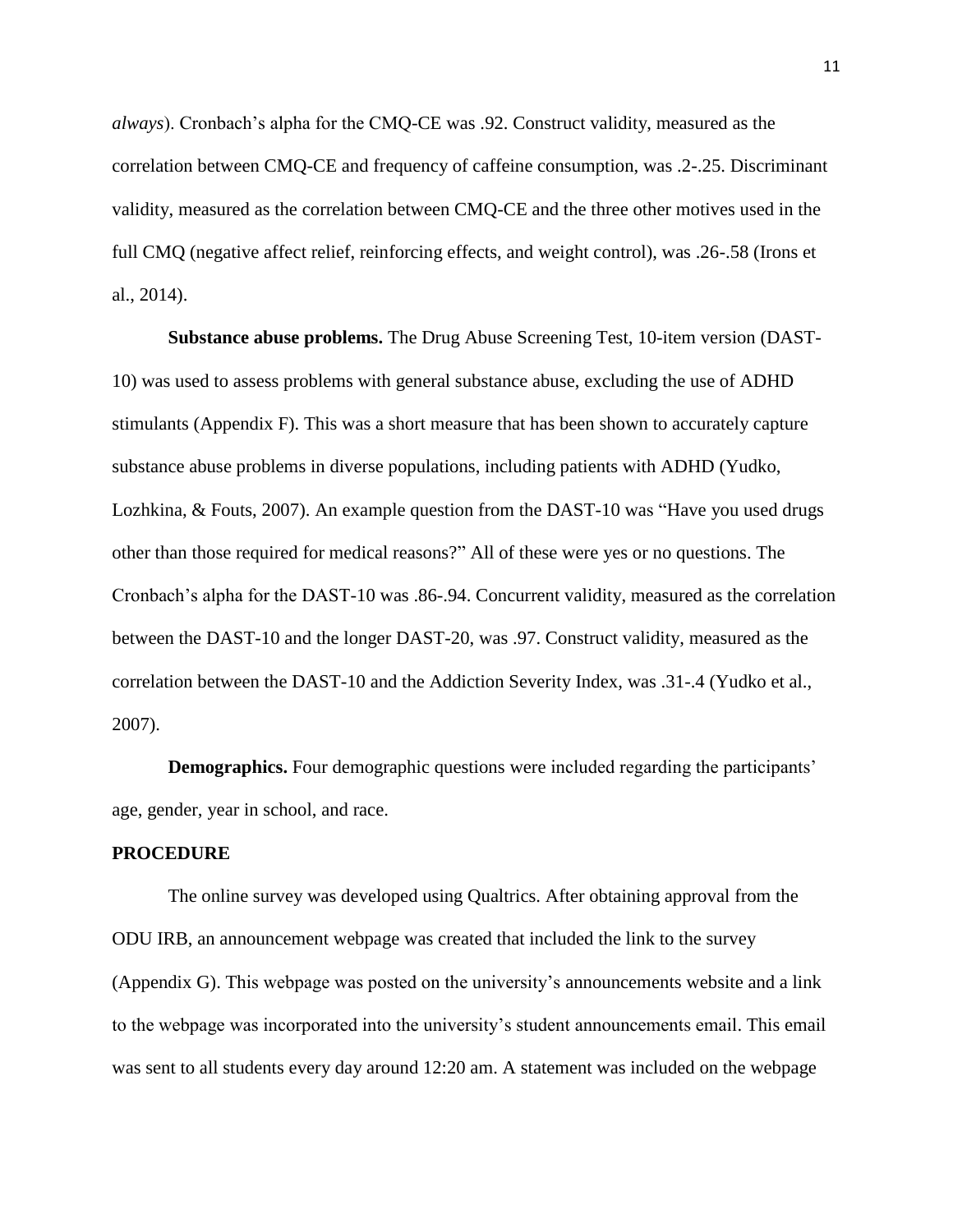asking undergraduate students to participate in a study investigating college ADHD stimulant use. The webpage was posted for several weeks of the Fall 2016 semester. For the remaining few weeks of the Fall 2016 semester, participants were recruited through the university's psychology research participation system.

Before beginning the survey, participants read a consent form asking if they consented to participate in the study (Appendix H). To maintain anonymity, online signatures were not obtained. After consenting and completing the survey, participants were debriefed, provided with substance abuse and ADHD resources, and encouraged to leave any comments regarding the study (Appendix I). Upon completion of the survey, participants recruited through the announcements webpage were redirected to a separate survey where they could enter into a raffle to win a \$50 Amazon gift card. This raffle was run by a third party unaffiliated with the current study. Information collected by this third party were never shared with the researcher. Participants recruited through the research participation system were granted 0.5 psychology research credits upon completion of the survey.

### **ANALYSIS**

The strength of the predictions within the proposed model was assessed using structural equation modeling (SEM). For each scale, a total score was produced by adding the assigned point values for each of the selected responses together. Total score on the DAST-10 was the operationalization for substance abuse problems. The total score for the CMQ-CE was used to represent academic motives for misuse. For the ADHD symptomatology latent variable, the total scores on the WHO ASRS, WURS, and personal and family history questions were loaded as formative indicators. Models that either had perfect fit or a non-significant  $\chi^2$ , root mean square error of approximation (RMSEA) of  $<$  .1, comparative fit index (CFI)  $>$  .90, and standardized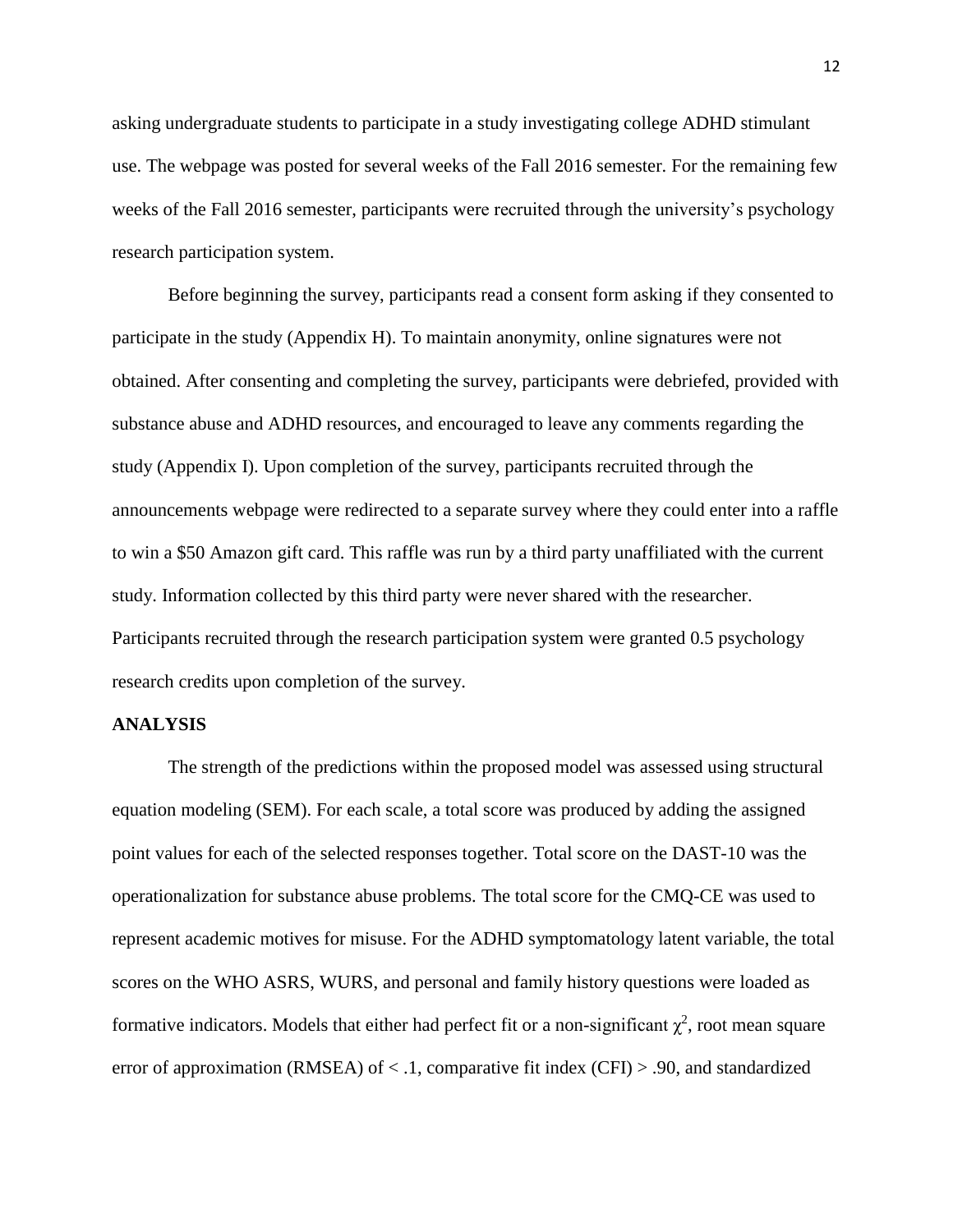root mean square residual  $(SRMR) < .05$  were considered to have adequate fit (Hooper, Coughlan, & Mullen, 2008).

Power analysis and sample size determination for SEM are difficult to apply. Currently, there are three generally accepted power analysis methods, and each one typically gives a different minimum sample size using similar variables as the others (MacCallum, Browne,  $\&$ Sugawara, 1996; Muthén & Muthén, 2002; Satorra & Saris, 1985). Additionally, researchers using SEM have been known to cite general rules-of-thumb as their estimate of sample size (Wolf, Harrington, Clark, & Miller, 2013). A study by Wolf and colleagues (2013) assessed the utility of each of these approaches. They not only found that each method produced a different minimum sample size needed to meet desired power, but also that the results fluctuated with varying characteristics of the models, such as bias and missing data. As such, the authors concluded that power analysis or rules-of-thumb alone are not enough to determine desired sample size for a study using SEM. They instead suggested determining sample size by accounting for the unique characteristics of the model and the study's design in addition to a valid sample size estimation technique (Wolf et al., 2013).

Following these suggestions by Wolf et al. (2013), the current study sought a minimum misuser sample size with desired power at .8 and alpha at .05, and found the minimum sample size to be 90. This agrees with estimates for models using latent variables (Muthén & Muthén, 2002; Wolf et al., 2013), as well as an accepted SEM rule-of-thumb ratio of 20 participants per variable (Tanaka, 1987). Additionally, this is a close estimate to the percentage of misusers obtained in more recent surveys of undergraduate populations (Hartung et al., 2013; Ilieva  $\&$ Farah, 2015).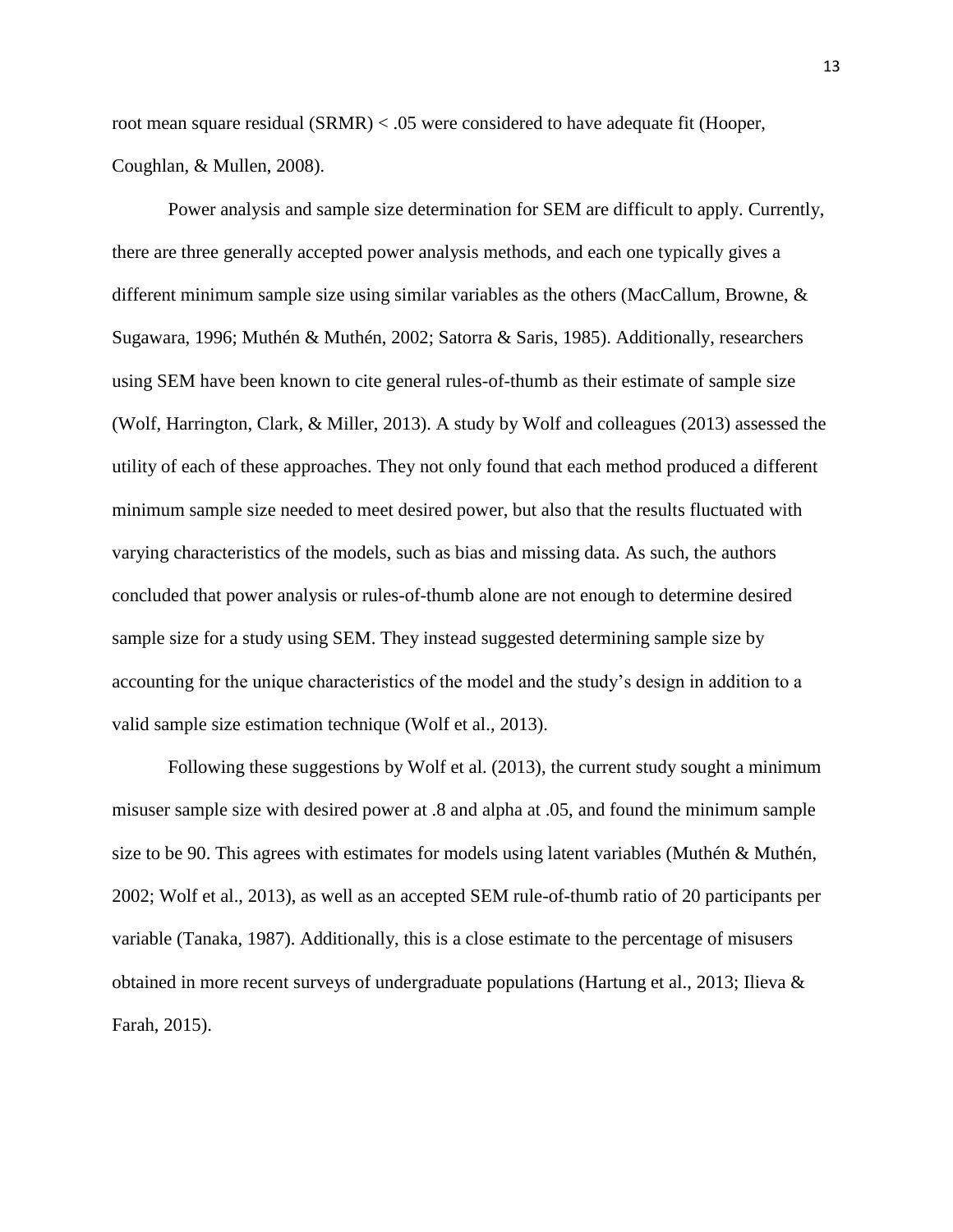#### **CHAPTER V**

#### **RESULTS**

## **INTERNAL CONSISTENCY**

Cronbach's alpha was used to determine the internal consistency of the scales used. The WURS ( $\alpha$  = .944), CMQ-CE ( $\alpha$  = .854), and the personal and family history measure ( $\alpha$  = .713) all displayed good internal consistency. The ASRS ( $\alpha$  = .603) had relatively low internal consistency. However, this was not considered problematic as this level of Cronbach's alpha was expected to occur for this scale and is in agreement with results from its validation study (Kessler et al., 2007). The DAST-10 ( $\alpha$  = .644) was also found to have relatively low internal consistency. This was considered problematic, and the implications of this are described in the Discussion.

## **NON-MISUSER CHARACTERISTICS**

The majority of non-misusers in this sample were aware that ADHD stimulant misuse was occurring (76.70%; Table 1). Most non-misusers also personally knew someone who had misused ADHD stimulants in the past (52.50%). Most non-misusers did not personally know someone who had distributed ADHD stimulants though (59.60%). Finally, six students (0.74%) indicated they were using ADHD stimulants for the purposes of academic improvement despite indicating that they were not a misuser and did not currently have a prescription for stimulant medication. It is possible that these false negatives did not consider what they were doing as ADHD stimulant misuse.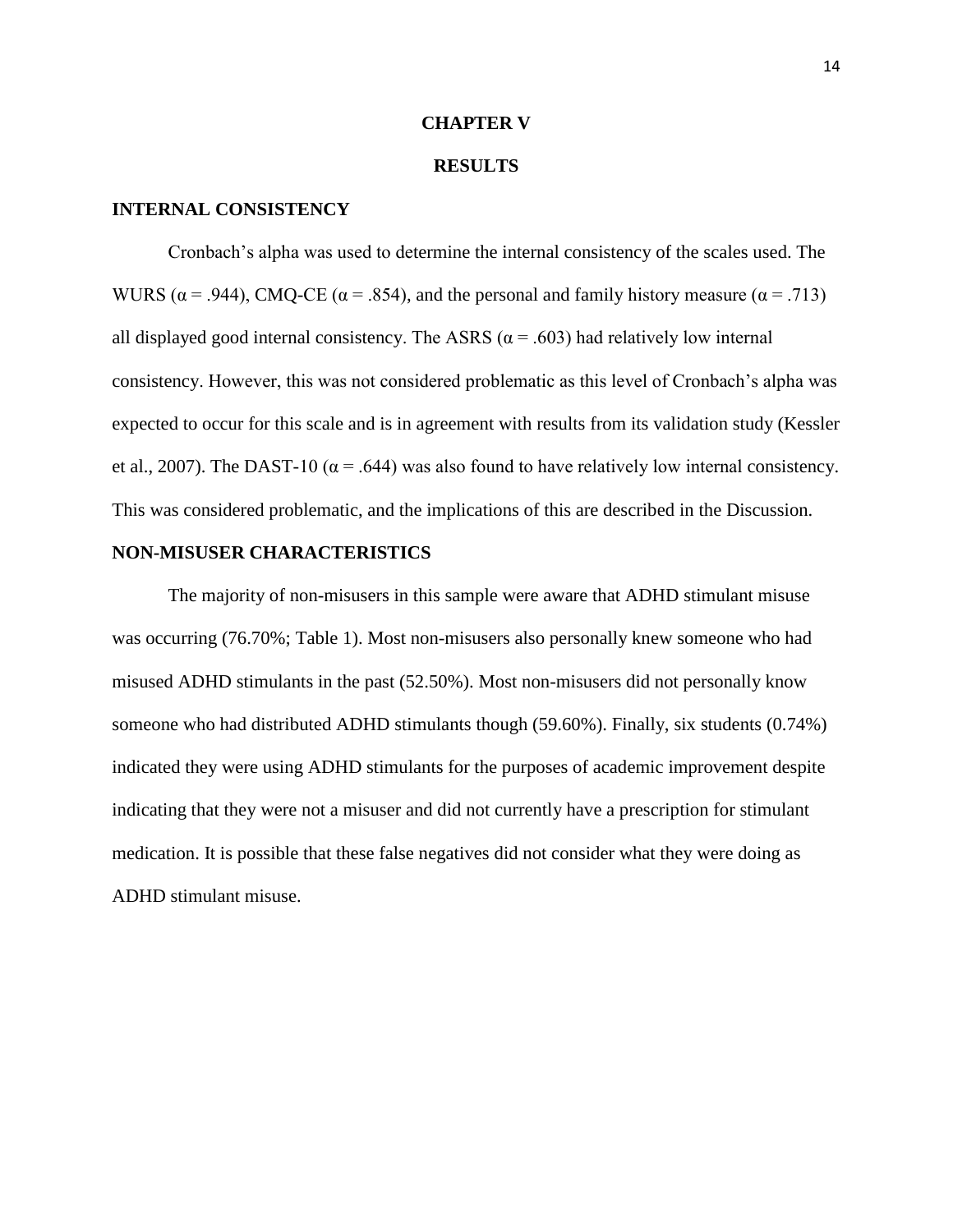| <b>Non-Misuser Characteristics</b> |                   |
|------------------------------------|-------------------|
| Characteristic                     | Frequency $(\% )$ |
| <b>Know ADHD Stimulant Misuse</b>  |                   |
| Yes                                | 621 (76.70)       |
| N <sub>o</sub>                     | 186 (23.00)       |
| Missing                            | 3(0.40)           |
| <b>Know Misuser</b>                |                   |
| Yes                                | 425 (52.50)       |
| N <sub>o</sub>                     | 331 (40.90)       |
| Missing                            | 54 (6.70)         |
| <b>Know Distributor</b>            |                   |
| Yes                                | 280 (34.60)       |
| N <sub>o</sub>                     | 483 (59.60)       |
| Missing                            | 47 (5.80)         |
| <i>Note.</i> $N = 810$             |                   |

Table 1

#### **MISUSER CHARACTERISTICS**

Misusers were described in this study as someone who either obtained and used a stimulant without having a prescription for it or someone who used their currently prescribed stimulant in a manner that deviates from the prescription's instructions (e.g. taking more pills than suggested, taking pills at times not suggested). The majority of misusers in this sample belonged to the former category (72.30%; Table 2). The most commonly misused stimulant was Adderall (68.50%). The mean number of incidents of misuse over the past six months was 3.56  $(SD = 2.55)$ . On average, misusers indicated that their misuse was only slightly improving their grades ( $M = 3.55$ ,  $SD = 0.78$ ). Most misusers were taking the stimulants on Mondays (25.00%) and in the morning (41.30%). According to the Physicians' Desk Reference (PDR, 2017), most misusers seemed to take an appropriate dosage of their indicated medication (85.05%). It should be noted, however, that decisions regarding appropriate dosage relate to symptom intensity, body weight, side effect tolerance, and actual effects of the medication and can only be made by a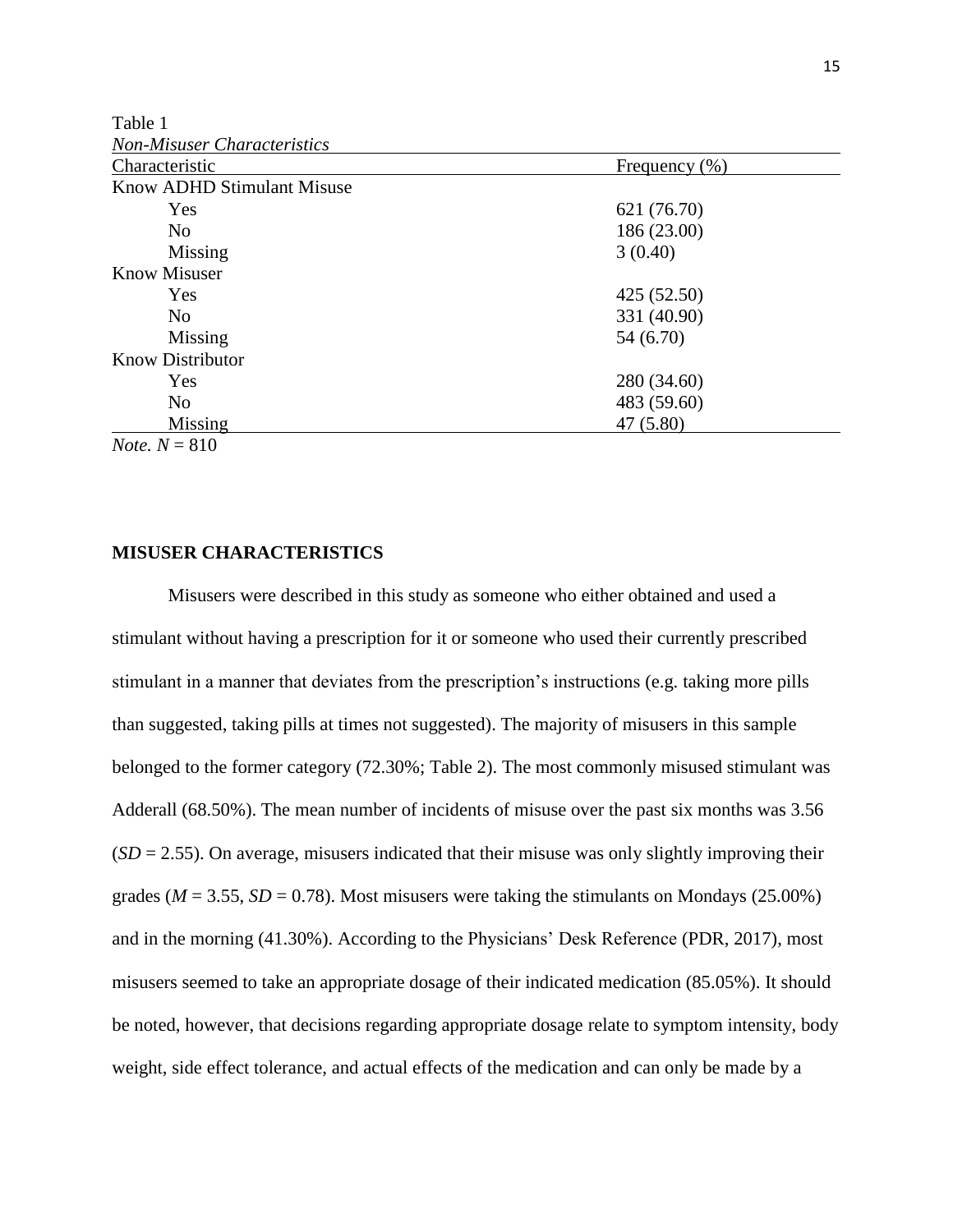licensed health care professional (PDR, 2017). Thus, we cannot be certain whether or not an appropriate dosage was taken by misusers in this study.

| Table 2                         |                   |
|---------------------------------|-------------------|
| <b>Misuser Characteristics</b>  |                   |
| Characteristic                  | Frequency $(\% )$ |
| Type of Misuse                  |                   |
| Prescribed                      | 51 (27.70)        |
| Non-Prescribed                  | 133 (72.30)       |
| <b>Stimulant Misused</b>        |                   |
| Ritalin                         | 9(5.30)           |
| Adderall                        | 126(68.50)        |
| Concerta                        | 6(3.30)           |
| Focalin                         | 1(0.50)           |
| Vyvanse                         | 27 (14.70)        |
| Intuniv <sup>*</sup>            | 1(0.55)           |
| Methylphenidate*                | 1(0.55)           |
| Missing                         | 13(7.10)          |
| <b>Effect on Grades</b>         |                   |
| Significantly decreased         | 3(1.60)           |
| Decreased                       | 5(2.70)           |
| Neither decreased nor increased | 74 (40.20)        |
| Increased                       | 73 (39.70)        |
| Significantly increased         | 16(8.70)          |
| Missing                         | 13(7.10)          |
| Time of Day for Misuse          |                   |
| Morning                         | 76 (41.30)        |
| Afternoon                       | 43 (23.40)        |
| Evening                         | 53 (28.80)        |
| Missing                         | 12(6.50)          |
| Day of Week for Misuse          |                   |
| Monday                          | 46(25.00)         |
| Tuesday                         | 23 (12.50)        |
| Wednesday                       | 27 (14.70)        |
| Thursday                        | 18 (9.80)         |
| Friday                          | 24 (13.00)        |
| Saturday                        | 13(7.10)          |
| Sunday                          | 13(7.10)          |
| Missing                         | 20 (10.90)        |

*Note.*  $N = 184$ ; \*Write-in answers for "Other" option.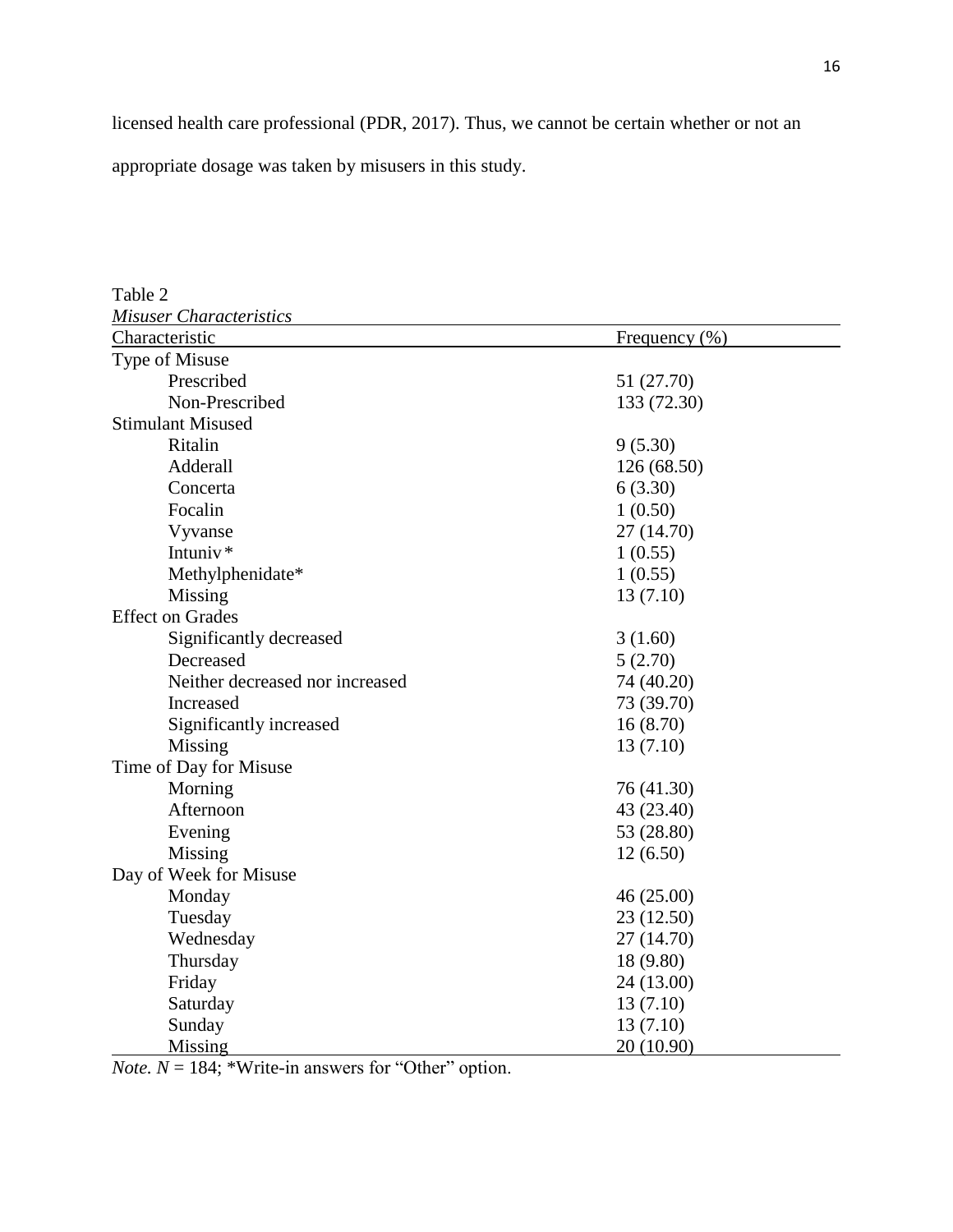## **SEM ANALYSIS**

For all SEM analysis, missing data was handled using maximum likelihood (ML) estimation (Messer & Natarajan, 2008). Bootstrapping was used to reduce the impact of nonnormality (Preacher & Hayes, 2004). All results were estimated using STDYX estimation. Means, standard deviations (SDs), and bivariate correlations for all predictor, outcome, and demographic variables can be found in Table 3. Because age was found to significantly correlate with frequency of misuse, age was added as a covariate to all models that predicted frequency of misuse.

| Mean, SDs, and Correlations between Predictor, Outcome, and Demographic Variables |          |        |        |        |          |                                 |            |     |            |         |        |
|-----------------------------------------------------------------------------------|----------|--------|--------|--------|----------|---------------------------------|------------|-----|------------|---------|--------|
| Variable                                                                          |          |        | 3      |        |          | 6                               |            |     |            | 10      | 11     |
| 1. ADHD symptomatology <sup>1</sup>                                               |          | $.19*$ | $.19*$ | $.21*$ |          | $.45***$ .62** .99**            |            | .15 | $-.01$     | $-.01$  | .03    |
| 2. Academic motives of misuse                                                     |          |        | $.18*$ | $.19*$ | $-.02$   | .11                             | $.12*-.10$ |     | .12        | $-.01$  | .04    |
| 3. Substance abuse problems                                                       |          |        |        | .16    | $-.04$   | .11                             | $.21**$    | .15 | $-.07$     | .02     | .02    |
| 4. Frequency of misuse                                                            |          |        |        |        |          | $.25**$ $.25**$ $.20*$          |            |     | $.21*-.07$ | .08     | .10    |
| 5. Personal and family history                                                    |          |        |        |        |          | $.25***$ $.40**$ $.22**$ $-.13$ |            |     |            | $-.09$  | .10    |
| 6. Current symptomatology                                                         |          |        |        |        |          |                                 | $.58**$    | .14 | $-.04$     | .02     | .04    |
| 7. Past symptomatology                                                            |          |        |        |        |          |                                 |            | .13 | .01        | .01     | .03    |
| 8. Age                                                                            |          |        |        |        |          |                                 |            |     | $-.03$     | $.41**$ | .10    |
| 9. Gender                                                                         |          |        |        |        |          |                                 |            |     |            | $.17*$  | $-.02$ |
| 10. Year in school                                                                |          |        |        |        |          |                                 |            |     |            |         | $-.01$ |
| 11. Race                                                                          |          |        |        |        |          |                                 |            |     |            |         |        |
| Mean                                                                              | 57.70    |        |        |        |          | 18.51 2.95 3.56 1.20 14.05      | 42.41      |     | $22.31 -$  |         |        |
| SD.                                                                               | 22.49    | 5.46   |        |        |          | 1.86 2.55 1.34 3.53             | 21.00      |     | 5.55       |         |        |
| Min                                                                               | $\Omega$ | 6      | 0      | 1      | $\Omega$ | $\Omega$                        | 0          | 18  |            |         |        |
| Max                                                                               | 109      | 30     | 9      | 12     |          | 30                              | 100        |     | 50         |         |        |

Table 3 *Mean, SDs, and Correlations between Predictor, Outcome, and Demographic Variables*

*Note.* 1- Measured as a composite variable.  $p < .05 \cdot p < .001$ 

A confirmatory factor analysis (CFA) was first run to determine the factor loadings (*b\**) of personal and family history, current symptomatology, and past symptomatology on the ADHD symptomatology latent variable. This model was found to have perfect fit. However, while past symptomatology was found to strongly load onto the latent variable, personal and family history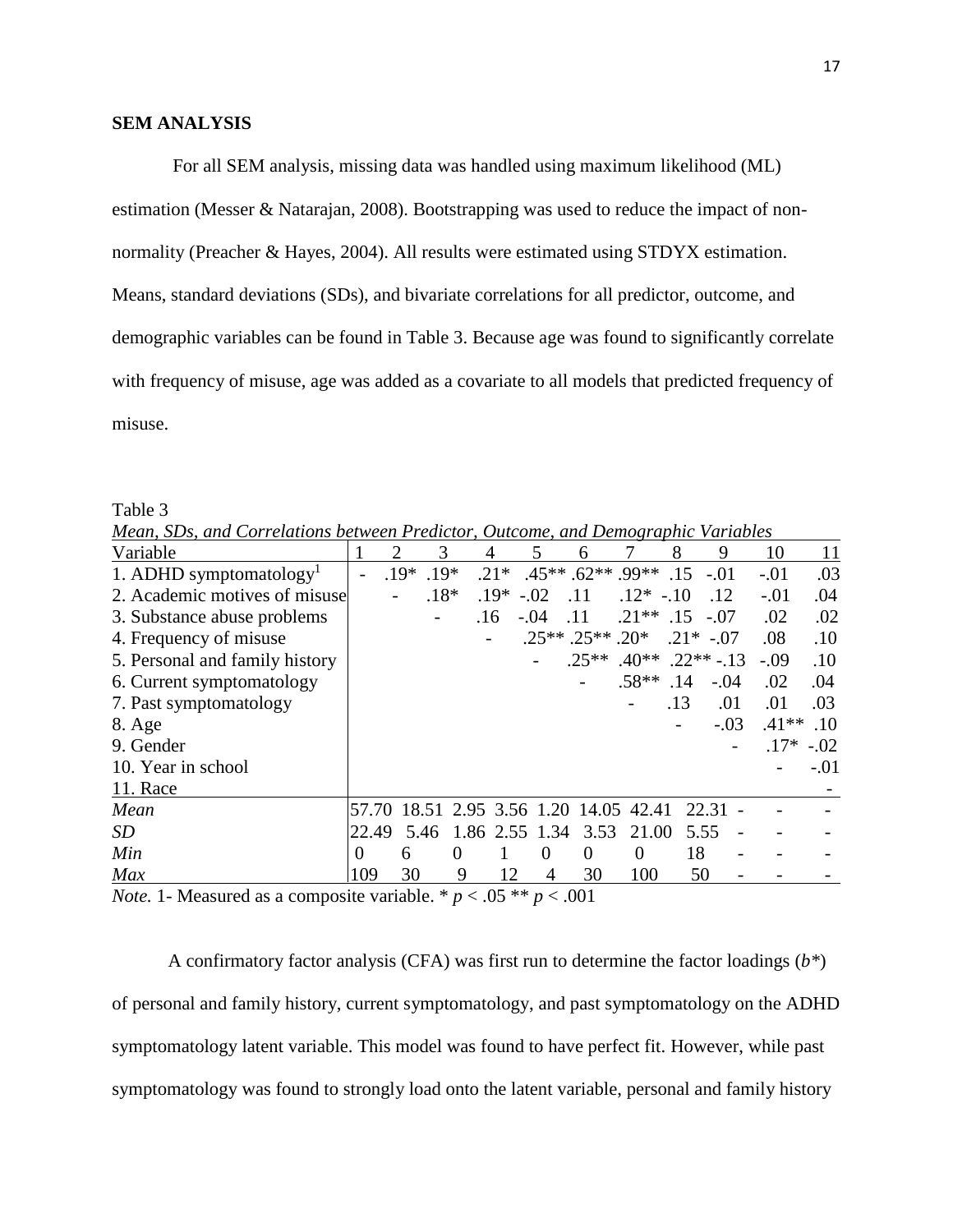as well as current symptomatology did not strongly load onto the latent variable (Table 4).

Therefore, ADHD symptomatology was not considered a latent variable for the remainder of the analysis. Instead, the total scores of the personal and family history questions, ASRS, and WURS were added together to form an aggregate construct, whereby a composite variable is created to represent the cumulative effects of each variable contributing to the construct (Edwards, 2001).

| Factor Loadings onto ADHD Symptomatology Latent Variable |     |     |      |              |  |  |  |
|----------------------------------------------------------|-----|-----|------|--------------|--|--|--|
| Index                                                    | h*  | SЕ  |      | 95% CI       |  |  |  |
| Personal and family history                              | 42  | .08 | .001 | [0.27, 0.57] |  |  |  |
| Current symptomatology                                   | .60 | .08 | .001 | [0.44, 0.76] |  |  |  |
| Past symptomatology                                      | Q7  |     | .001 | [0.76, 1.19] |  |  |  |
|                                                          |     |     |      |              |  |  |  |

Table 4

To determine the strength of the proposed model when treating all variables as composite scores, a path analysis, bootstrapping with 10,000 replications, was run on the full model (Figure 2). The full model was found to have perfect fit. All path coefficients (*b\**) can be seen in Table 5. There were significant direct effects between ADHD symptomatology and frequency of misuse  $(b^* = .18, p = .050, R^2 = .14)$ , academic motives of misuse  $(b^* = .19, p = .009, R^2 = .05)$ , and substance abuse problems ( $b^* = .19$ ,  $p = .015$ ,  $R^2 = .06$ ). There was also a significant direct effect between academic motives of misuse and frequency of misuse  $(b^* = .17, p = .032)$ . However, there was not a significant direct effect between substance abuse problems and frequency of misuse ( $b^*$  = .06,  $p$  = .623). Additionally, there was a marginally significant indirect effect between ADHD symptomatology and frequency of misuse via academic motives of misuse (*b\** = .04,  $p = .054$ ) and no significant indirect effect via substance abuse problems ( $b^* = .01$ ,  $p =$ .817).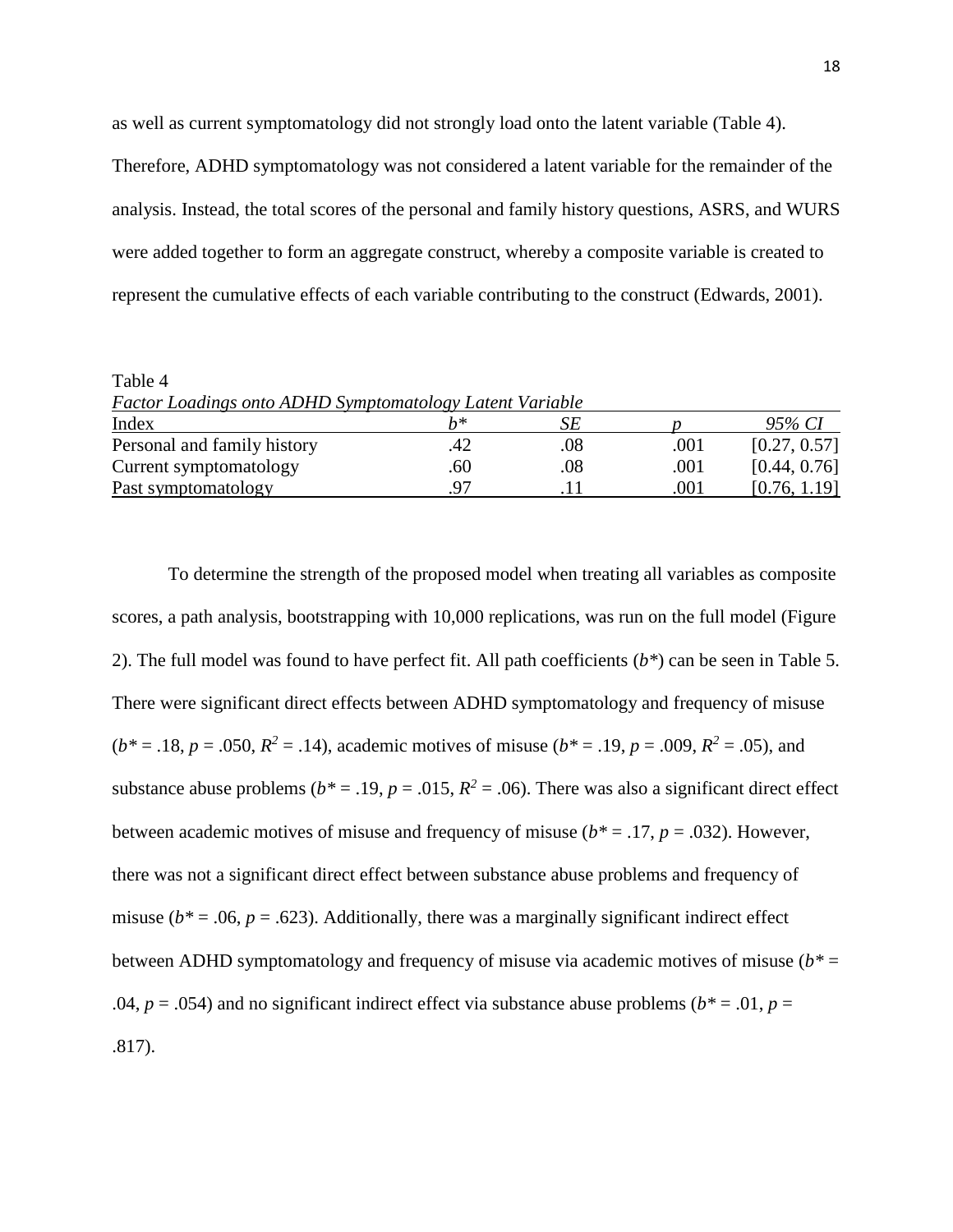

*Figure 2*. Standardized path coefficients for full model. Significance is based off bootstrapped CI. \* indicates that 95% CI does not include 0. Although not graphically represented, age was included as a significant covariate.

Table 5

*Direct and Indirect Effects for the Full Model*

| Pathway                                       | $h^*$ | SЕ  |      | 95% CI          |
|-----------------------------------------------|-------|-----|------|-----------------|
| Direct effect between frequency of misuse and |       |     |      |                 |
| ADHD symptomatology                           | .18   | .01 | .050 | [0.01, 0.04]    |
| Academic motives of misuse                    | .17   | .03 | .032 | [0.01, 0.14]    |
| Substance abuse problems                      | .06   | .15 | .623 | $[-0.22, 0.38]$ |
| Direct effect between ADHD symptomatology and |       |     |      |                 |
| Academic motives of misuse                    | .19   | .02 | .009 | [0.01, 0.09]    |
| Substance abuse problems                      | .19   | .01 | .015 | [0.01, 0.03]    |
| Indirect effect via                           |       |     |      |                 |
| Academic motives of misuse                    | .04   | .02 | .054 | $[-0.01, 0.09]$ |
| Substance abuse problems                      | .01   | .02 | .817 | $[-0.04, 0.05]$ |

*Note.* Age was included as a significant covariate in this model.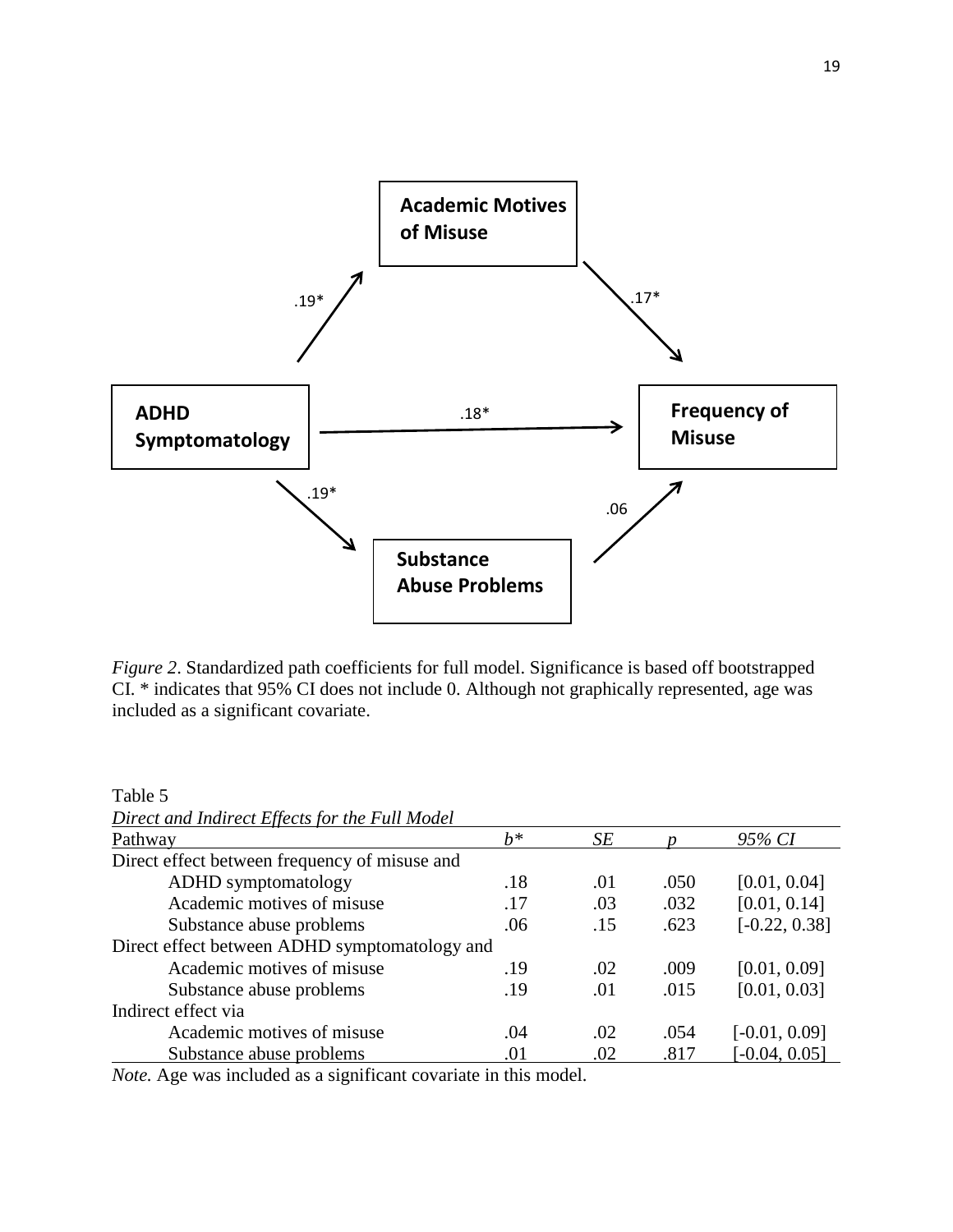Because the DAST-10 displayed low internal consistency within this sample, the substance abuse problems variable was removed from the model and the path analysis, bootstrapping with 10,000 replications, was re-run (Figure 3). This model was also found to have perfect fit. Significant direct effects were again found between ADHD symptomatology and frequency of misuse ( $b^* = .19$ ,  $p = .037$ ,  $R^2 = .14$ ) as well as between ADHD symptomatology and academic motives of misuse ( $b^* = .19$ ,  $p = .009$ ,  $R^2 = .06$ ). There was also a significant direct effect between academic motives of misuse and frequency of misuse ( $b^* = .18$ ,  $p = .026$ ). Finally, the indirect effect between ADHD symptomatology and frequency of misuse via academic motives of misuse was significant ( $b^* = .05$ ,  $p = .048$ ; see Table 6).



*Figure 3*. Standardized path coefficients for model without substance abuse problems. Significance is based off bootstrapped CI. \* indicates that 95% CI does not include 0. Although not graphically represented, age was included in the model as a significant covariate.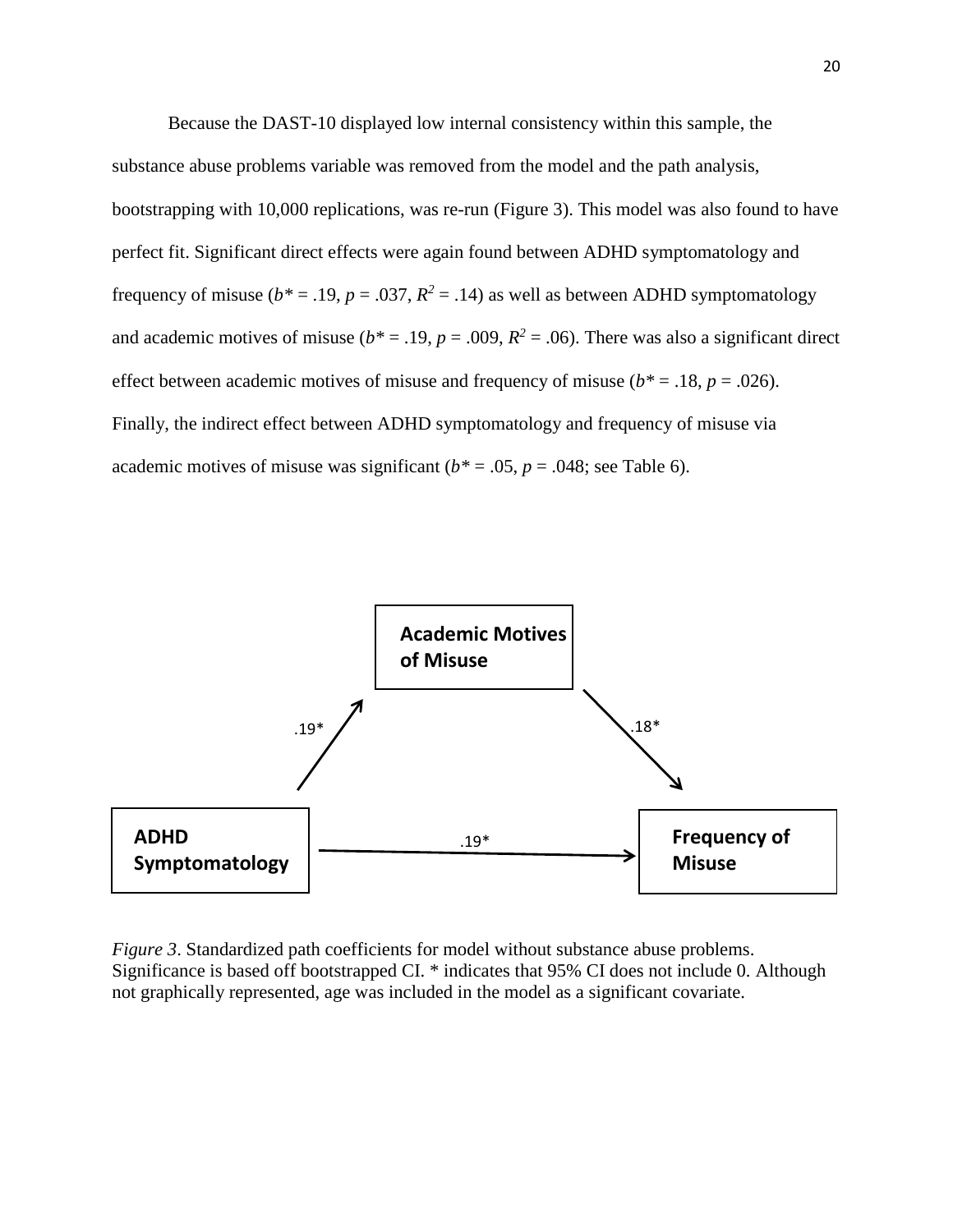| Direct and matricet Lifects for the model without substance ribuse I roblems                                                                                                                                                                                                    |       |     |      |              |  |  |
|---------------------------------------------------------------------------------------------------------------------------------------------------------------------------------------------------------------------------------------------------------------------------------|-------|-----|------|--------------|--|--|
| Pathway                                                                                                                                                                                                                                                                         | $h^*$ | SЕ  |      | 95% CI       |  |  |
| Direct effect between frequency of misuse and                                                                                                                                                                                                                                   |       |     |      |              |  |  |
| ADHD symptomatology                                                                                                                                                                                                                                                             | .19   | .01 | .037 | [0.01, 0.04] |  |  |
| Academic motives of misuse                                                                                                                                                                                                                                                      | .18   | .03 | .026 | [0.01, 0.14] |  |  |
| Direct effect between ADHD symptomatology and                                                                                                                                                                                                                                   |       |     |      |              |  |  |
| Academic motives of misuse                                                                                                                                                                                                                                                      | .19   | .02 | .009 | [0.01, 0.09] |  |  |
| Indirect effect via                                                                                                                                                                                                                                                             |       |     |      |              |  |  |
| Academic motives of misuse                                                                                                                                                                                                                                                      | .05   | .02 | .048 | [0.01, 0.09] |  |  |
| $\mathcal{M}$ , a set of $\mathcal{M}$ is the set of $\mathcal{M}$ is the set of $\mathcal{M}$ is the set of $\mathcal{M}$ is the set of $\mathcal{M}$ is the set of $\mathcal{M}$ is the set of $\mathcal{M}$ is the set of $\mathcal{M}$ is the set of $\mathcal{M}$ is the s |       |     |      |              |  |  |

Table 6 *Direct and Indirect Effects for the Model Without Substance Abuse Problems*

*Note.* Age was included as a significant covariate in this model.

As an exploratory analysis, the model in Figure 2 was re-tested using only misusers who were not prescribed their most often misused stimulant  $(N = 133)$ . This was run because it is theoretically possible that problems related to substance abuse are more likely to arise in nonprescribed misusers, as their act of misuse more similar to constructs of substance abuse problems compared to prescribed misusers (Yudko et al., 2007). The path analysis was re-run, bootstrapping with 10,000 replications. This model was found to have perfect fit. However, the direct effect between substance abuse problems and frequency of misuse remained nonsignificant ( $b^* = .18$ ,  $p = .16$ ,  $R^2 = .05$ ). Additionally, the indirect effect of ADHD symptomatology and frequency of misuse via substance abuse problems also remained nonsignificant ( $b^* = .03$ ,  $p = .24$ ).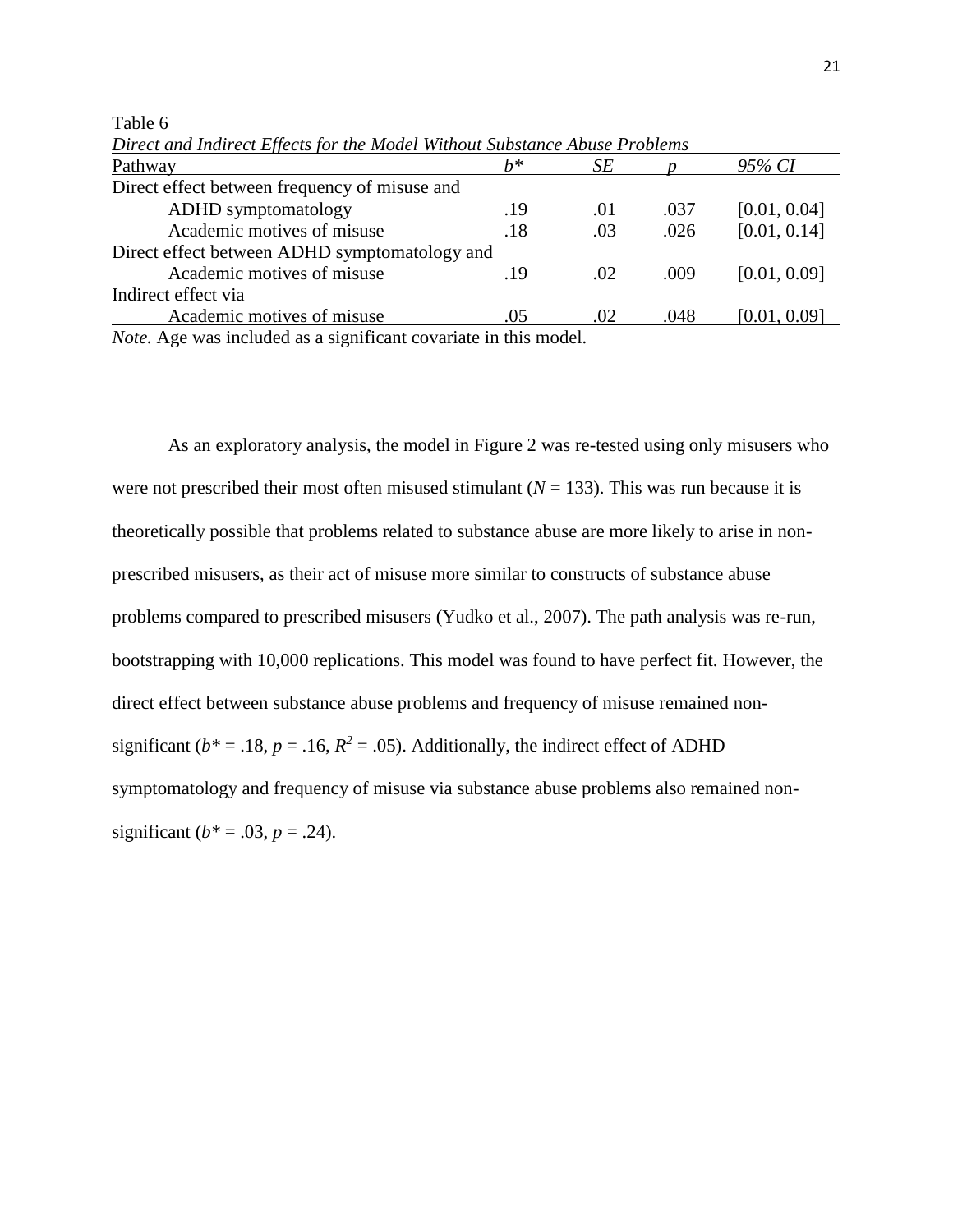#### **CHAPTER VI**

#### **DISCUSSION**

The purpose of this study was to determine the predictive value of ADHD symptomatology on the frequency and characteristics of ADHD stimulant misuse. Results from the path analyses revealed that ADHD symptomatology significantly predicted frequency of ADHD stimulant misuse. Based on these findings, an undergraduate student with higher ADHD symptom severity is at particular risk for misusing ADHD stimulants more often. This provides support to the notion that ADHD stimulant misuse may represent a form of self-treatment for undiagnosed or under-treated ADHD (Hartung et al., 2013; Peterkin et al., 2011; Rabiner et al., 2009). Additionally, academic motives for misuse were also found to significantly predict frequency of ADHD stimulant misuse. Finally, a significant mediation effect of ADHD symptomatology on frequency of ADHD stimulant misuse via academic motives for misuse was found. Taking the whole model into account, the results seem to support the notion that a student experiencing unexplained problems such as difficulty concentrating on finishing assignments or staying awake or alert to study for a test would turn to stimulant misuse as a potential solution. To help determine whether this behavior might be seen by treatment providers as an adaptive or maladaptive self-assessment and self-treatment strategy, a follow-up to this study might identify to what degree misusers actually have untreated ADHD by having misusers undergo a formal clinical assessment for ADHD. It is especially important to use a formal clinical assessment for ADHD because this is what the ADHD symptomatology latent variable was meant to represent in the current study. As the CFA showed poor factor loadings on this latent variable, it may be best if future studies use a formal clinical assessment rather than latent variable analysis to study the effects of ADHD on stimulant misuse.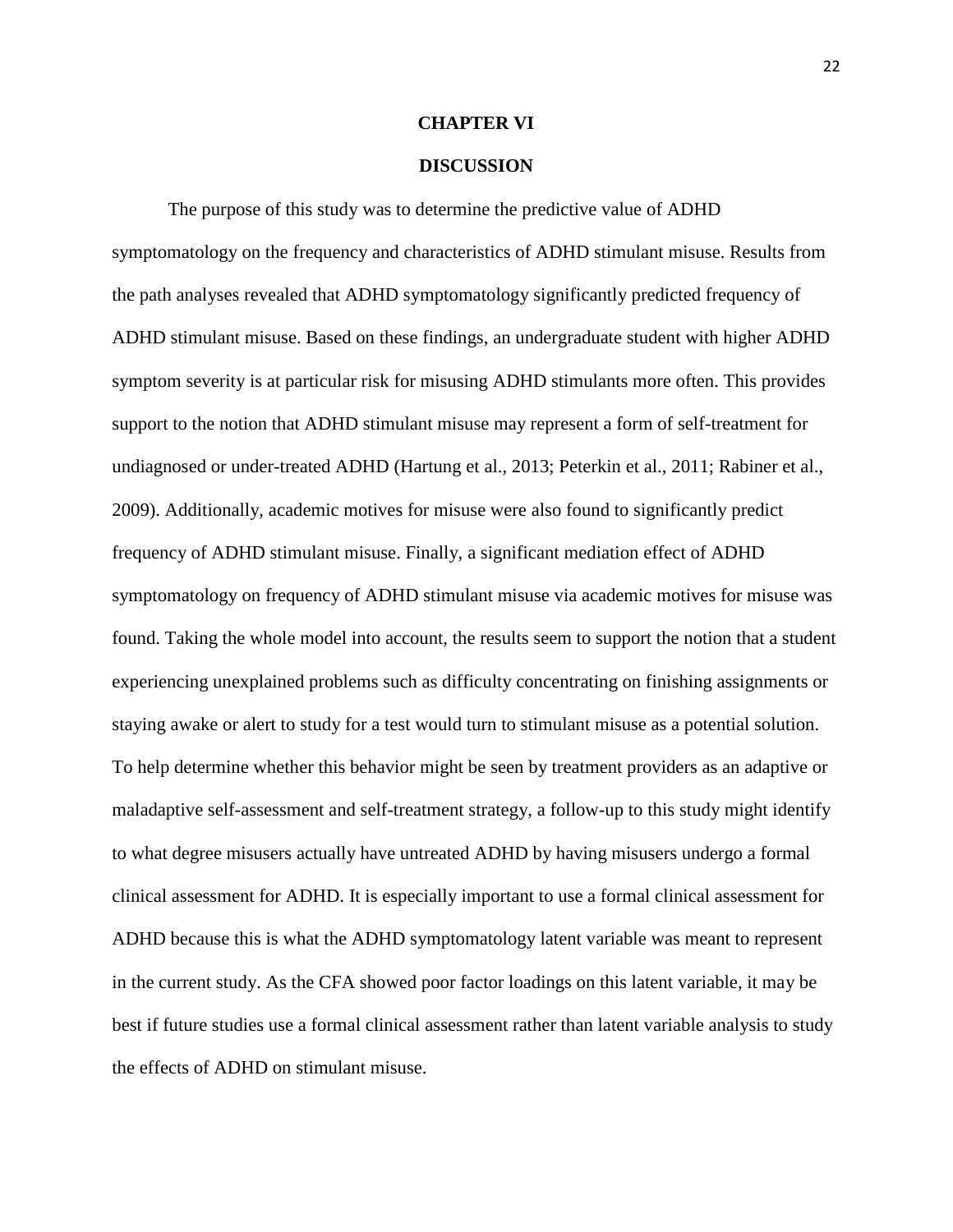It was also hypothesized that a misuser might already be impulsively turning to substance abuse and experiencing associated problems from it, perhaps revealing the misuser's attempt to justify another form of substance abuse to help solve academic difficulties. However, this hypothesis was not supported by this study's data. Possible explanations for the failure of this hypothesis to be borne out by the data include, first, that there were problems discovered with the reliability of the substance abuse measure. However, this does not likely represent a problem with the DAST-10, which has been found to be a highly valid and reliable measure in past research (Yudko et al., 2007). Second, this study may have been underpowered for detecting the hypothesis, a notion discussed below in greater detail. Third, independent substance abuse problems may simply have little predictive value on frequency of misuse. While prior studies using the DAST-10 found that the majority of ADHD stimulant misusers reported significant substance abuse associated problems (McCabe & Teter, 2007; Sepúlveda et al., 2011), these studies did not use predictive models in their research design. Thus, a question has been raised regarding which behavior, stimulant misuse or substance abuse problems, preceded the other (Sepúlveda et al., 2011). A study conducted by Arria et al. (2012) found that a positive assessment of either cannabis use disorder or alcohol use disorder did significantly predict ADHD stimulant misuse. Since problems associated with substance abuse are likely to occur after the development of a substance use disorder, ADHD stimulant misuse may precede substance abuse problems. Thus, in theory, a student who is using other mind altering substances such as alcohol or cannabis and is experiencing academic difficulties due to unexplained problems with attention and impulsivity may turn to another substance, an ADHD stimulant, for solutions. In the long term, this form of polysubstance use may lead to medical, social, and family problems. Future studies could develop a predictive model that tests this hypothesis.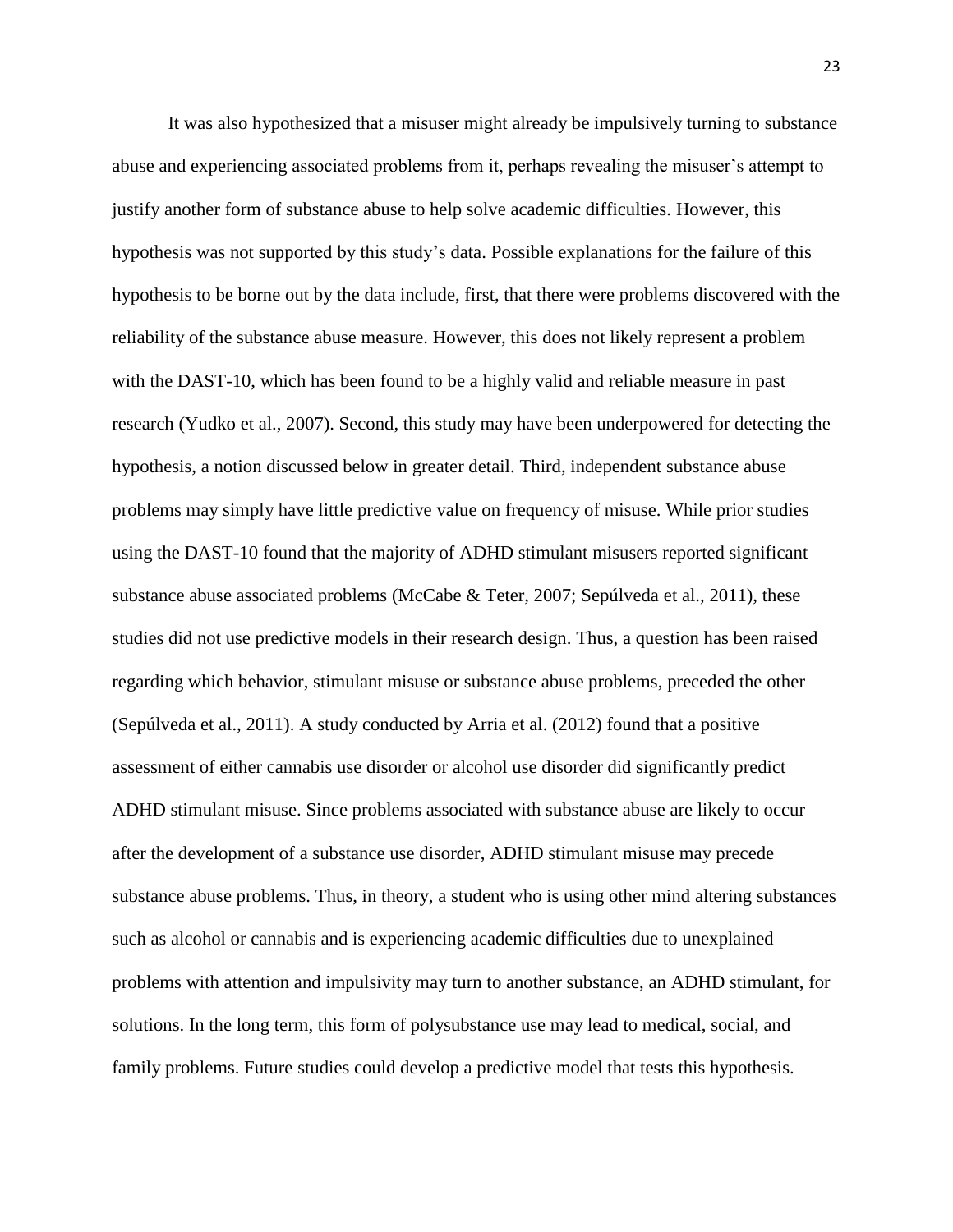Future studies could also examine other factors that may predict frequency of misuse. Since the effect sizes found in this current study were relatively small, there are several apt to be other variables not examined here that could also contribute to a student's desire to misuse ADHD stimulants. For example, this study identified age as a variable that showed a trend in this regard, such that older students tended to misuse ADHD stimulants more often. Other factors that are known correlates with both ADHD and substance abuse, such as antisocial behavior (Mannuzza, Klein, & Moulton, 2008; Van Eck, Markle, & Flory, 2012) and low conscientiousness (Lackner, Unterrainer, & Neubauer, 2013; Nigg et al., 2002), may also play mediating roles in the relationship between ADHD symptomatology and frequency of misuse. Future studies might investigate such potential intervening motives as misusers' disinclination to seek medical treatment for possible ADHD symptoms as predictors of misuse among students with both attention and academic difficulties.

Several other inferences and future research ideas can be drawn from the misuser and non-misuser characteristics. Data from the non-misusers show that ADHD stimulant misuse is well-known to many students and relatively common on undergraduate campuses. Thus, there is a need to develop targeted interventions that address reasons and preventative strategies for stimulant misuse, particularly for the misusers who are using stimulants without a prescription. Under the CSA, this is considered an illicit act (Lakhan & Kirchgessner, 2012). Additionally, ADHD stimulants may cause detrimental cardiovascular side-effects and at particularly high dose levels have addictive potential (PDR, 2017). Therefore, finding alternative methods for addressing academic difficulties in these students, perhaps with new study techniques or assessments by medical professionals to obtain stimulants in a controlled manner, is crucial. Another finding of interest from this study was that misusers most often took the stimulants on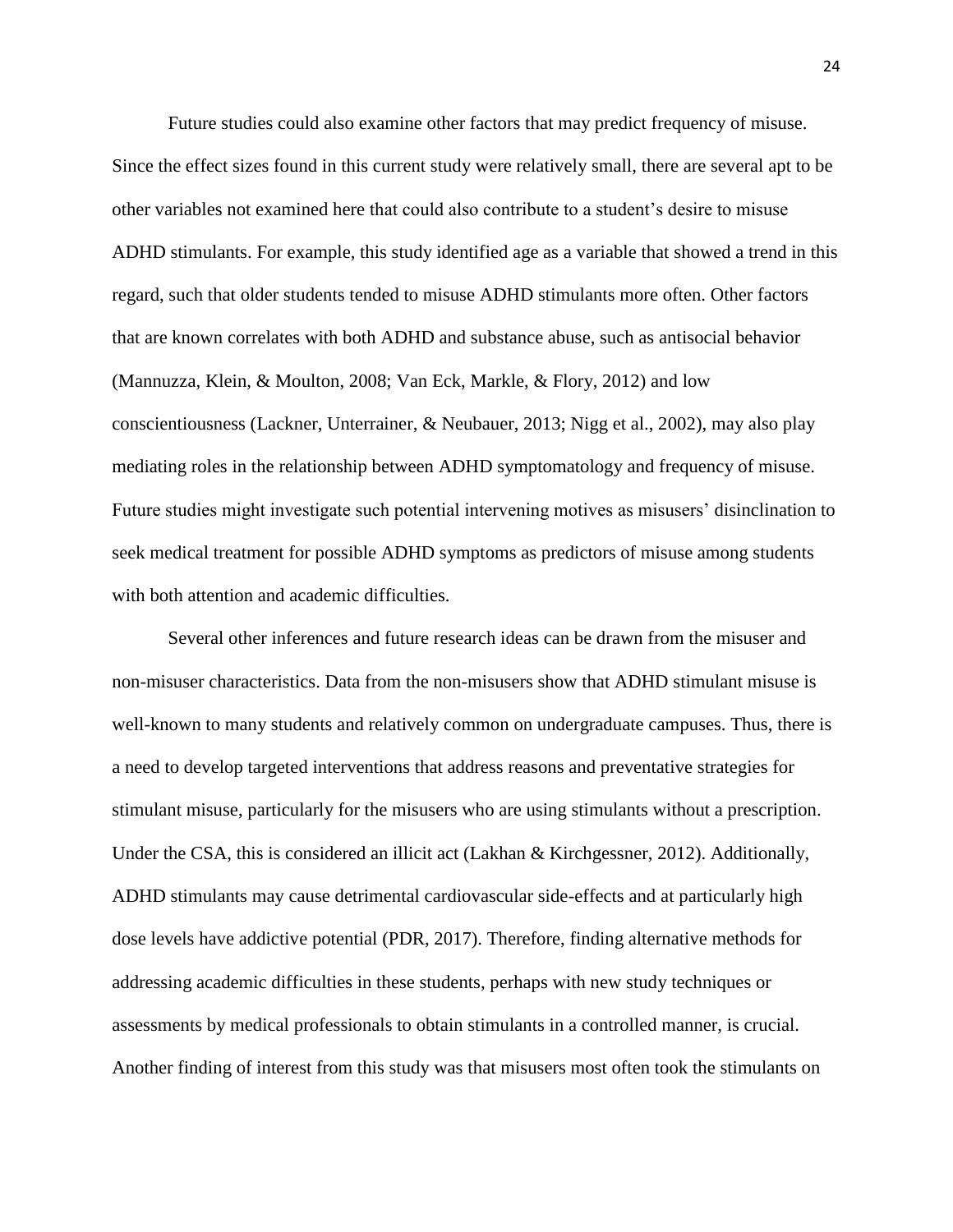Monday mornings. Given findings here and previously that academic reasons motivates ADHD stimulant misuse (Hartung et al., 2013; Peterkin et al., 2011; Rabiner et al., 2009; Teter et al., 2005), Monday mornings may represent important or key times for optimal academic performance. Future studies could further investigate when and why ADHD stimulants are misused in order to reach these students with alternatives to misuse. Finally, misusers reported slight grade improvement from misuse, in agreement with previous work (Peterkin et al., 2011). However, there has still been no study of the precise effects ADHD stimulant misuse has on grades. Research models tested by Arria and colleagues (2012) did include GPA changes in data gathered, but these data were used to predict incidents of ADHD stimulant misuse. Studying objective (rather than self-report) effects of ADHD stimulant misuse on grades is an important area of inquiry because ADHD stimulants seem to produce cognitive benefits for those with and without an ADHD diagnosis (Barkley, 2014; Lakhan & Kirchgessner, 2012).

#### **LIMITATIONS**

One of the more pressing limitations of this study is that it might be underpowered for detecting some hypotheses. As previously discussed, power analysis and sample size determination for SEM studies can use a variety of methods that generate different results under similar parameters (MacCallum et al., 1996; Muthén & Muthén, 2002; Satorra & Saris, 1985). This study adapted guidelines described by Wolf et al. (2013) to determine a needed sample size of 90 misusers. However, Fritz and MacKinnon (2007) described a post-hoc power analysis technique to assess if adequate power was achieved in mediation models. Using their approach, this study required a very broad range of 78 to 558 misusers to achieve adequate power. While the current study's sample size fits within the lower end of that range, the extent of the range suggests that the sample size may have been problematic. To make this analysis still more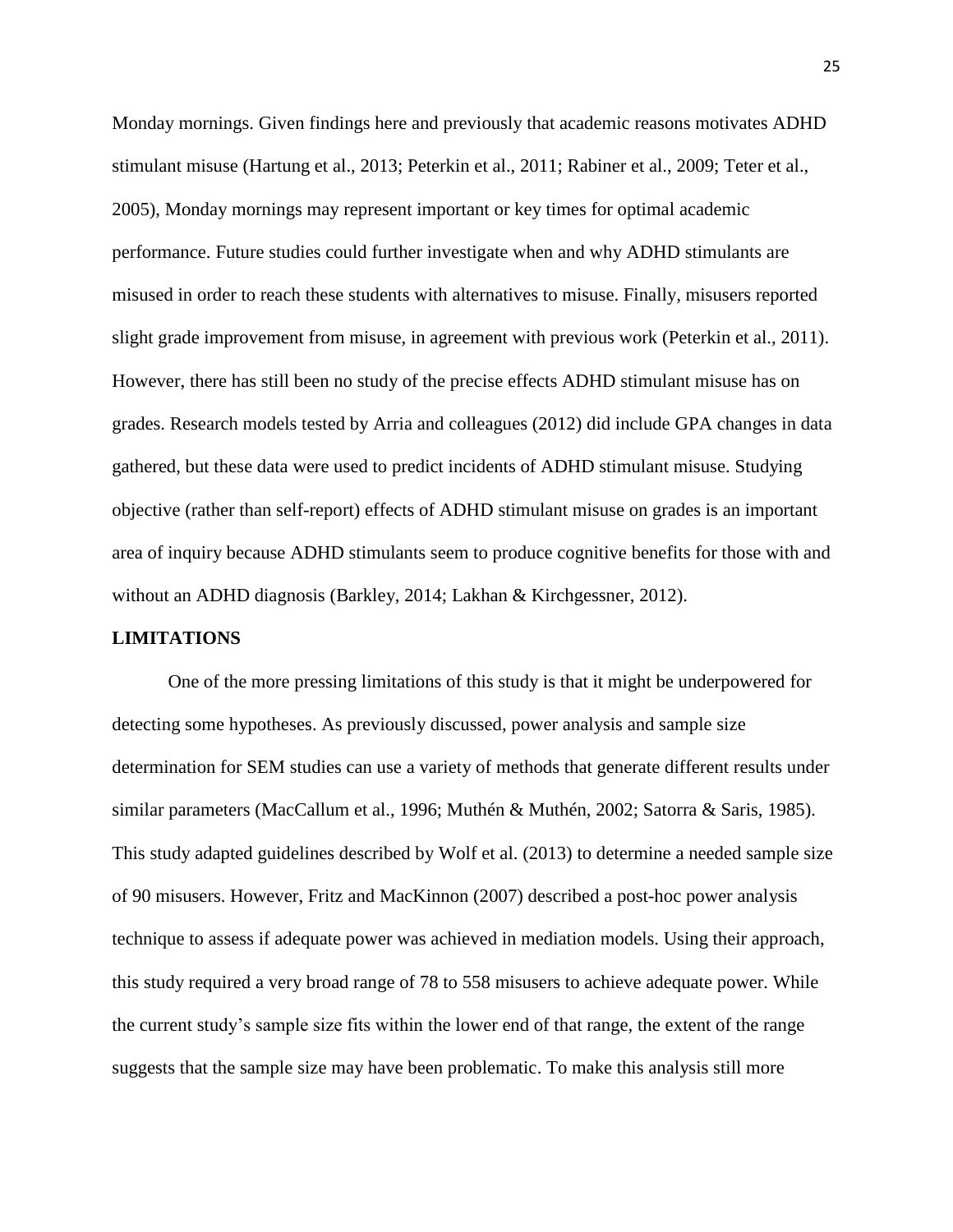uncertain, Loeys, Moerkerke, and Vansteelandt (2014) argue that in studies that test for indirect effects, such as the current study, the Fritz and MacKinnon (2007) method may not always be reliable. Nevertheless, power may have been a concern that should be addressed by future research with larger samples of misusers to avoid weak statistical power and both falsely significant and falsely non-significant results (Maxwell, 2004).

A second limitation of the current study is the low internal consistency found for the DAST-10. While the notion that Cronbach's alpha must be greater than .7 to be considered reliable has been refuted (Lance, Butts, & Michels, 2006), the internal consistency found in this study was noticeably lower than those in previous studies that utilized the DAST-10 (McCabe  $\&$ Teter, 2007; Yudko et al., 2007). Again, the most likely explanation is that the current study was underpowered. However, it should also be noted that the DAST-10 has never been validated within a population of ADHD stimulant misusers. Should adequately-powered follow-up studies also experience internal consistency problems with the DAST-10, it may mean that the constructs represented by this measure are not prevalent among ADHD stimulant misusers. This would mean that studies would be needed to verify that substance abuse problems as measured by the DAST-10 are experienced by ADHD stimulant misusers similarly to other forms of substance abuse.

A final noteworthy limitation of this study was the method for determining frequency of misuse. In the survey, participants were given a blank space to freely input how often they misused ADHD stimulants over the past six months. Unfortunately, many participants gave uninterpretable answers, such that data for this variable was considered "missing" for many participants. While this problem was corrected for by ML estimation, the study's findings would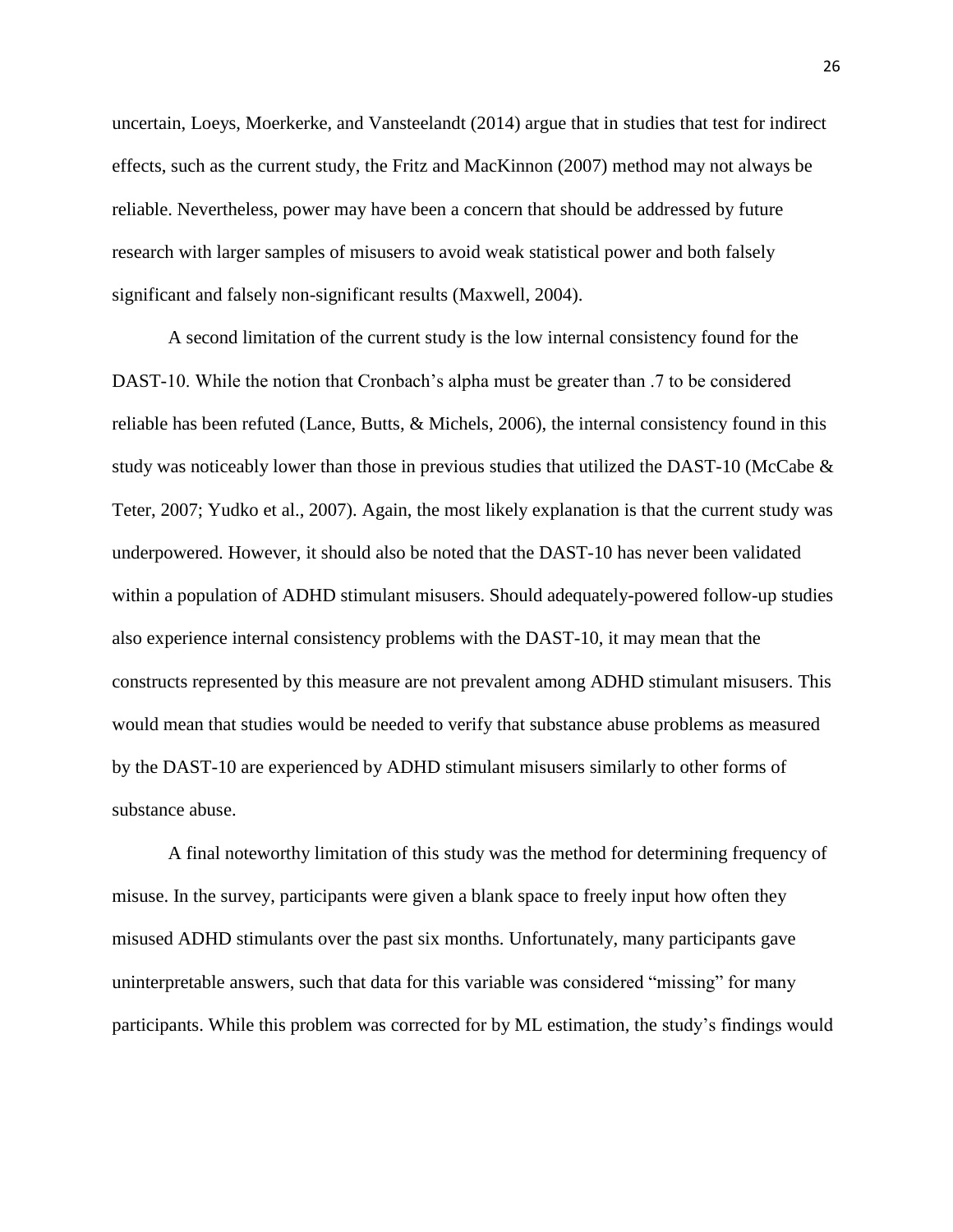be significantly more accurate if participants had been prompted to enter a single number to describe their frequency of misuse.

#### **CONCLUSIONS**

In this study, ADHD symptomatology did seem to predict frequency of ADHD stimulant misuse and, as predicted, this effect was mediated by academic motives for misuse. Thus, undergraduate students experiencing dual problems with inattention/hyperactivity and academic difficulties might turn to ADHD stimulant misuse as a solution. As ADHD stimulant misuse is considered an illicit behavior, has associated health problems, and its effects on academic performance are not currently well understood, this may be a poor solution. Though previous research clearly shows that substance abuse plays a role in ADHD stimulant misuse, problems associated with substance abuse may occur in response to stimulant misuse alongside other forms of substance abuse. Age and other variables not analyzed in this study may also play mediating roles in ADHD stimulant misuse. Follow-up studies are crucial to continued efforts to delineate the motives and outcomes of what appears to be common and well-known ADHD stimulant misuse among college students seeking help for attention-related academic problems.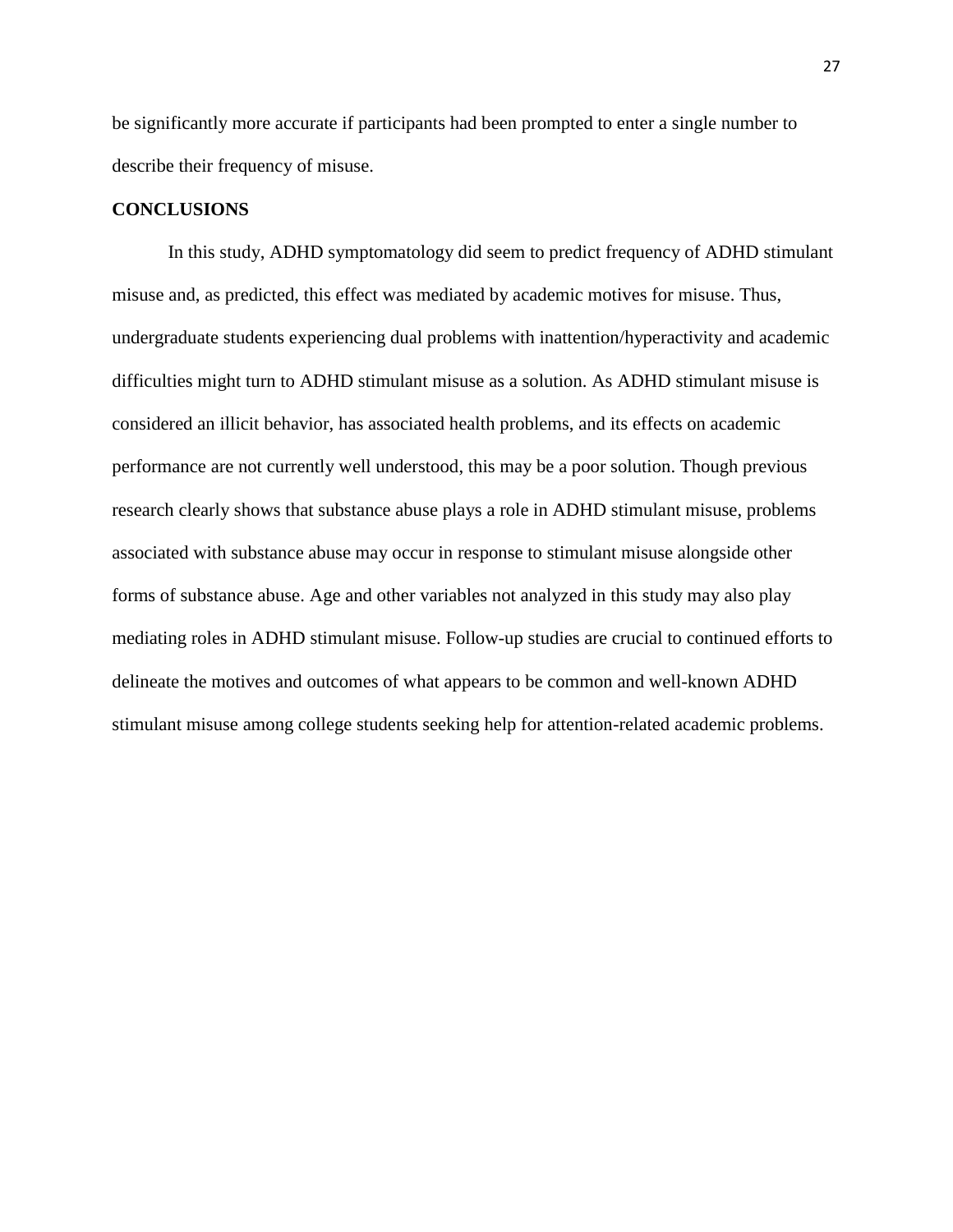#### **REFERENCES**

- Arria, A. M., Wilcox, H. C., Caldeira, K. M., Vincent, K. B., Garnier-Dykstra, L. M., & O'Grady, K. E. (2013). Dispelling the myth of "smart drugs": Cannabis and alcohol use problems predict nonmedical use of prescription stimulants for studying. *Addictive Behaviors, 38,* 1643-1650.
- Barkley, R. A. (2014). *Attention-deficit hyperactivity disorder: A handbook for diagnosis and treatment* (4<sup>th</sup> ed.). New York, NY: The Guilford Press.
- Bollen, K. A., & Diamantopoulos, A. (2015). In defense of causal-formative indicators: A minority report. *Psychological Methods.* Advanced online publication.
- Cuffe, S. P., Moore, C. G., & McKeown, R. E. (2005). Prevalence and correlates of ADHD symptoms in the national health interview survey. *Journal of Attention Disorders, 9*, 392-401.
- DeSantis, A. D., Anthony, K. E., & Cohen, E. L. (2013). Illegal college ADHD stimulant distributors: Characteristics and potential areas of intervention. *Substance Use & Misuse, 48*, 446-456.
- Edwards, J. R. (2001). Multidimensional constructs in organizational behavior research: An integrative analytical framework. *Organizational Research Methods, 4,* 144-195.
- Faraone, S. V., & Biederman, J. (2005). What is the prevalence of adult ADHD? Results of a population screen of 966 adults. *Journal of Attention Disorders, 9*, 384-391.
- Fried, R., Surman, C., Hammerness, P., Petty, C., Faraone, S., Hyder, L., … Biederman, J. (2012). A controlled study of simulated workplace laboratory for adults with attention deficit hyperactivity disorder. *Psychiatry Research, 200*, 949-956.

Fritz, M. S., & MacKinnon, D. P. (2007). Required sample size to detect mediation effect.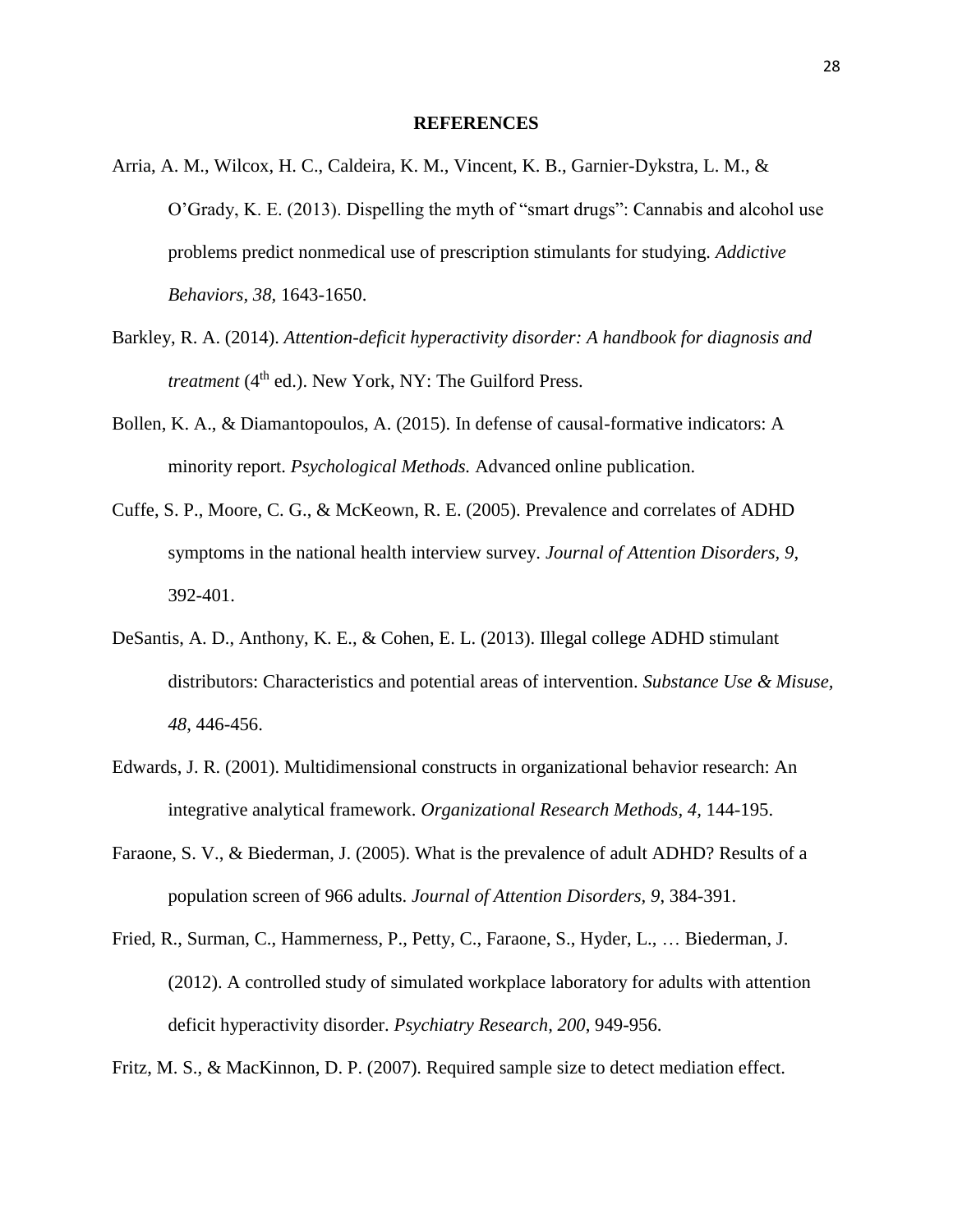*Psychological Science, 18,* 233-239.

- Hartung, C. M., Canu, W. H., Cleveland, C. S., Lefler, E. K., Mignogna, M. J., Fedele, D. A., … Clapp, J. D. (2013). Stimulant medication use in college students: Comparison of appropriate users, misusers, and nonusers. *Psychology of Addictive Behaviors, 27*, 832- 840.
- Hooper, D., Coughlan, J., & Mullen, M. (2008). Structural equation modelling: Guidelines for determining model fit. *Electronic Journal of Business Research Methods*, 6, 53-60.
- Ilieva, I. P., & Farah, M. J. (2015). Attention, motivation, and study habits in users of unprescribed ADHD medication. *Journal of Attention Disorders.* Advanced online publication.
- Irons, J. G., Heinz, A. J., Bassett, D. T., Correia, C. J., Babson, K. A., Boden, M. T., … Bonn-Miller, M. O. (2014). Development and initial validation of the Caffeine Motives Questionnaire. *Journal of Caffeine Research*, *4*, 49-55.
- Kessler, R. C., Adler, L., Gruber, M. J., Sarawate, C. A., Spencer, T., & Van Brunt, D. L. (2007). Validity of the World Health Organization Adult ADHD Self-Report Scale (ASRS) screener in a representative sample of health plan members. *International Journal of Methods in Psychiatric Research, 16,* 52-65.
- Lackner, N., Unterrainer, H.-F., & Neubauer, A. C. (2013). Differences in Big Five personality traits between alcohol and polydrug abusers: Implications for treatment in the therapeutic community. *International Journal of Mental Health and Addiction, 11,* 682-692.
- Lakhan, S. E., & Kirchgessner, A. (2012). Prescription stimulants in individuals with and without attention deficit hyperactivity disorder: Misuse, cognitive impact, and adverse effects. *Brain and Behavior, 2*, 661-677.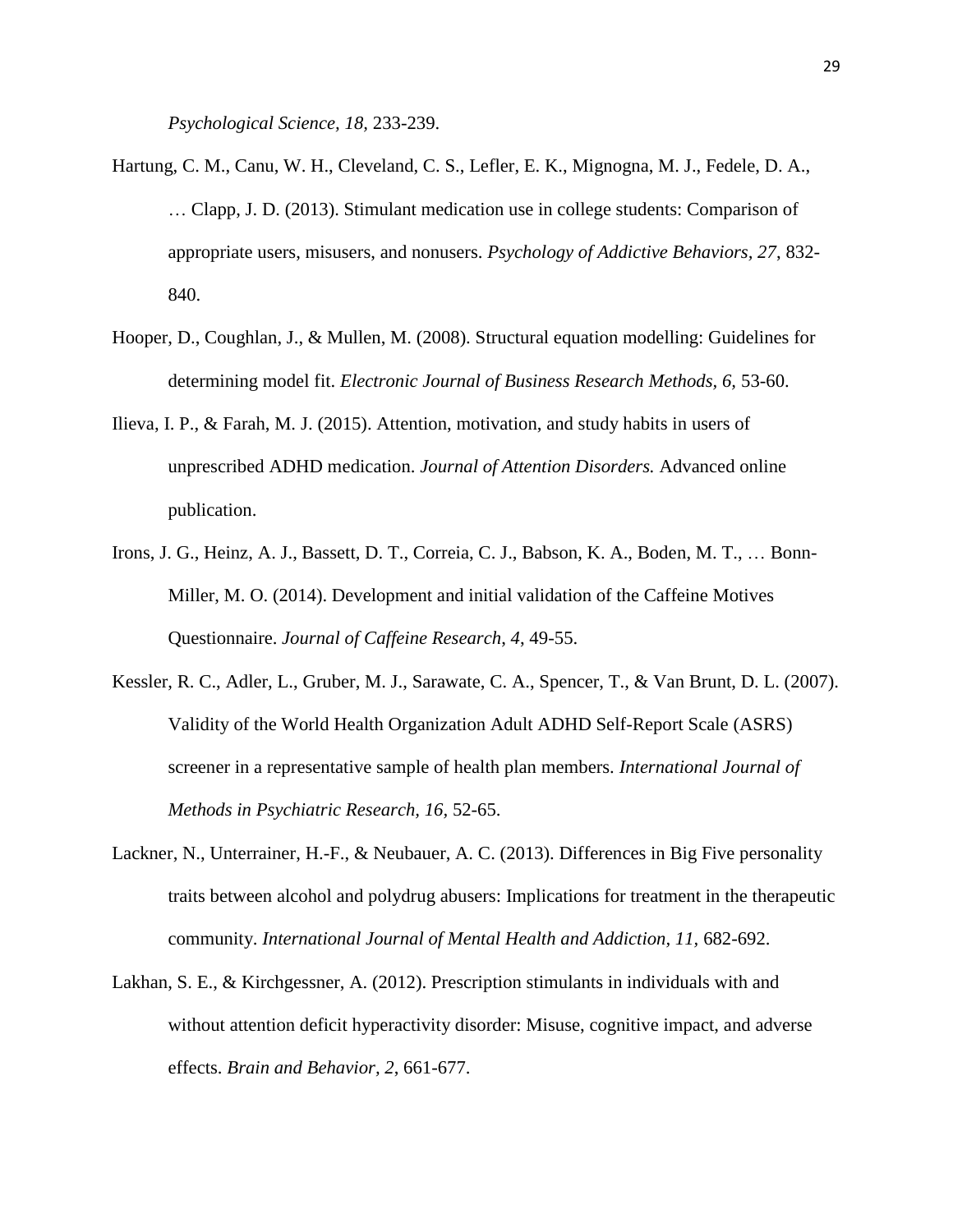- Lance, C. E., Butts, M. M., & Michels, L. C. (2006). The sources of four commonly reported cutoff criteria: What did they really say? *Organizational Research Methods, 9,* 202-220.
- Loeys, T., Moerkerke, B., & Vansteelandt, S. (2014). A cautionary note on the power of the test for the indirect effect in mediation analysis. *Frontiers in Psychology, 5,* 1549.
- MacCallum, R. C., Browne, M. W., & Sugawara, H. M. (1996). Power analysis and determination of sample size for covariance structure modeling. *Psychological Methods, 1*, 130-149.
- Mannuzza, S., Klein, R. G., & Moulton, J. L. (2008). Lifetime criminality among boys with attention deficit hyperactivity disorder: A prospective follow-up study into adulthood using official arrest records. *Psychiatry Research, 160*, 237-246.
- Matte, B., Anselmi, L., Salum, G. A., Kieling, C., Goncalves, H., Menezes, A., … Rohde, L. A. (2015). ADHD in DSM-5: A field trial in a large, representative sample of 18- to 19-year old adults. *Psychological Medicine, 45,* 361-373.
- Maxwell, J. A. (2004). Causal explanation, qualitative research, and scientific inquiry in education. *Educational Researcher, 33,* 3-11.
- McCabe, S. E., & Teter, C. J. (2007). Drug use related problems among nonmedical users of prescription stimulants: A web-based survey of college students from a Midwestern university. *Drug and Alcohol Dependence, 91,* 69-76.
- Messer, K., & Natarajin, L. (2008). Maximum likelihood, multiple imputation and regression calibration for measurement error adjustment. *Statistics in Medicine, 27,* 6332-6350.
- Muthén, L. K., & Muthén, B. O. (2002). How to use a Monte Carlo study to decide on sample size and determine power. *Structural Equation Modeling, 9*, 599-620.

Nigg, J. T., John, O. P., Blaskey, L. G., Haung-Pollock, C. L., Willcutt, E. G., Hinshaw, S. P., &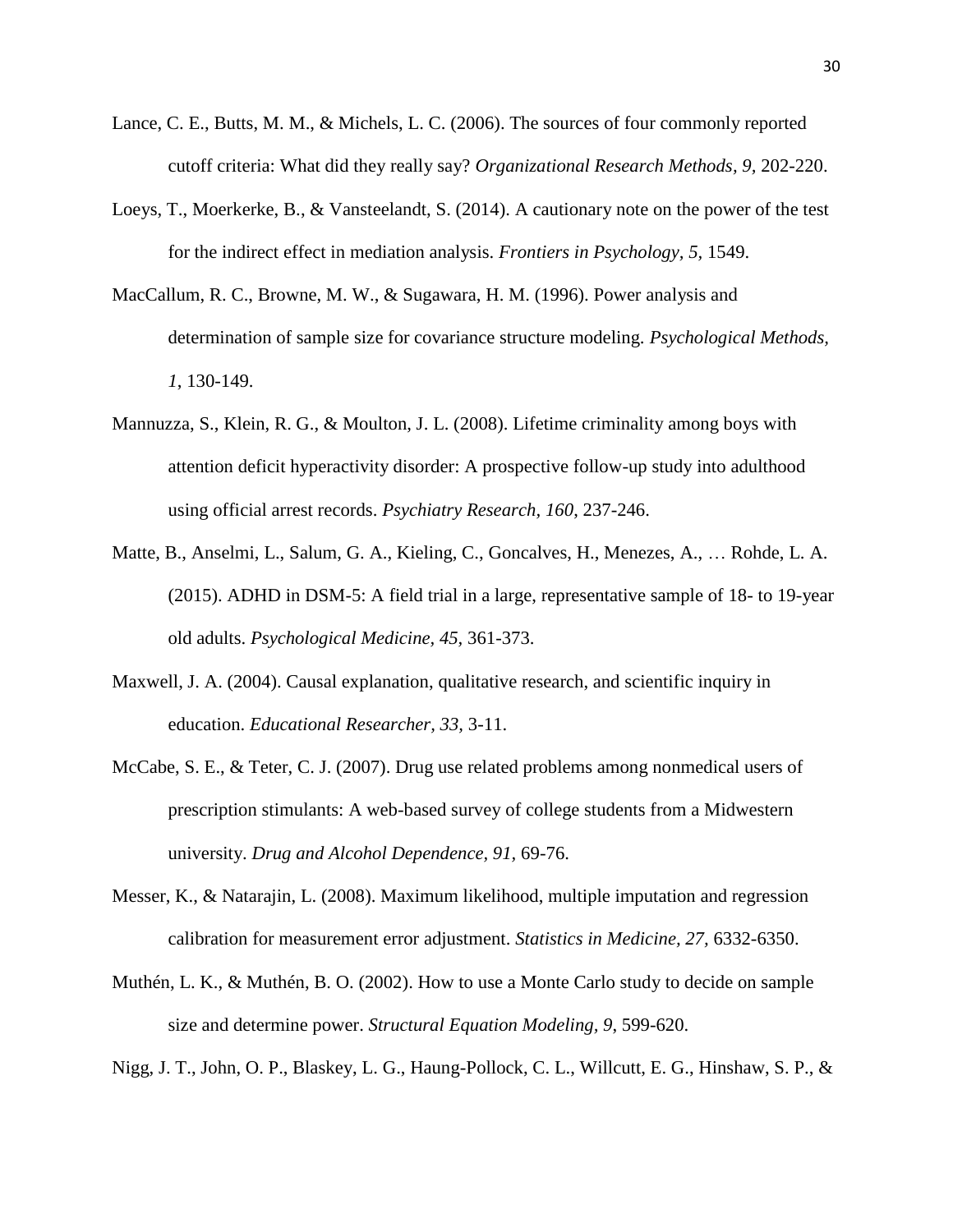Bennington, B. (2002). Big Five dimensions and ADHD symptoms: Links between personality traits and clinical symptoms. *Journal of Personality and Social Psychology, 83*, 451-469.

Peterkin, A. L., Crone, C. C., Sheridan, M. J., & Wise, T. N. (2011). Cognitive performance enhancement: Misuse or self-treatment? *Journal of Attention Disorders, 15*, 236-268.

Physician's desk reference. (71<sup>st</sup> ed.). (2017). Montvale, NJ: PDR Network.

- Preacher, K. J., & Hayes, A. F. (2004). SPSS and SAS procedures for estimating indirect effects in simple mediation models. *Behavior Research Methods, Instruments, and Computers, 36,* 717-731.
- Rabiner, D. L., Anastopoulos, A. D., Costello, E. J., Hoyle, R. H., McCabe, S. E., & Swartzwelder, H. S. (2009). The misuse and diversion of prescribed ADHD medications by college students. *Journal of Attention Disorders, 13*, 144-153.
- Rabiner, D. L., Anastopoulos, A. D., Costello, E. J., Hoyle, R. H., & Swartzwelder, H. S. (2010). Predictors of nonmedical ADHD medication use by college students. *Journal of Attention Disorders, 13*, 640-648.
- Satorra, A., & Saris, W. E. (1985). Power of the likelihood ratio test in covariance structure analysis. *Psychometrika, 50*, 83-90.
- Sepúlveda, D. R., Thomas, L. M., McCabe, S. E., Cranford, J. A., Boyd, C. J., & Teter, C. J. (2011). Misuse of prescribed stimulant medication for ADHD and associated patterns of substance use: Preliminary analysis among college students. *Journal of Pharmacy Practice, 24*, 551-560.
- Tanaka, J. S. (1987). "How big is big enough?": Sample size and goodness of fit in structural equation models with latent variables. *Child Development, 58*, 134-146.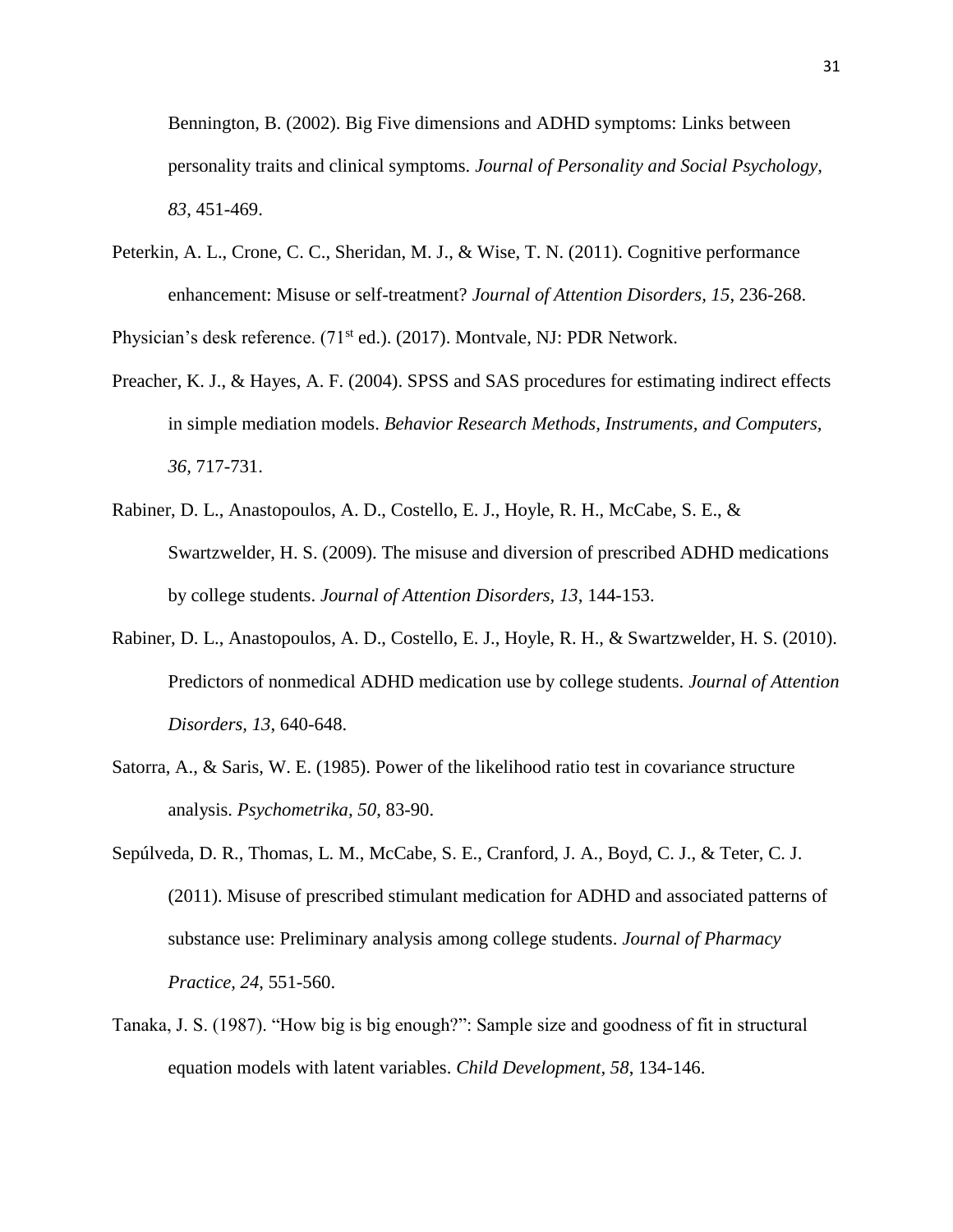- Teter, C. J., McCabe, S. E., Cranford, J. A., & Boyd, C. J. (2005). Prevalence and motives for illicit use of prescription stimulants in an undergraduate student sample. *Journal of American College Health, 53*, 253-262.
- Van Eck, K., Markle, R. S., & Flory, K. (2012). Do conduct problems and sensation seeking moderate the association between ADHD and three types of stimulant use in a college population? *Psychology of Addictive Behaviors, 26*, 939-947.
- Ward, M. F., Wender, P. H., & Reimherr, F. W. (1993). The Wender Utah Rating Scale: An aid in the retrospective diagnosis of childhood attention deficit hyperactivity disorder. *American Journal of Psychiatry, 150*, 885-888.
- Wolf, E. J., Harrington, K. M., Clark, S. L., & Miller, M. W. (2013). Sample size requirements for structural equation models: An evaluation of power, bias, and solution propriety. *Educational and Psychological Measurement, 76*, 913-934.
- Yudko, E., Lozhkina, O., & Fouts, A. (2007). A comprehensive review of the psychometric properties of the Drug Abuse Screening Test. *Journal of Substance Abuse Treatment, 32*, 189-198.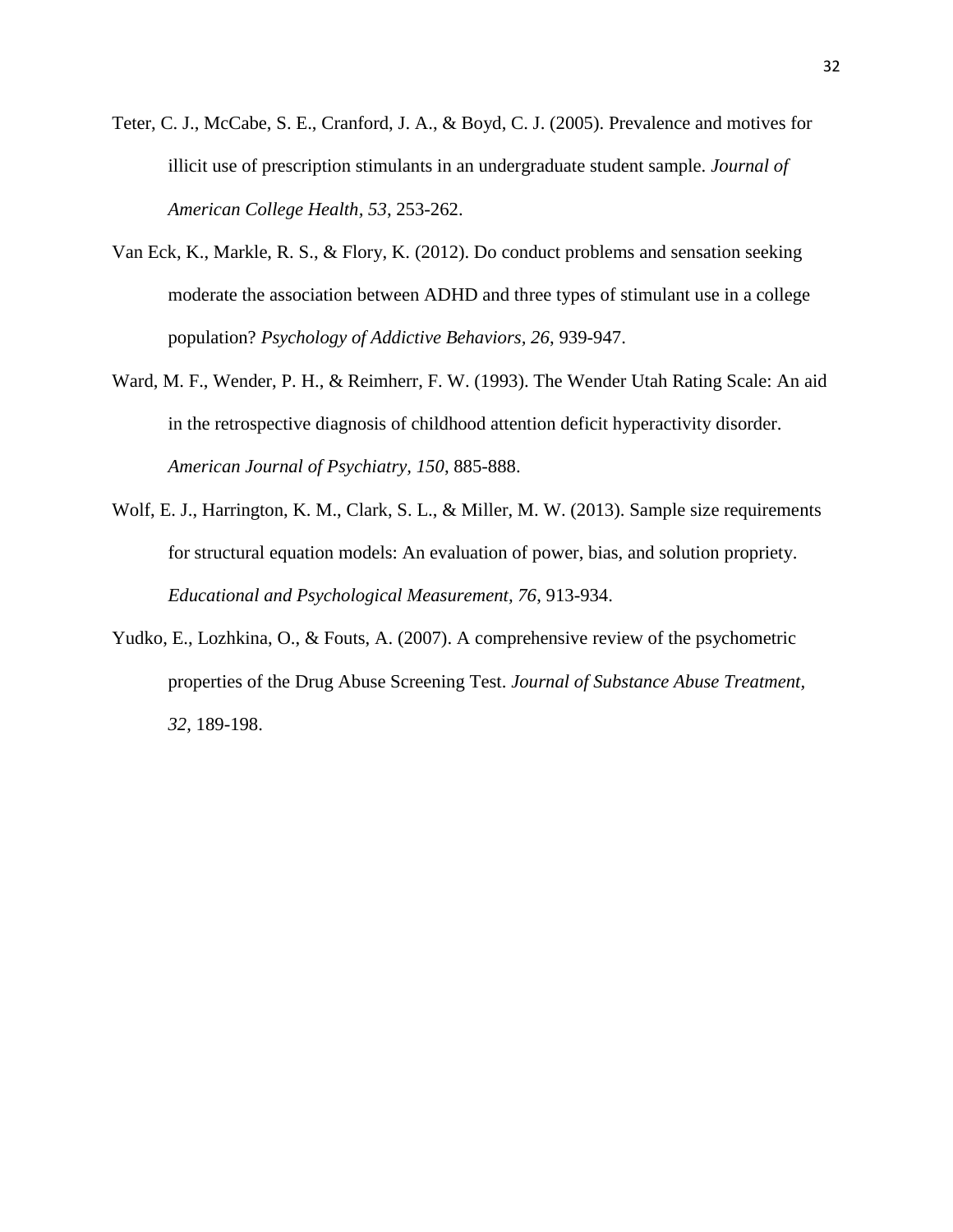## **APPENDIX A**

## MISUSER QUESTIONS

During the past 6 months, which one of the following ADHD stimulant medications have you used the most frequently without having a prescription for it or in a manner not recommended by the prescription's instructions (ex: taking more pills than suggested, taking pills at times not suggested)?

- Q Ritalin
- O Adderall
- O Concerta
- Focalin
- Vyvanse
- Q Other

What is the dosage of the medication indicated above that you most often use? If you do not know, please write "don't know" (Open ended response)

What time of day during the past 6 months do you typically use ADHD stimulant medications without having a prescription for it or in a manner not recommended by the prescription's instructions (ex: taking more pills than suggested, taking pills at times not suggested)?

- Morning
- Afternoon
- **Q** Evening

Which day of the week during the past 6 months do you typically use ADHD stimulant medications without having a prescription for it or in a manner not recommended by the prescription's instructions (ex: taking more pills than suggested, taking pills at times not suggested)?

- O Monday
- O Tuesday
- O Wednesday
- O Thursday
- Q Friday
- O Saturday
- Q Sunday

During the past 6 months, approximately how many times have you used any ADHD stimulant medication without having a prescription for it or in a manner not recommended by the prescription's instructions (ex: taking more pills than suggested, taking pills at times not suggested)?

(Open ended response)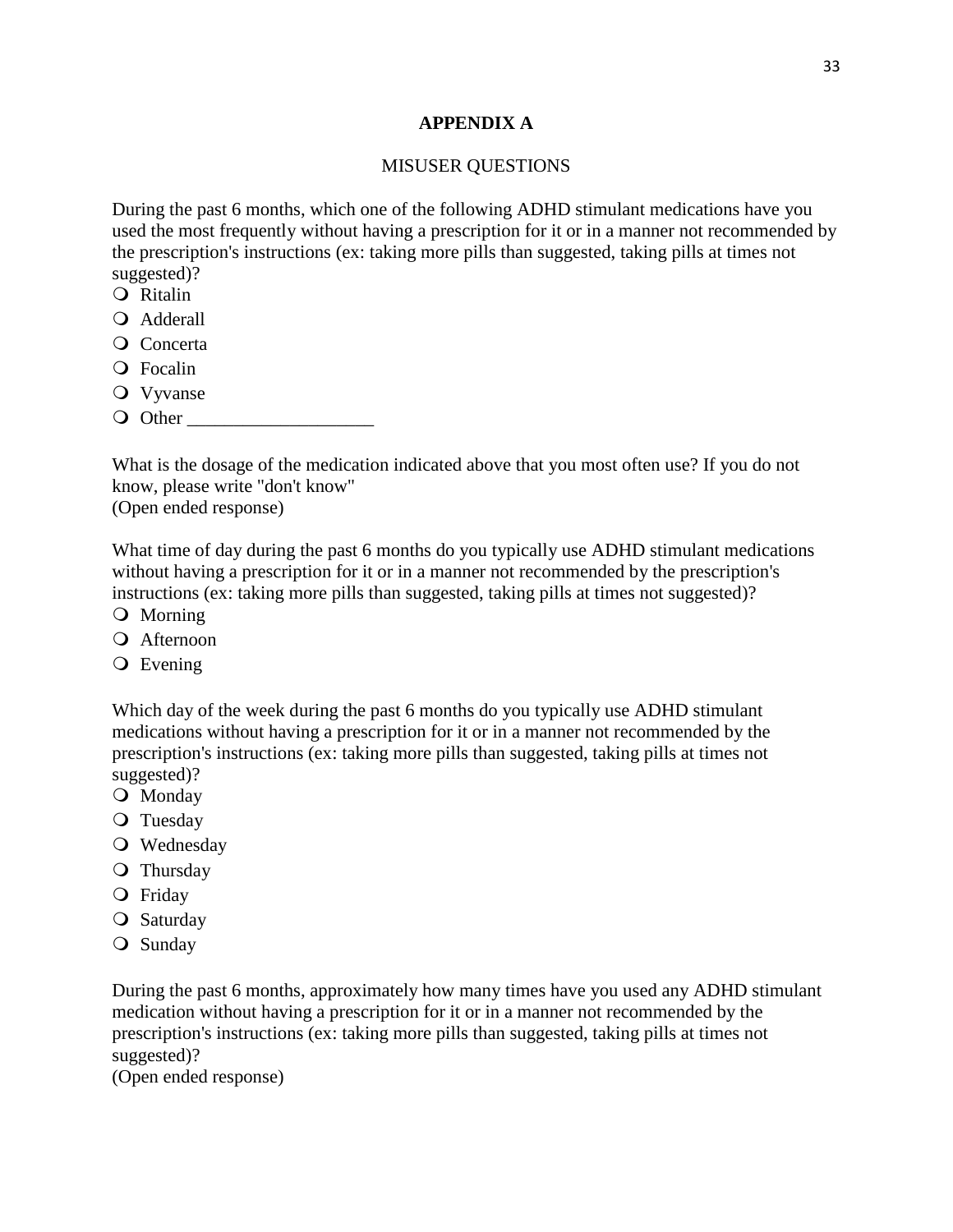During the past 6 months, how has taking ADHD stimulant medications (ex: Ritalin, Adderall, Concerta, Focalin, Vyvanse) without having a prescription for that medication or in a manner not recommended by the prescription's instructions (ex: taking more pills than suggested, taking pills at times not suggested) affected your grades?

- O Significantly decreased
- **O** Decreased
- O Neither decreased nor increased
- O Increased
- O Significantly increased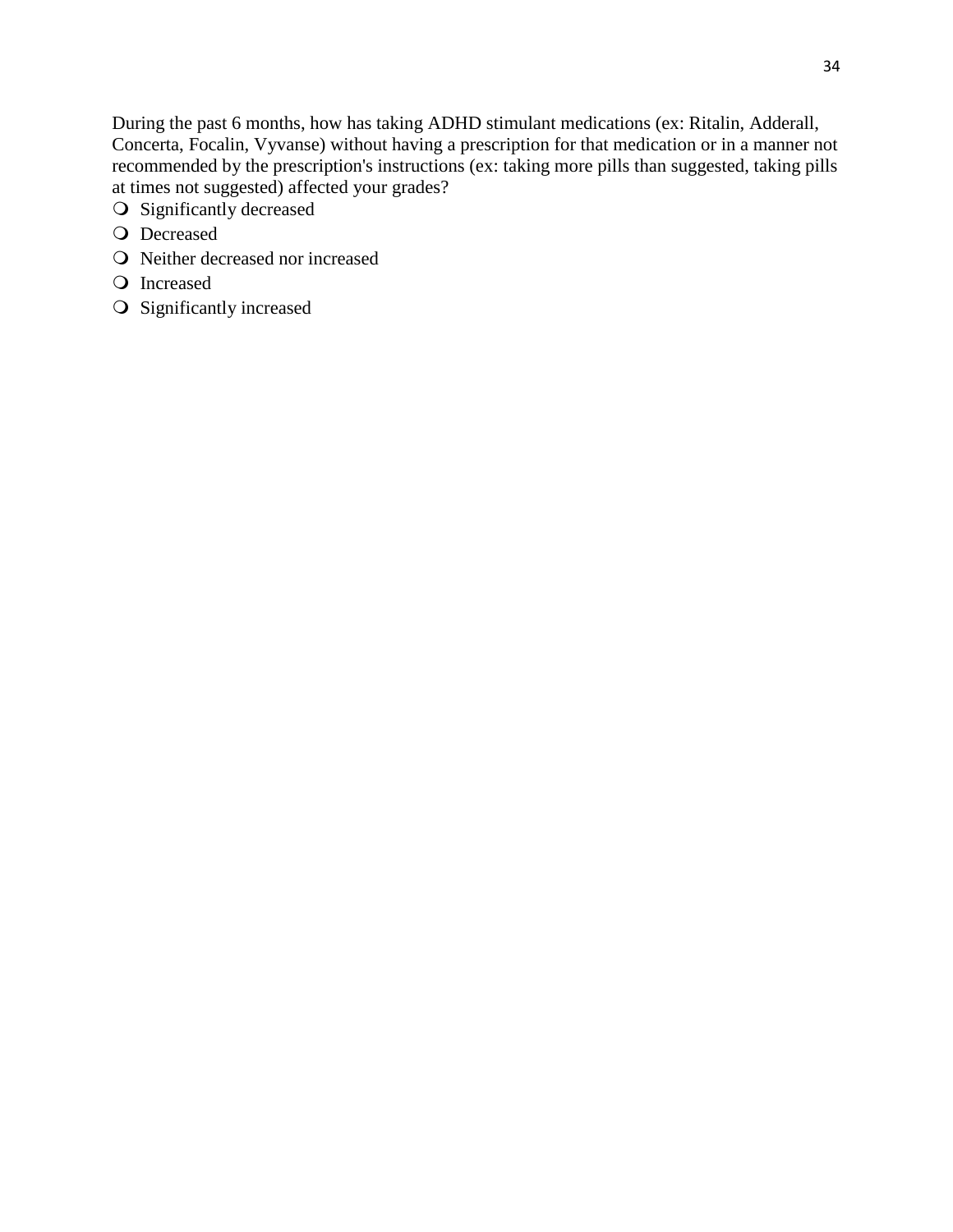## **APPENDIX B**

## NON-MISUSER QUESTIONS

In undergraduate colleges across the United States, it has been reported that some students use ADHD stimulant medications without having a prescription for them or in a manner not recommended by the prescription instructions.

Were you aware of this trend before enrolling in this study?

- Yes
- O No

Do you personally know anyone who has engaged in this activity?

- Yes
- Q No
- Don't know

Do you personally know anyone who has distributed their prescription ADHD stimulant medication to other students who do not have a prescription for them?

- Yes
- $O$  No
- Don't know

Please list any drug, medication, or substance you have used in the past 6 months for the purpose of academic improvement. If you have not used any, please write "N/A" (Open ended response)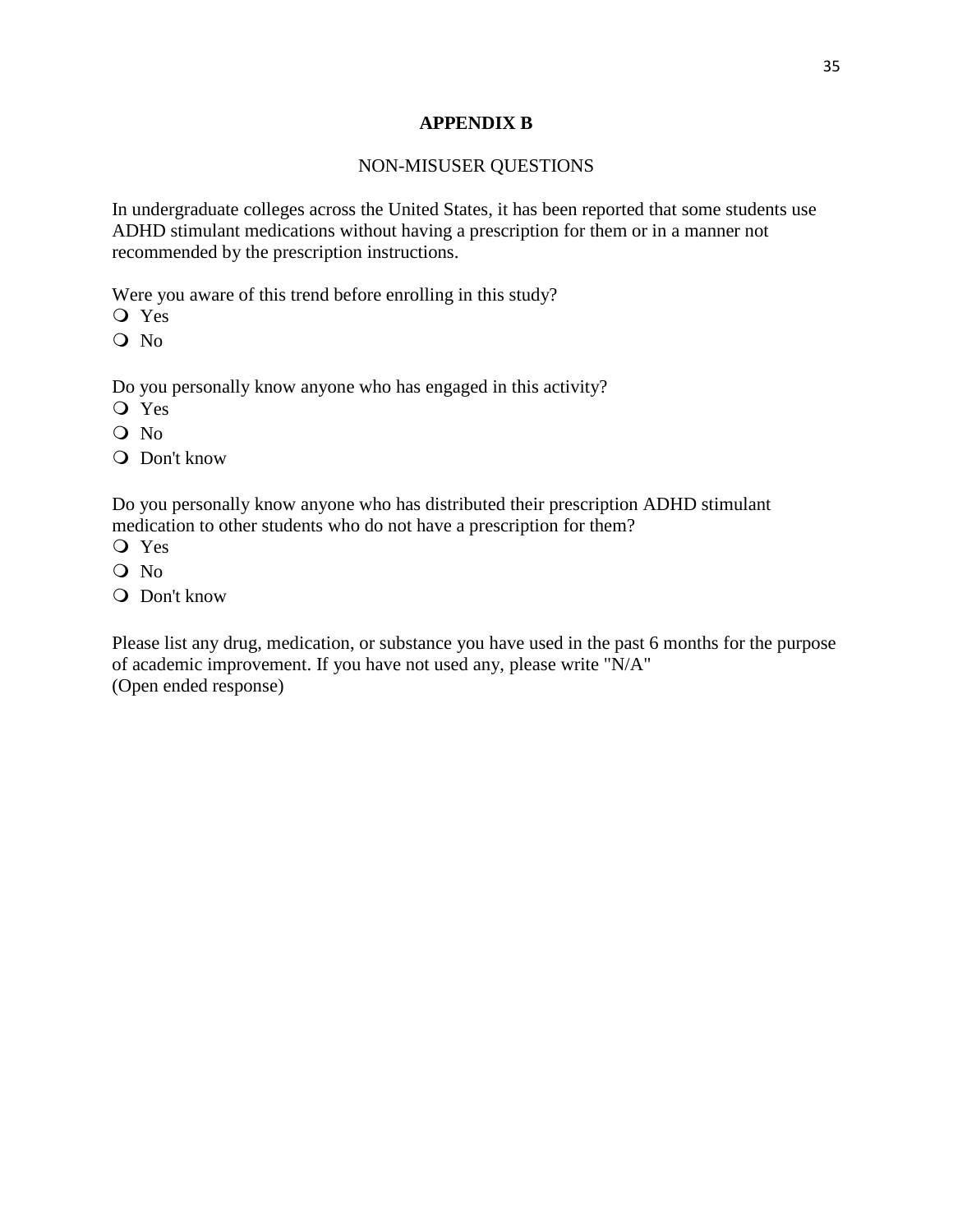## **APPENDIX C**

## ADULT ADHD SELF-REPORT SCALE

## **Please answer the questions below, rating yourself on each of the criteria shown using the provided scale. As you answer each question, select the response that best describes how you have felt and conducted yourself over the past 6 months.**

1. How often do you have trouble wrapping up the final details of a project, once the challenging parts have been done?

- 1. Never
- 2. Rarely
- 3. Sometimes
- 4. Often
- 5. Very Often

2. How often do you have difficulty getting things in order when you have to do a task that requires organization?

- 1. Never
- 2. Rarely
- 3. Sometimes
- 4. Often
- 5. Very Often

3. How often do you have problems remembering appointments or obligations?

- 1. Never
- 2. Rarely
- 3. Sometimes
- 4. Often
- 5. Very Often

4. When you have a task that requires a lot of thought, how often do you avoid or delay getting started?

- 1. Never
- 2. Rarely
- 3. Sometimes
- 4. Often
- 5. Very Often

5. How often do you fidget or squirm with your hands or feet when you have to sit down for a long time?

- 1. Never
- 2. Rarely
- 3. Sometimes
- 4. Often
- 5. Very Often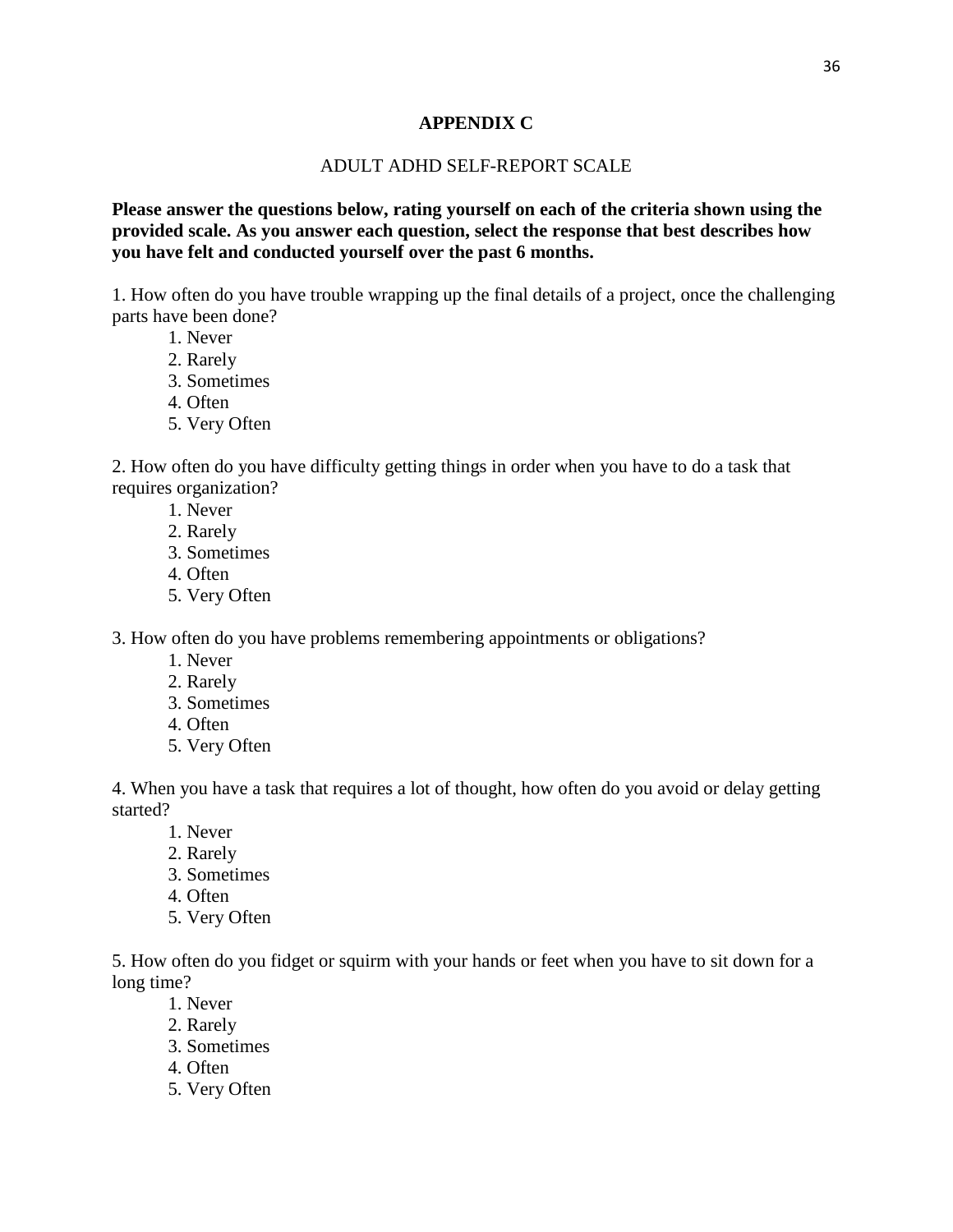6. How often do you feel overly active and compelled to do things, like you were driven by a motor?

- 1. Never
- 2. Rarely
- 3. Sometimes
- 4. Often
- 5. Very Often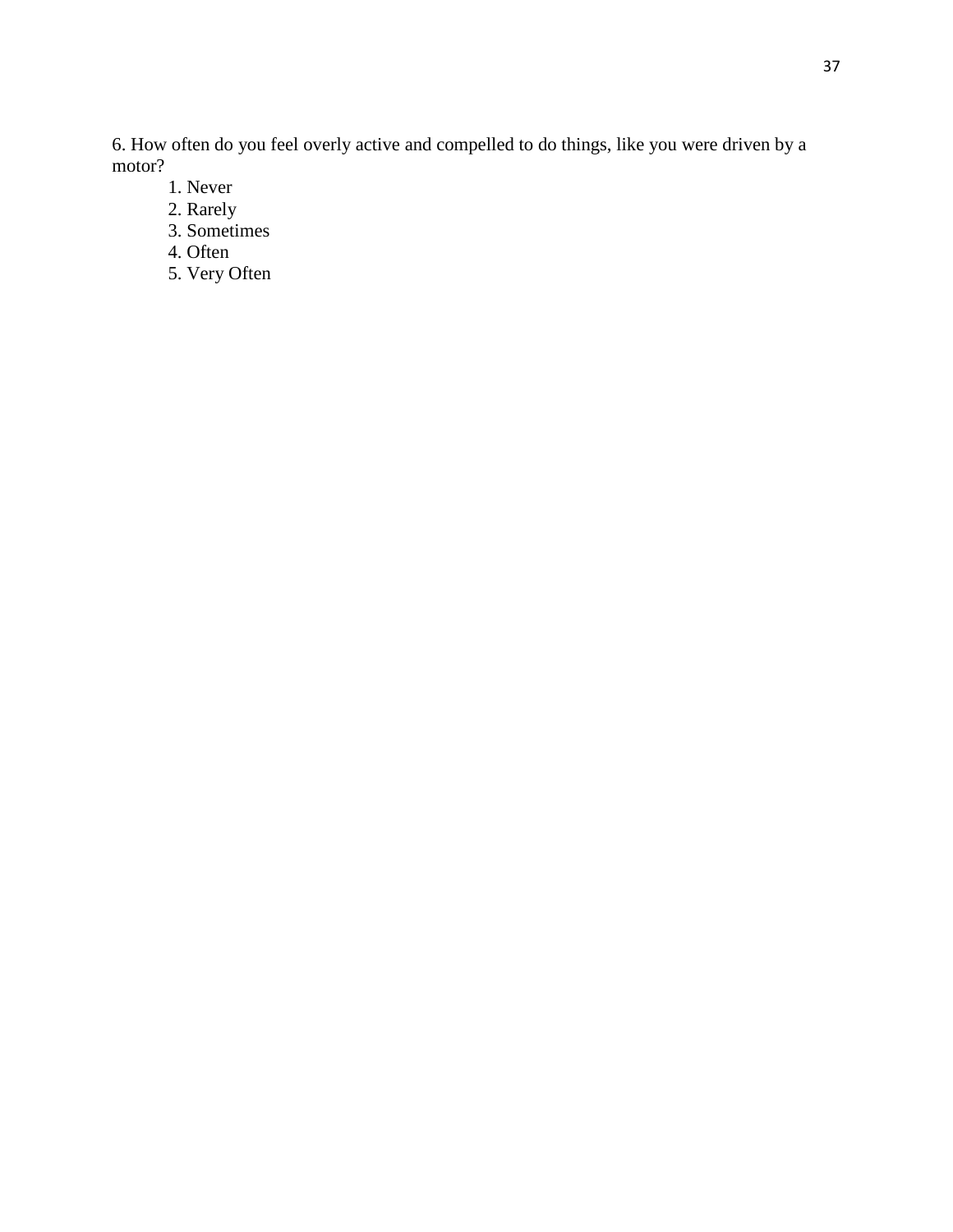## **APPENDIX D**

## WENDER-UTAH RATING SCALE

## **As a child, I was (or had):**

1. Concentration problems, easily distracted

- 1. Not at all
- 2. Mildly
- 3. Moderately
- 4. Quite a bit
- 5. Very much
- 2. Anxious, worrying
	- 1. Not at all
	- 2. Mildly
	- 3. Moderately
	- 4. Quite a bit
	- 5. Very much
- 3. Nervous, fidgety
	- 1. Not at all
	- 2. Mildly
	- 3. Moderately
	- 4. Quite a bit
	- 5. Very much
- 4. Inattentive, daydreaming
	- 1. Not at all
	- 2. Mildly
	- 3. Moderately
	- 4. Quite a bit
	- 5. Very much
- 5. Hot- or short-tempered, low boiling point
	- 1. Not at all
	- 2. Mildly
	- 3. Moderately
	- 4. Quite a bit
	- 5. Very much
- 6. Temper outbursts, tantrums
	- 1. Not at all
	- 2. Mildly
	- 3. Moderately
	- 4. Quite a bit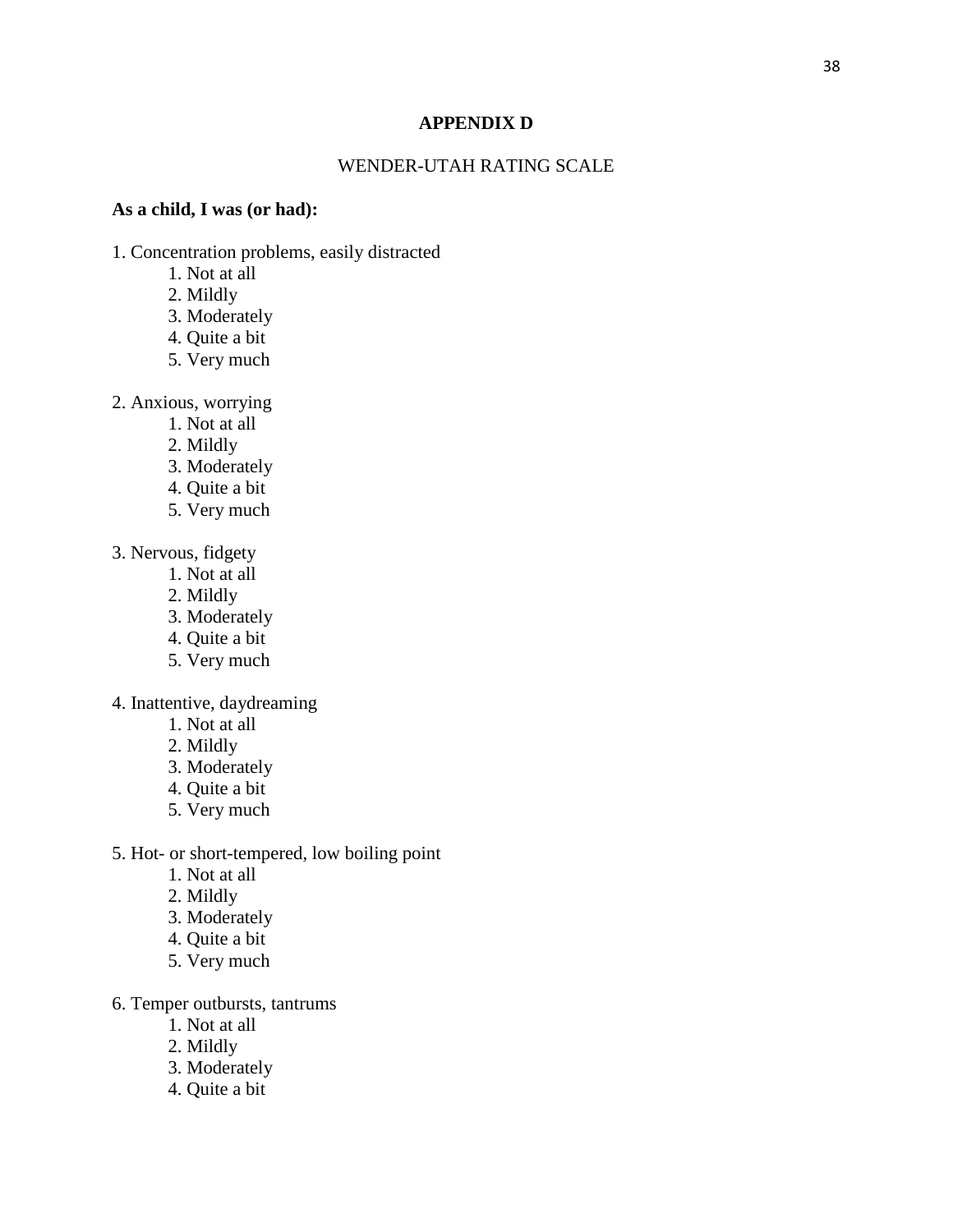- 7. Trouble with stick-to-it-tiveness, not following through, failing to finish things started
	- 1. Not at all
	- 2. Mildly
	- 3. Moderately
	- 4. Quite a bit
	- 5. Very much
- 8. Stubborn, strong-willed
	- 1. Not at all
	- 2. Mildly
	- 3. Moderately
	- 4. Quite a bit
	- 5. Very much

9. Sad or blue, depressed, unhappy

- 1. Not at all
- 2. Mildly
- 3. Moderately
- 4. Quite a bit
- 5. Very much

10. Disobedient with parents, rebellious, sassy

- 1. Not at all
- 2. Mildly
- 3. Moderately
- 4. Quite a bit
- 5. Very much

11. Low opinion of myself

- 1. Not at all
- 2. Mildly
- 3. Moderately
- 4. Quite a bit
- 5. Very much
- 12. Irritable
	- 1. Not at all
	- 2. Mildly
	- 3. Moderately
	- 4. Quite a bit
	- 5. Very much
- 13. Moody, ups and downs
	- 1. Not at all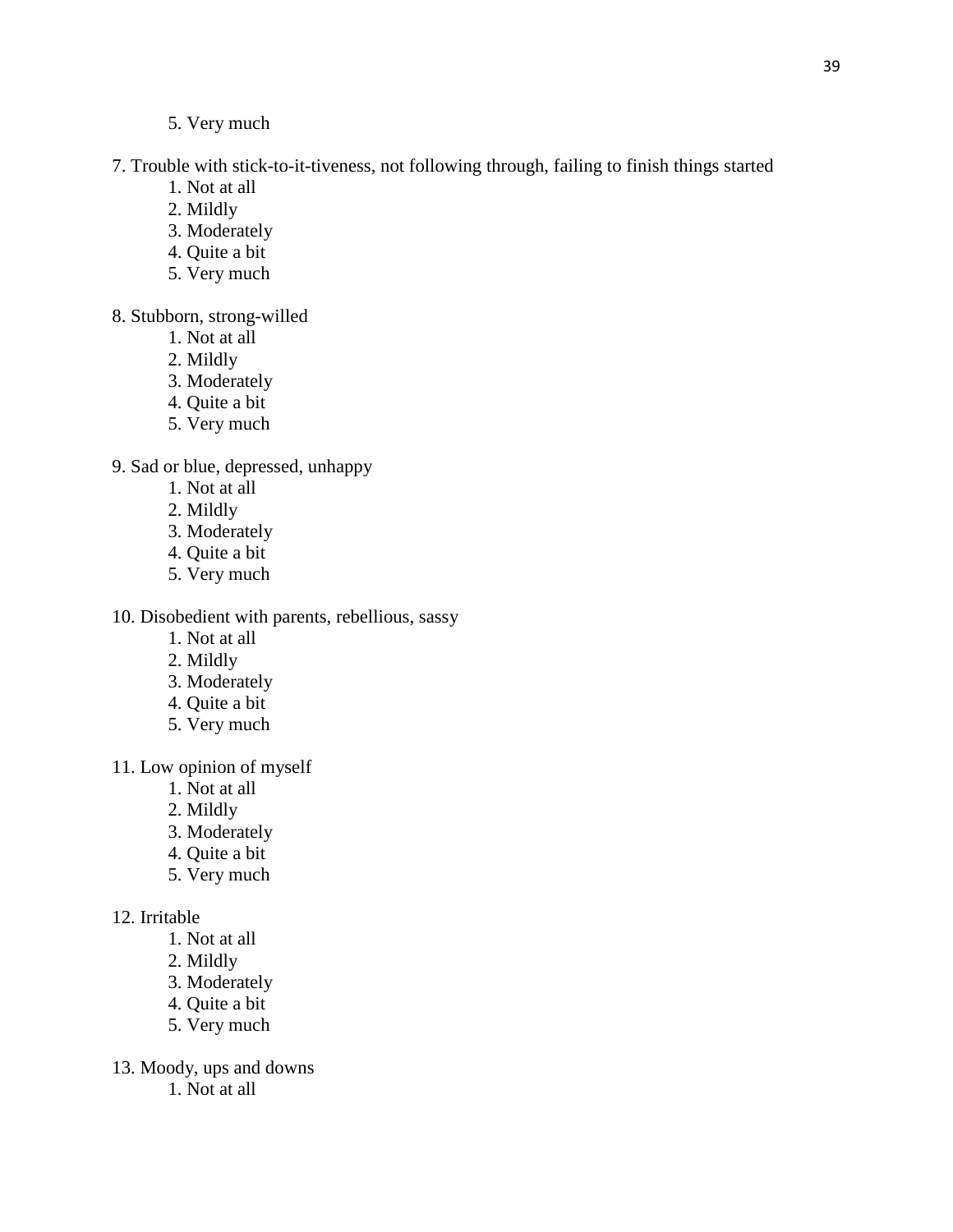- 2. Mildly
- 3. Moderately
- 4. Quite a bit
- 5. Very much

14. Angry

- 1. Not at all
- 2. Mildly
- 3. Moderately
- 4. Quite a bit
- 5. Very much

15. Acting without thinking, impulsive

- 1. Not at all
- 2. Mildly
- 3. Moderately
- 4. Quite a bit
- 5. Very much

16. Tendency to be immature

- 1. Not at all
- 2. Mildly
- 3. Moderately
- 4. Quite a bit
- 5. Very much

17. Guilty feelings, regretful

- 1. Not at all
- 2. Mildly
- 3. Moderately
- 4. Quite a bit
- 5. Very much

18. Losing control of myself

- 1. Not at all
- 2. Mildly
- 3. Moderately
- 4. Quite a bit
- 5. Very much
- 19. Tendency to be or act irrational
	- 1. Not at all
	- 2. Mildly
	- 3. Moderately
	- 4. Quite a bit
	- 5. Very much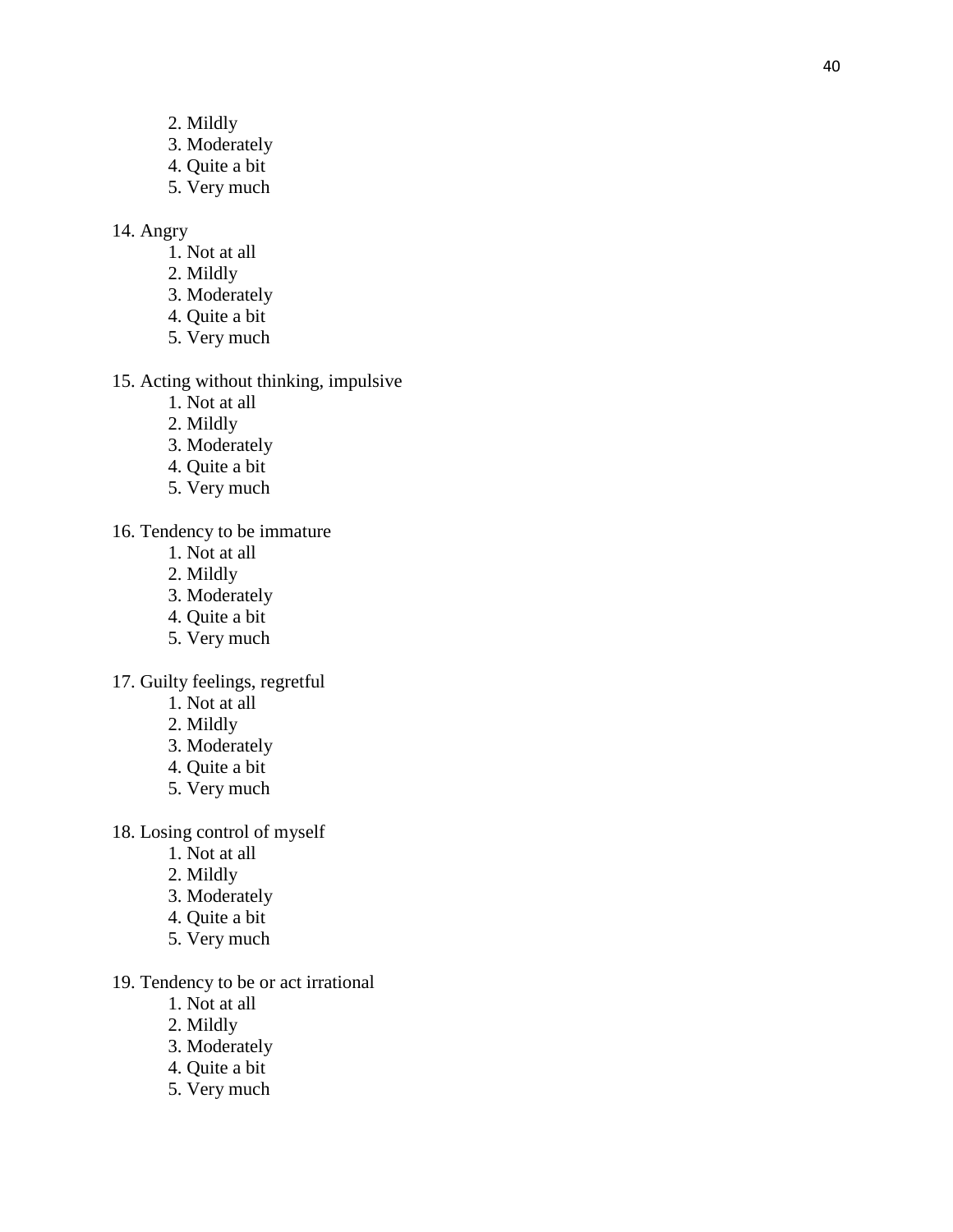20. Unpopular with other children, didn't keep friends for long, didn't get along with other children

- 1. Not at all
- 2. Mildly
- 3. Moderately
- 4. Quite a bit
- 5. Very much

21. Trouble seeing things from someone else's point of view

- 1. Not at all
- 2. Mildly
- 3. Moderately
- 4. Quite a bit
- 5. Very much

22. Trouble with authorities, troubles with school, visits to principal's office

- 1. Not at all
- 2. Mildly
- 3. Moderately
- 4. Quite a bit
- 5. Very much
- 23. Overall a poor student, slow learner
	- 1. Not at all
	- 2. Mildly
	- 3. Moderately
	- 4. Quite a bit
	- 5. Very much
- 24. Trouble with mathematics or numbers
	- 1. Not at all
	- 2. Mildly
	- 3. Moderately
	- 4. Quite a bit
	- 5. Very much
- 25. Not achieving up to potential
	- 1. Not at all
	- 2. Mildly
	- 3. Moderately
	- 4. Quite a bit
	- 5. Very much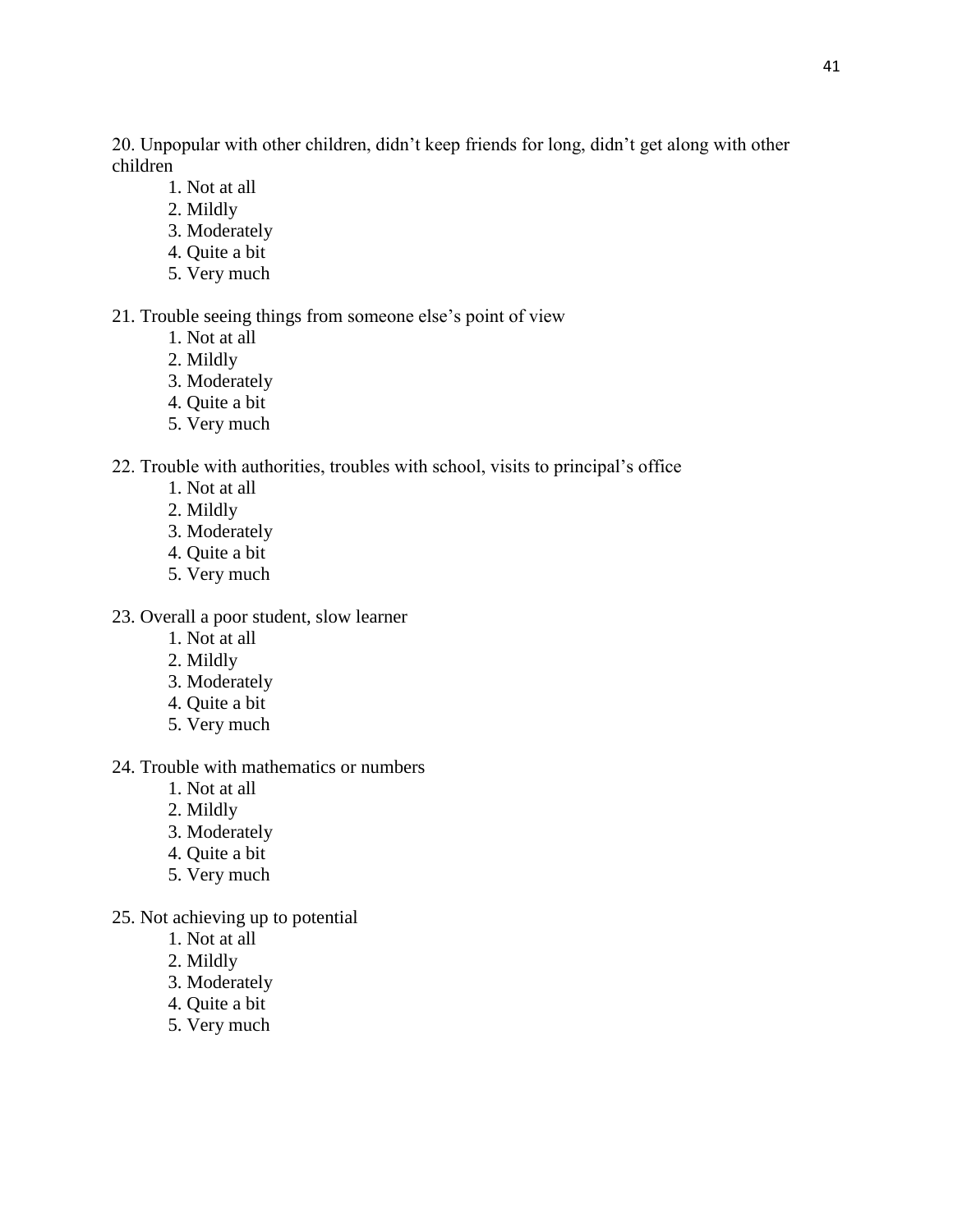## **APPENDIX E**

## CAFFEINE MOTIVES QUESTIONNAIRE, COGNITIVE ENHANCEMENT

**I choose to take ADHD stimulant medication (ex: Ritalin, Adderall, Concerta, Focalin, Vyvanse) without having a prescription for that medication or in a manner not recommended by the prescription's instructions…**

- 1. To feel more alert
	- 1. Never
	- 2. Rarely
	- 3. Sometimes
	- 4. Often
	- 5. Almost always
- 2. To help me concentrate
	- 1. Never
	- 2. Rarely
	- 3. Sometimes
	- 4. Often
	- 5. Almost always
- 3. To combat drowsiness
	- 1. Never
	- 2. Rarely
	- 3. Sometimes
	- 4. Often
	- 5. Almost always
- 4. To help me focus my attention
	- 1. Never
	- 2. Rarely
	- 3. Sometimes
	- 4. Often
	- 5. Almost always
- 5. Because I like the "jolt" of energy rush I feel
	- 1. Never
	- 2. Rarely
	- 3. Sometimes
	- 4. Often
	- 5. Almost always
- 6. To stay awake
	- 1. Never
	- 2. Rarely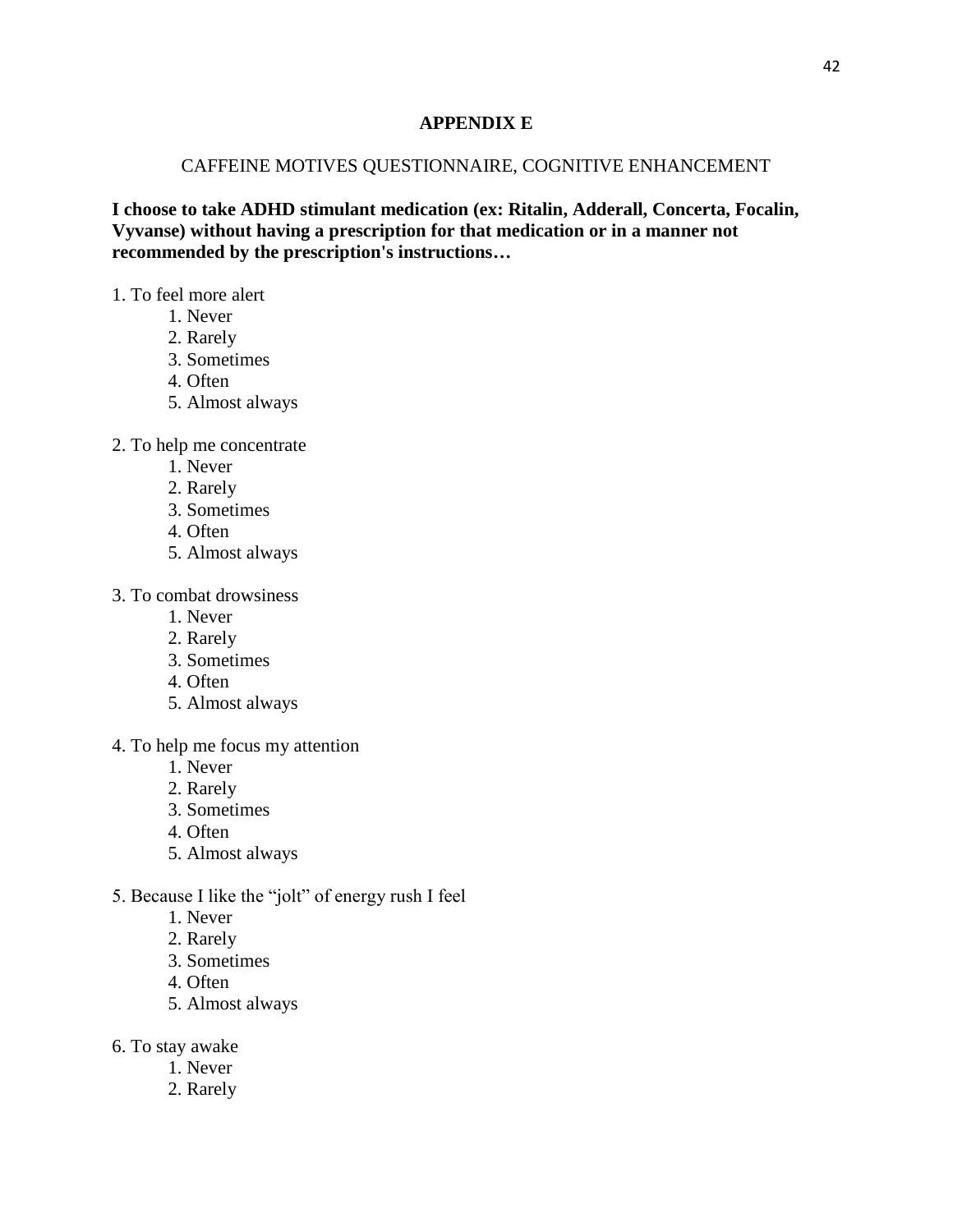- 3. Sometimes
- 4. Often
- 5. Almost always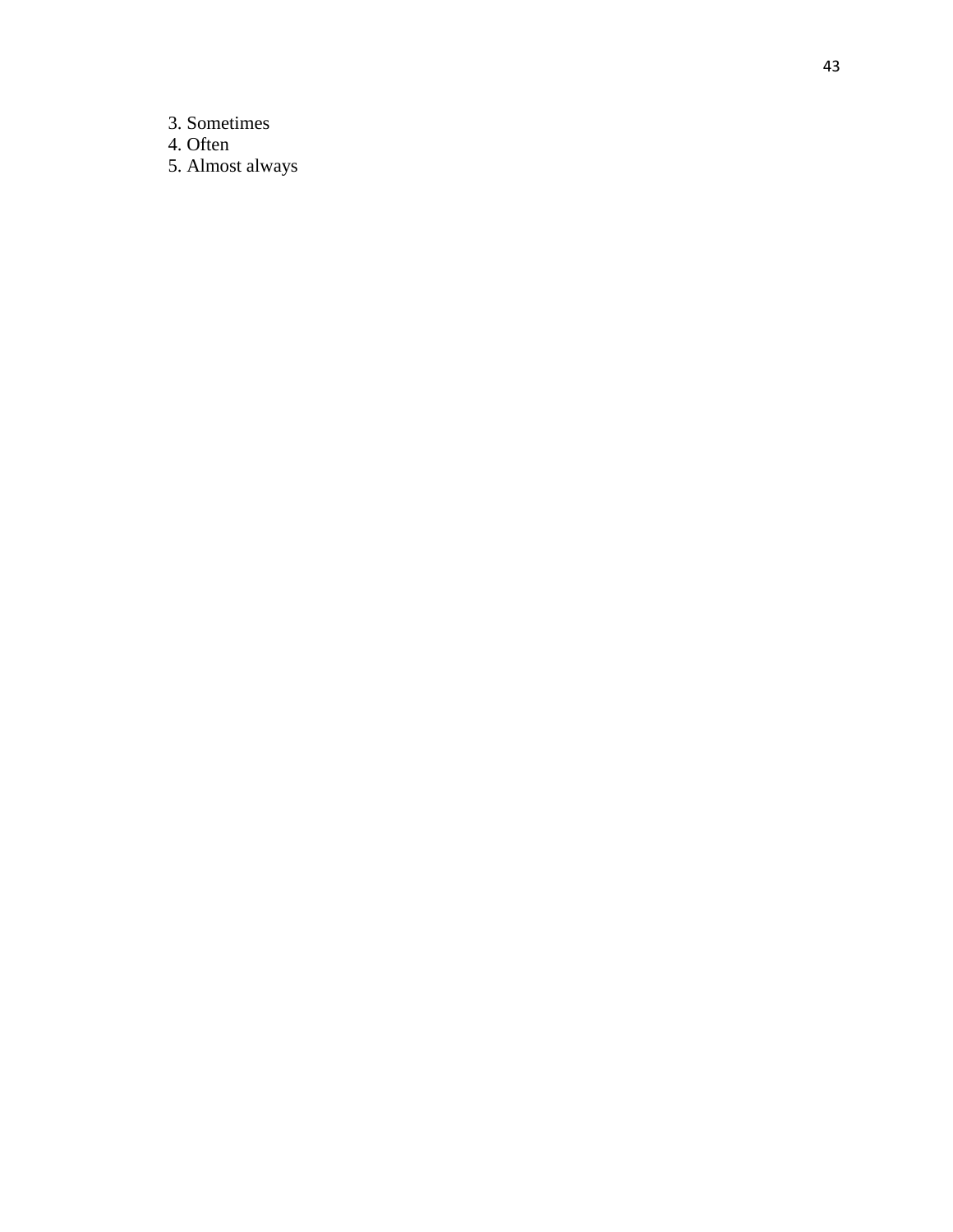## **APPENDIX F**

## DRUG ABUSE SCREENING TEST, 10-ITEM VERSION

## **Answer the following questions regarding your behavior over the past 6 months** *excluding any use of ADHD stimulants (ex: Ritalin, Adderall, Concerta, Focalin, Vyvanse)*

- 1. Have you used drugs other than those required for medical reasons?
	- 1. Yes
	- 2. No
- 2. Do you abuse more than one drug at a time?
	- 1. Yes
	- 2. No
- 3. Are you always able to stop using drugs when you want to? (If never used drugs, answer Yes)
	- 1. Yes
	- 2. No
- 4. Have you had "blackouts" or "flashbacks" as a result of drug use?
	- 1. Yes
	- 2. No
- 5. Do you ever feel bad or guilty about your drug use? (If never used drugs, answer No)
	- 1. Yes
	- 2. No
- 6. Does your spouse or parents ever complain about your involvement with drugs?
	- 1. Yes
	- 2. No
- 7. Have you neglected your family because of your use of drugs?
	- 1. Yes
	- 2. No
- 8. Have you engaged in illegal activities in order to obtain drugs?
	- 1. Yes
	- 2. No
- 9. Have you ever experienced withdrawal symptoms (felt sick) when you stopped taking drugs?
	- 1. Yes
	- 2. No

10. Have you had medical problems as a result of your drug use (e.g., memory loss, hepatitis, convulsions, bleeding, etc.)?

- 1. Yes
- 2. No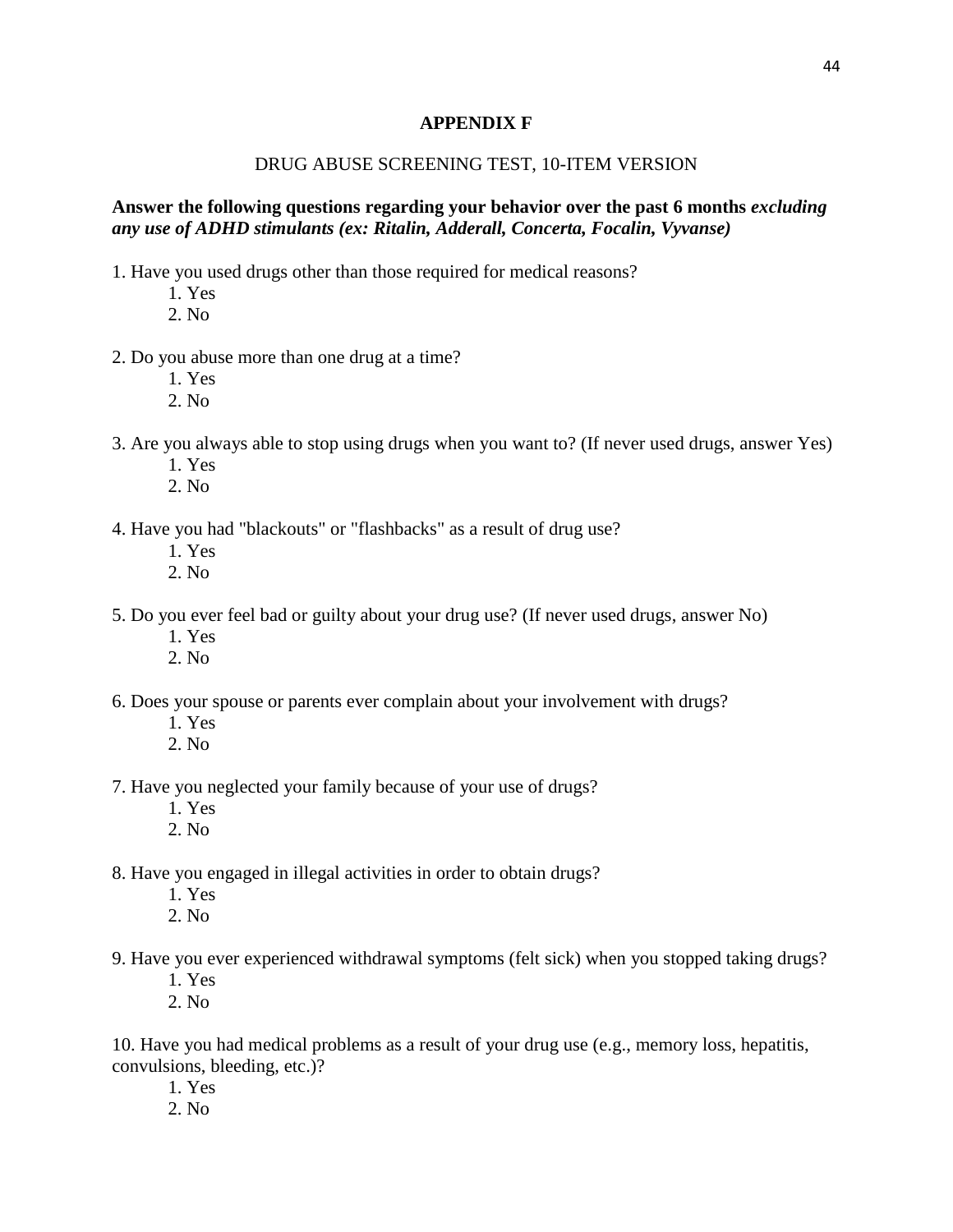## **APPENDIX G**

## UNIVERSITY ANNOUNCEMENT WEBPAGE

## **Online Survey "ADHD Stimulant Usage"- Win a \$50 Amazon Gift Card!**

Are you interested in winning a free \$50 Amazon gift card? Then come participate in a study investigating undergraduate ADHD stimulant medication usage! The survey will take no more than 15 minutes to complete. All undergraduates over the age of 18 are invited to participate. Upon completion of the survey, you will be entered into a raffle to win a \$50 Amazon gift card. Please click on the link below to complete the survey:

[https://odu.co1.qualtrics.com/SE/?SID=SV\\_da64slsuf3lXSvP](https://odu.co1.qualtrics.com/SE/?SID=SV_da64slsuf3lXSvP)

If you have any questions, please send them to Alex Peterkin at [apete047@odu.edu](mailto:apete047@odu.edu)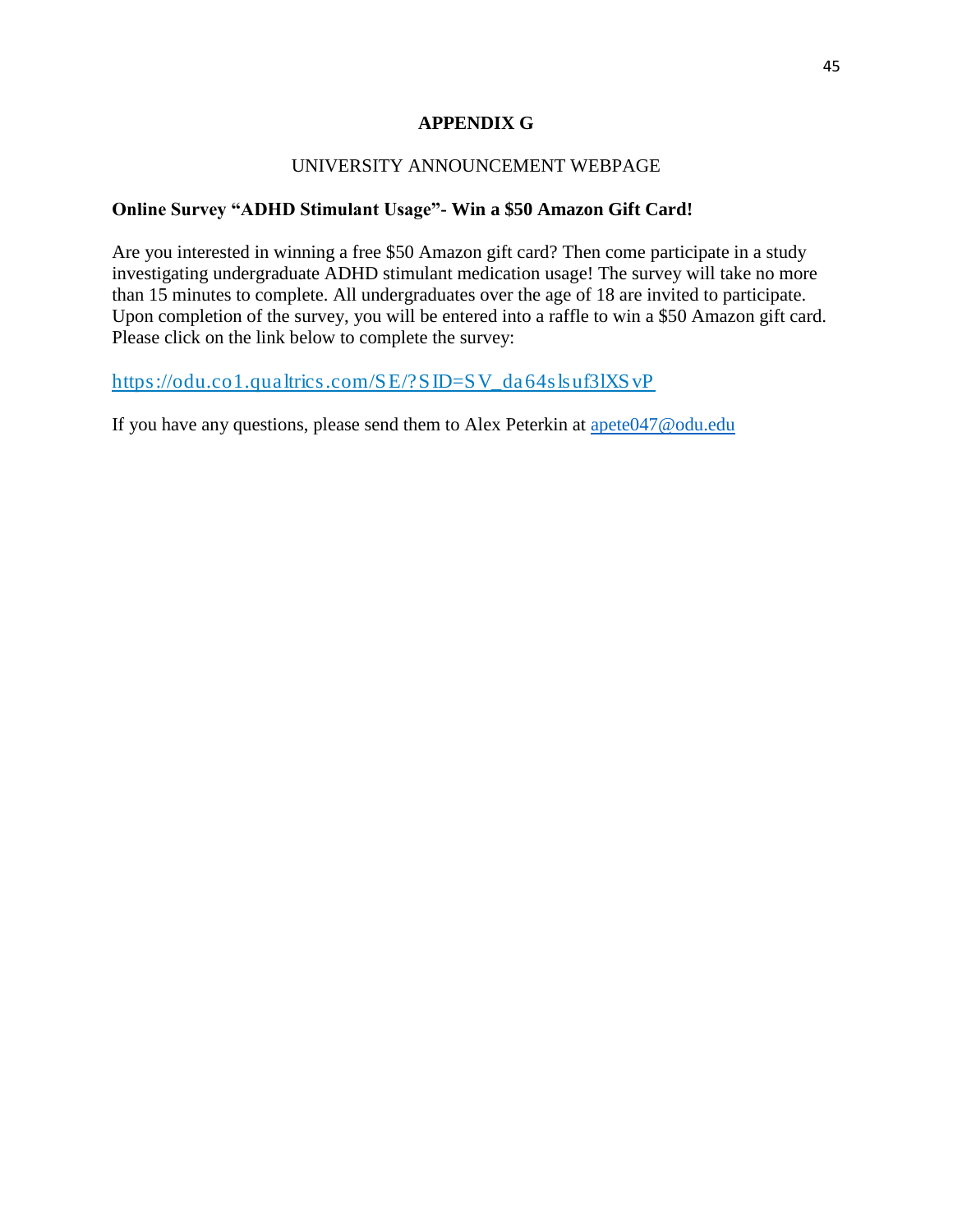## **APPENDIX H**

## CONSENT FORM

## PROJECT TITLE: ADHD Stimulant Usage

## **INTRODUCTION**

The purpose of this form is to give you information that may affect your decision whether to say YES or NO to participation in this research, and to record the consent of those who say YES.

#### RESEARCHERS

Alex Peterkin, Old Dominion University, Psychology Department Val Derlega, PhD, Old Dominion University, Psychology Department

#### DESCRIPTION OF RESEARCH STUDY

This research investigates undergraduate students' use of ADHD stimulant medications, including the use of such medications without a prescription or in a manner not recommended by the prescription's instructions.

## EXCLUSIONARY CRITERIA

To be eligible for this study you must be at least 18 years of age or older and an undergraduate student at Old Dominion University

#### RISKS AND BENEFITS

RISKS: Participants are asked to report potentially sensitive information regarding their substance-use behaviors; this may cause some psychological discomfort. You are free to leave any question blank that you do not feel comfortable answering.

BENEFITS: There are no direct benefits to participating in this study.

## COSTS AND PAYMENTS

There are no costs to participate in this study. If you decide to participate in this study, you will be entered into a raffle for a \$50 Amazon gift card.

#### NEW INFORMATION

If the researchers find new information during this study that would reasonably change your decision about participating, then they will make this available to you.

#### CONFIDENTIALITY

All information obtained about you in this study is strictly confidential unless disclosure is required by law. The researchers will take reasonable steps to keep private information, such as surveys and demographic data, confidential. The results of this study may be used in reports, presentations, and publications, but the researcher will not identify you.

## WITHDRAWAL PRIVILEGE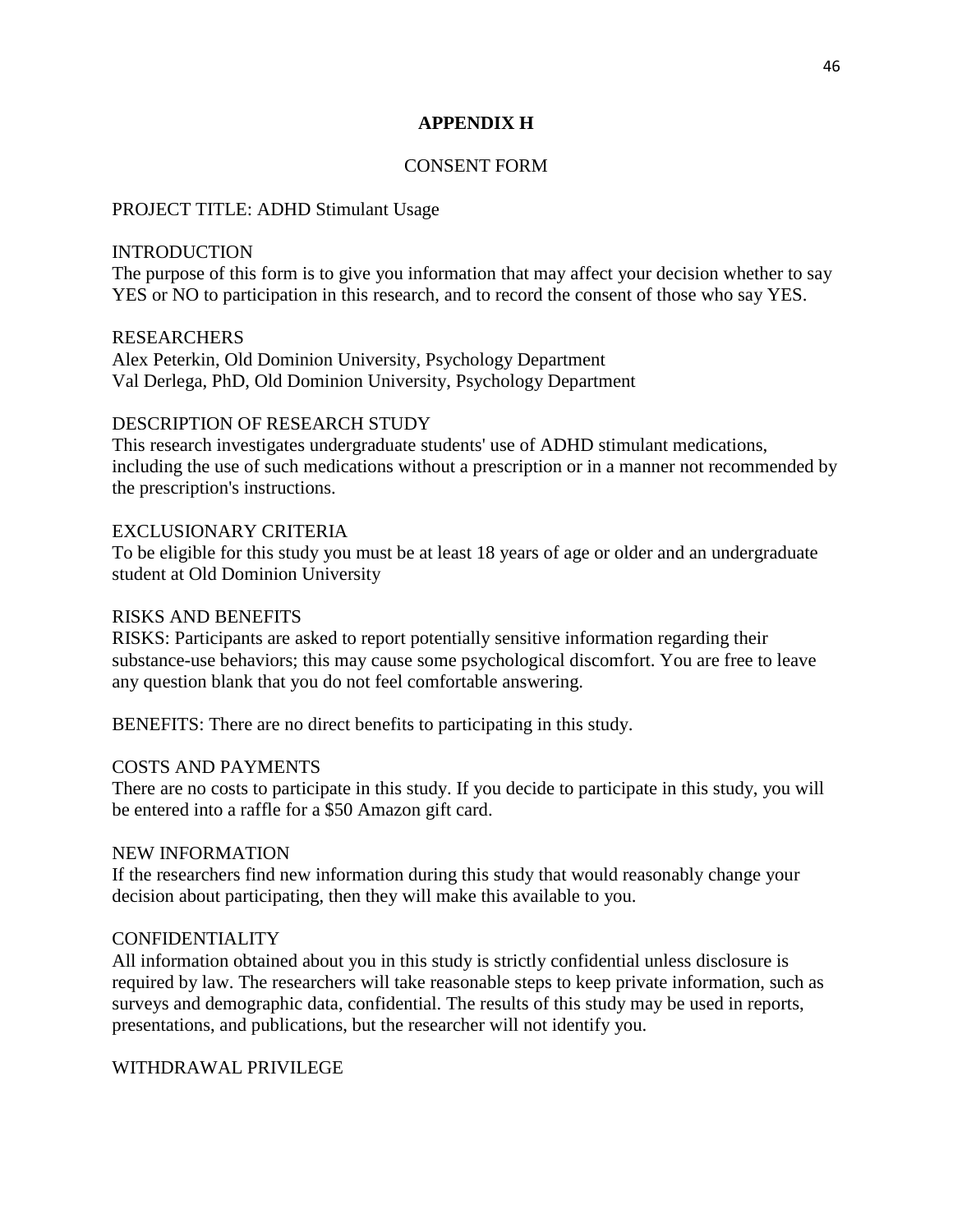It is OK for you to say NO. Even if you say YES now, you are free to say NO later, and walk away or withdraw from the study at any time. Your decision will not affect your relationship with Old Dominion University, or otherwise cause a loss of benefits to which you might otherwise be entitled. The researchers reserve the right to withdraw your participation in this study, at any time, if they observe potential problems with your continued participation.

## VOLUNTARY PARTICIPATION

By participating in this research study, you are saying several things. You are saying that you have read this form or have had it read to you, that you are satisfied, and you understand this form, the research study, and its risks and benefits. If you have any questions later on, please contact the researcher:

Alex Peterkin at [apete047@odu.edu](mailto:apete047@odu.edu) Val Derlega at [vderlega@odu.edu](mailto:vderlega@odu.edu)

DO YOU CONSENT TO PARTICIPATE IN THIS RESEARCH?

YES

Q NO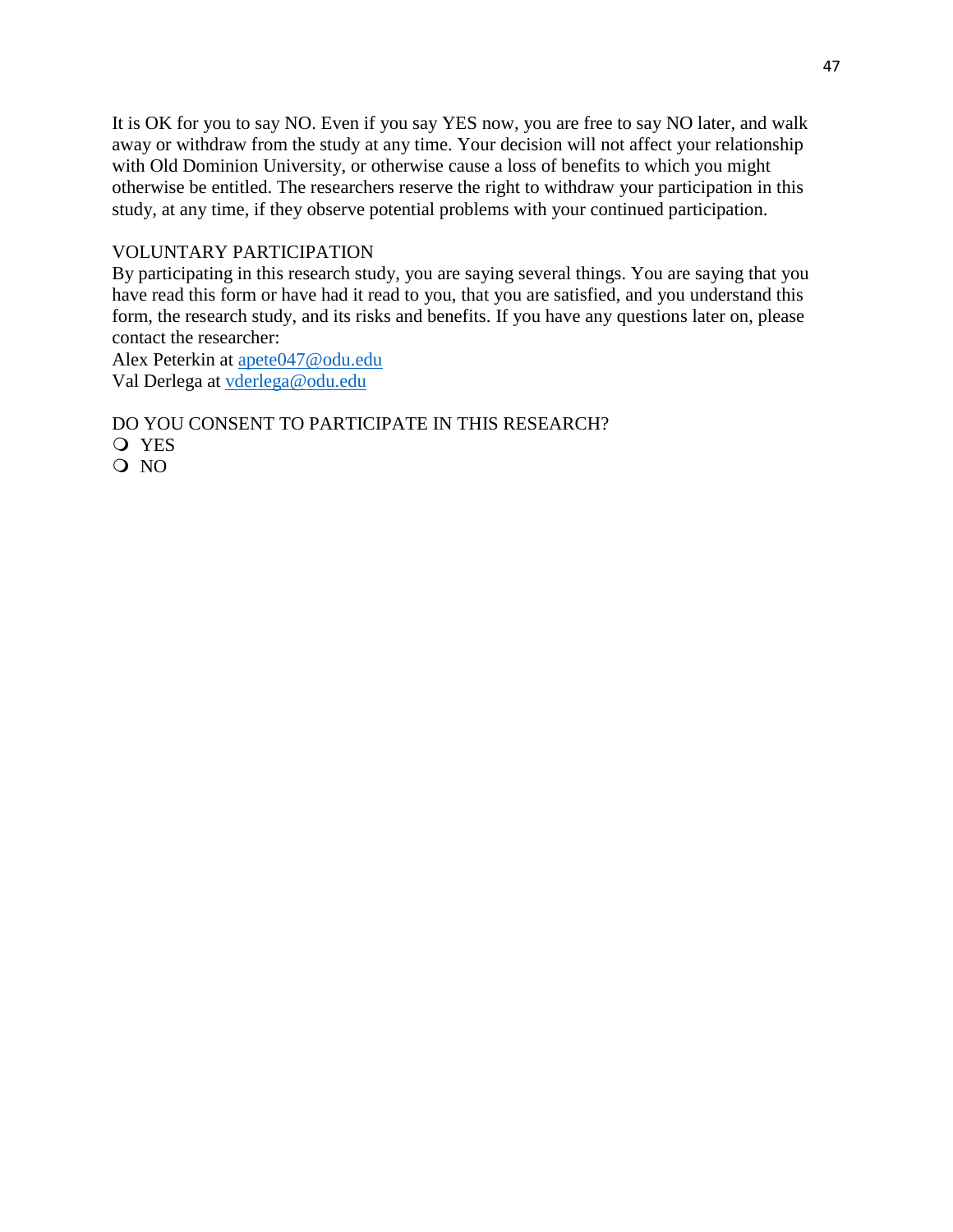## **APPENDIX I**

## DEBRIEFING PAGE

## DEBRIEFING

In the study you just participated in, we were interested in information regarding undergraduate ADHD stimulant misuse. This is the use of ADHD stimulants by someone who either doesn't have a prescription for that medication or who does have a prescription, but uses the medication in a manner not recommended by the prescription's instructions.

If you would like to make any comments regarding this study or provide feedback that may improve future studies on this topic, you may do so here

## SUBSTANCE ABUSE RESOURCES

ADHD stimulant misuse is thought to be a method used by students to improve academic performance and does not seem to be associated with short- or long-term consequences of addiction and dependency. Despite this, the use of stimulant medications without a prescription or in a manner that deviates from the prescription's instructions is considered illegal drug use by the Controlled Substances Act (CSA) and may have some potentially serious health consequences.

If you or anyone you know would like to seek help for substance abuse problems, please contact any of the following resources:

ODU Counseling and Human Services 110 Education Building Norfolk, VA, 23529 757-683-3326

Real Solutions of Virginia 5900 East Virginia Blvd Janaf Office Building, Suite 101 Norfolk, VA, 23502 757-351-0693

The Counseling Center 400 North Center Dr Building 3, Suite 202 Norfolk, VA, 23502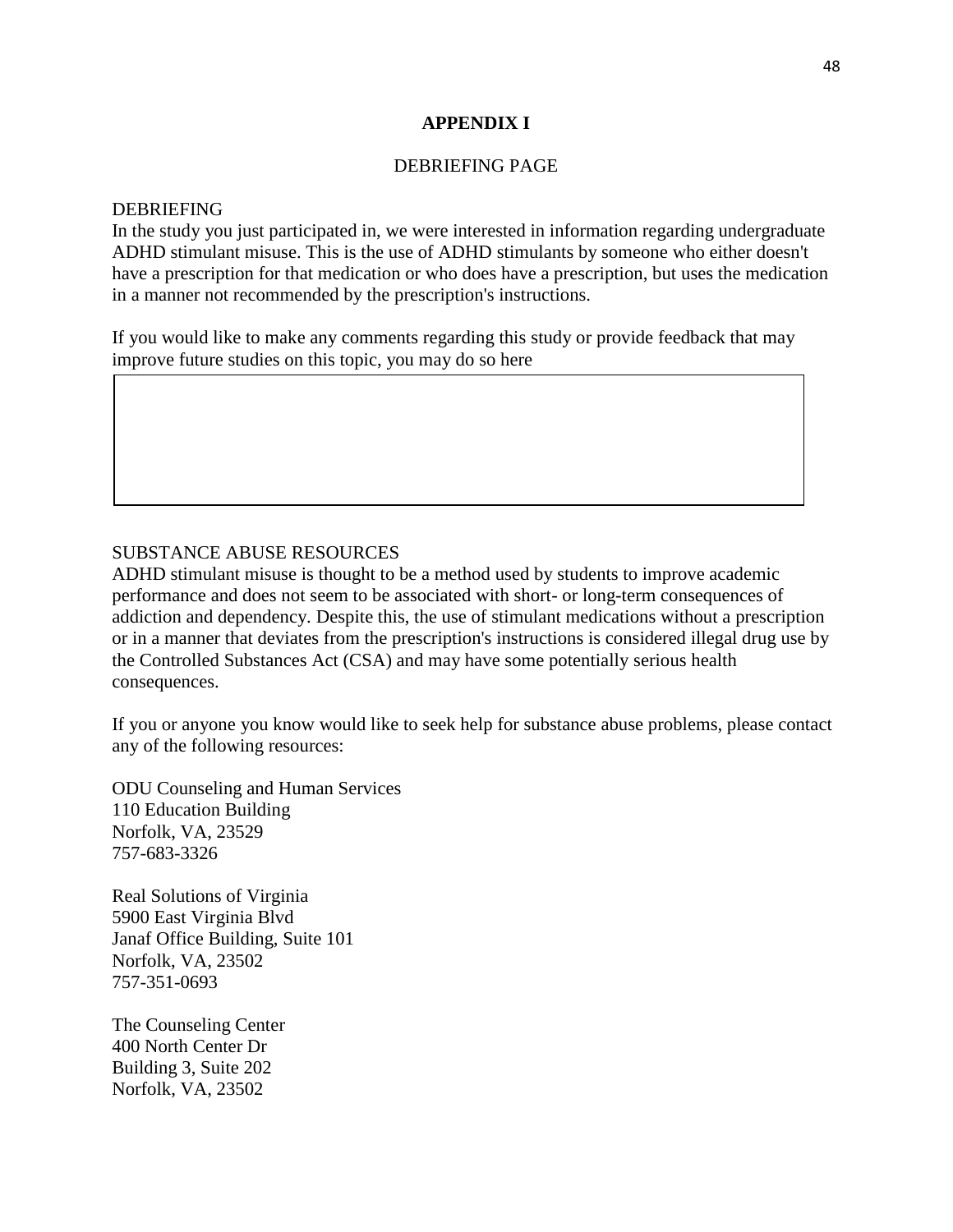## 757-461-4141

## ADHD

Additionally, we and many other researchers believe that ADHD stimulant misuse may be a form of self-treatment for undiagnosed ADHD. If you feel that you may be suffering from problems with inattention, hyperactivity, distractibility, or impulsivity that is interfering your daily functioning, social interactions, or school or job performance, please discuss this with your primary care physician or contact ODU Student Health Services at 757-683-3132.

THANK YOU FOR YOUR PARTICIPATION AND COMPLETION OF THE SURVEY! REMEMBER THAT THERE IS NO WAY TO LINK THE ANSWERS YOU GAVE HERE TO YOUR NAME OR ANY OTHER IDENTIFIERS. IF YOU HAVE ANY QUESTIONS REGARDING THE STUDY, PLEASE CONTACT ALEX PETERKIN AT [APETE047@ODU.EDU](mailto:APETE047@ODU.EDU) OR VAL VERLEGA AT [VDERLEGA@ODU.EDU.](mailto:VDERLEGA@ODU.EDU) PLEASE CONTINUE TO THE NEXT PAGE AND YOU WILL BE REDIRECTED TO THE RAFFLE FOR THE \$50 AMAZON GIFT CARD.